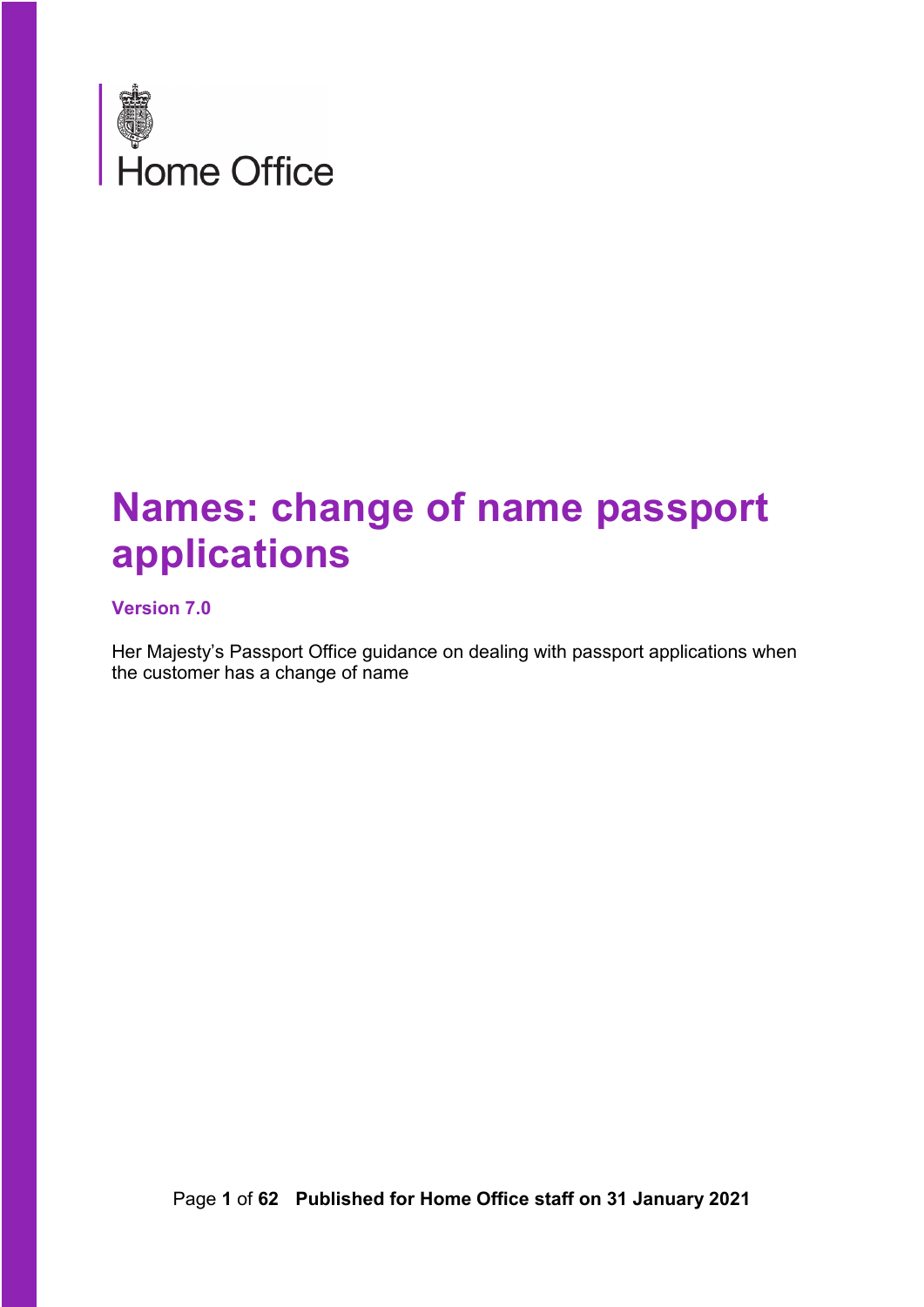# <span id="page-1-0"></span>**Contents**

| Digital Premium Service applications that include a change of name  10         |  |
|--------------------------------------------------------------------------------|--|
|                                                                                |  |
|                                                                                |  |
|                                                                                |  |
|                                                                                |  |
|                                                                                |  |
|                                                                                |  |
|                                                                                |  |
| Customers aged 16 or 17 year olds whose name changed before they turned 1613   |  |
|                                                                                |  |
|                                                                                |  |
| Customers who change their name because they have married or entered into a    |  |
| Marriage and civil partnerships that say 'divorced' or 'previous marriage      |  |
| Marriage and civil partnerships: customers who take their partner's surname as |  |
| Marriage and civil partnerships: multiple changes of name 14                   |  |
|                                                                                |  |
| Non-dual citizens who use their previous surname as an additional forename     |  |
|                                                                                |  |
| Non-dual citizens who use their old surname and new surname 15                 |  |
|                                                                                |  |
| Non-dual citizens who use their previous and new surname to make a double      |  |

# Page **2** of **62 Published for Home Office staff on 31 January 2021**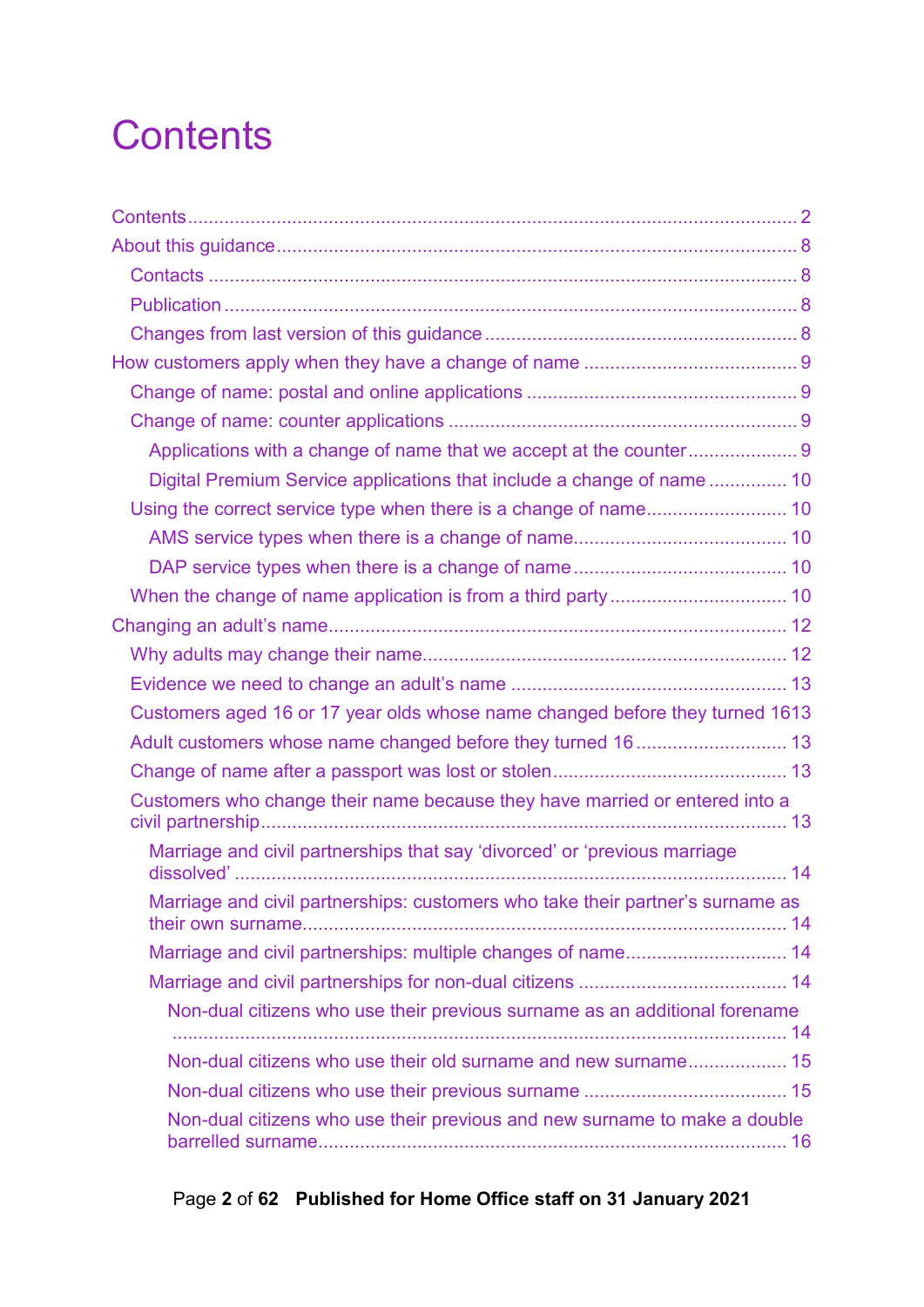| Page 3 of 62 Published for Home Office staff on 31 January 2021                                                                          |  |
|------------------------------------------------------------------------------------------------------------------------------------------|--|
| When the customer adds or removes a hyphen between 2 forenames 25                                                                        |  |
| When the forename and surname on an old passport is in a different order on                                                              |  |
| When the middle or forename on the old passport has a different spelling on                                                              |  |
| When the middle and forename on the old passport is in a different order on                                                              |  |
| When the middle name is not on the old passport but is on the renewal or                                                                 |  |
| When the middle name is on the old passport but not on the renewal or                                                                    |  |
|                                                                                                                                          |  |
| How to deal with minor changes on renewal and replacement applications  22                                                               |  |
| How to deal with customers who add or remove a hyphen on a double barrelled                                                              |  |
| How to deal with minor forename changes on first time adult applications 21                                                              |  |
|                                                                                                                                          |  |
| What we consider to be a minor change to a forename or surname 21                                                                        |  |
|                                                                                                                                          |  |
|                                                                                                                                          |  |
|                                                                                                                                          |  |
| If a customer reverts to a previous name that is not their birth name or they                                                            |  |
| If a customer does not send a marriage certificate or their divorce or final                                                             |  |
| If the customer sends a divorce document instead of a marriage or civil                                                                  |  |
| Customers who do not send their marriage or civil partnership certificate or                                                             |  |
| If a customer reverts to their birth name: previous name changes 18                                                                      |  |
| If a customer reverts to their birth name: no other previous name changes 18                                                             |  |
| Customers who change their name because they have divorced or are about to                                                               |  |
| Passports in a future married or civil partnership name (post-dated passports) 18                                                        |  |
|                                                                                                                                          |  |
|                                                                                                                                          |  |
|                                                                                                                                          |  |
| Non-dual citizens who had a passport issued in double barrelled name but<br>want to renew it using the married or civil partner name  16 |  |
|                                                                                                                                          |  |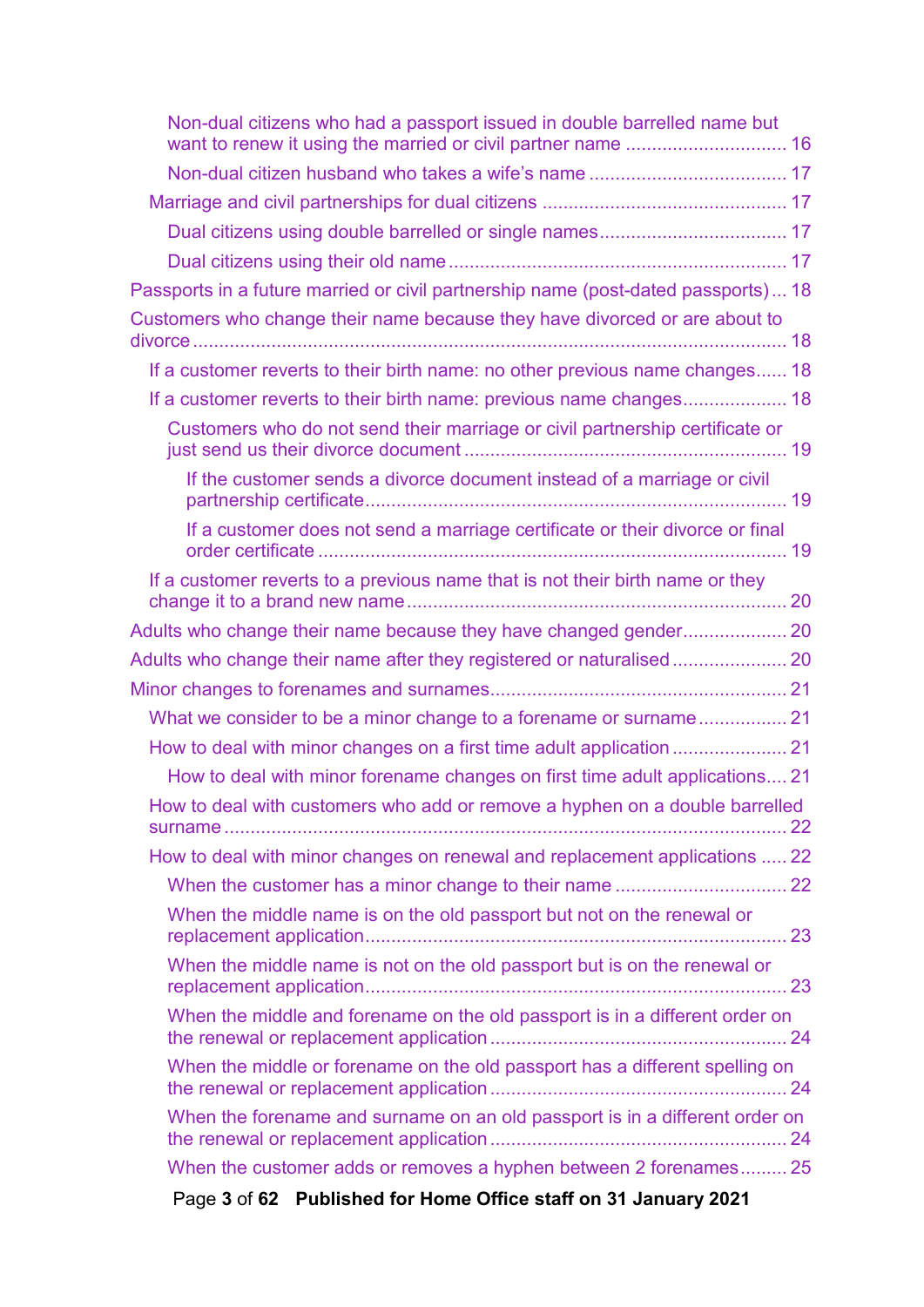| When there is a difference with the spelling of a name on a Joint Citizen          |  |
|------------------------------------------------------------------------------------|--|
|                                                                                    |  |
|                                                                                    |  |
|                                                                                    |  |
|                                                                                    |  |
|                                                                                    |  |
|                                                                                    |  |
| Consent of everyone with parental responsibility to change a child's name  28      |  |
|                                                                                    |  |
|                                                                                    |  |
| Consent of everyone with parental responsibility: vulnerable customers and         |  |
| Overseas parental responsibility, consent and court orders 30                      |  |
| Scanning consent evidence, court orders and caveats on the system 30               |  |
| When someone with parental responsibility does not give consent to change a        |  |
| Full birth certificates that show who has parental responsibility31                |  |
| Statutory declarations that show others with parental responsibility have given    |  |
|                                                                                    |  |
|                                                                                    |  |
| When someone else gets parental responsibility after we have already received      |  |
|                                                                                    |  |
| When a customer cannot get consent from someone with parental responsibility       |  |
| When someone with parental responsibility has died or loco parentis (in place of   |  |
| If a child's new name is used for all official purposes but we do not have consent |  |
|                                                                                    |  |
| Court orders granting leave or permission to change a name33                       |  |
|                                                                                    |  |
|                                                                                    |  |
|                                                                                    |  |
|                                                                                    |  |
| Changing a name when a child arrangement order is in place 35                      |  |
| Page 4 of 62 Published for Home Office staff on 31 January 2021                    |  |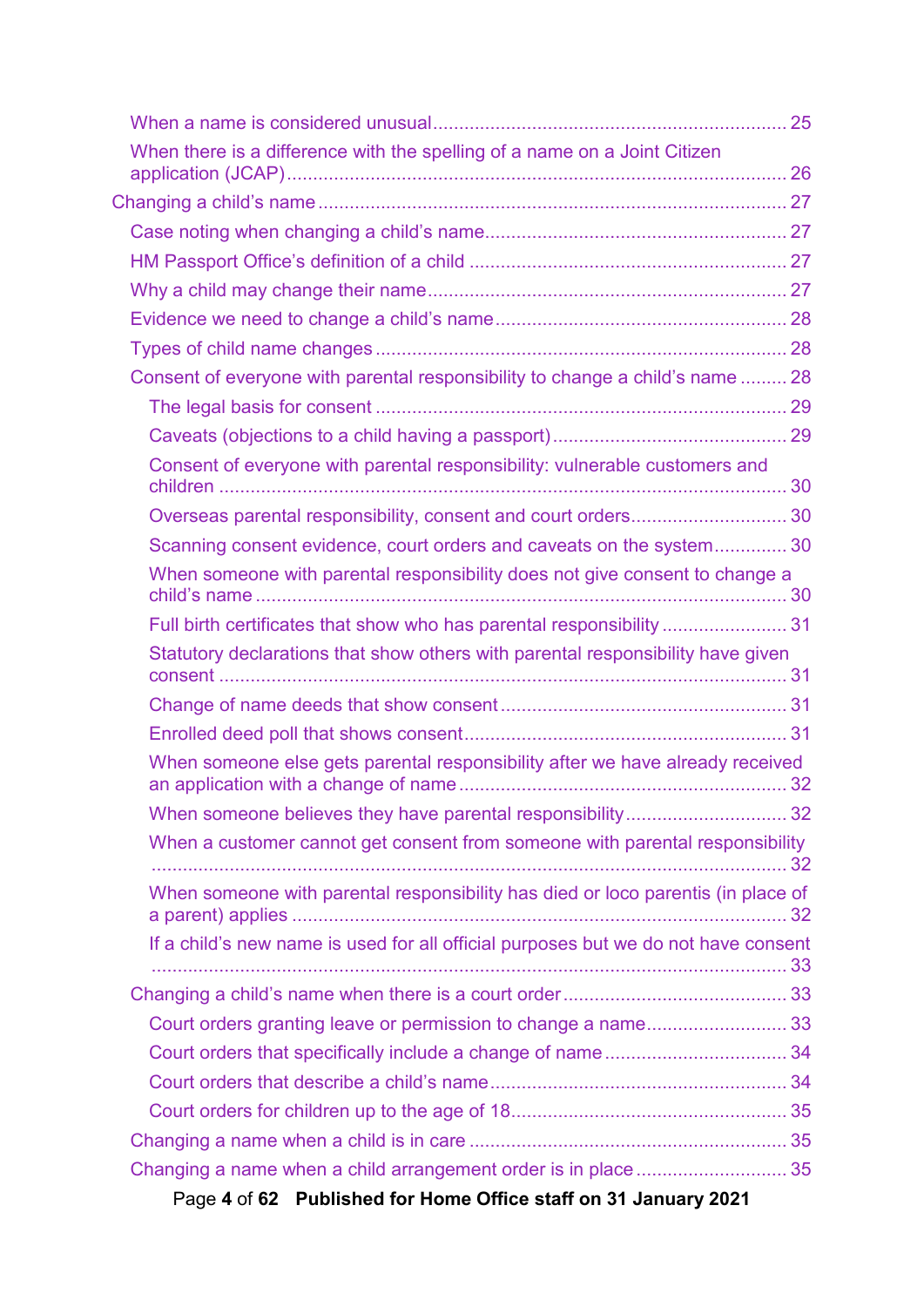| Local authorities who want to change a child's name: England and Wales  36        |  |
|-----------------------------------------------------------------------------------|--|
| Local authorities who want to change a child's name: Northern Ireland 36          |  |
| Local authorities who want to change a child's name: Scotland  36                 |  |
|                                                                                   |  |
| Child's middle name is not included on a renewal or replacement application  37   |  |
| Applications for children under 16 who changed their own name 37                  |  |
|                                                                                   |  |
| Application from a 16 to 17 year old: when they changed their own name after      |  |
| Application from a 16 to 17 year old: when they changed their own name before     |  |
| Application from a 16 to 17 year old: when someone else changed their name        |  |
| Application from a 16 to 17 year old: when someone else changed their name        |  |
| Application from a third party for a 16 to 17 year old with a change of name 40   |  |
| If there is a court order or the 16 to 17 year old cannot give consent 40         |  |
| If there is no court order or no reason why the 16 to 17 year old cannot give     |  |
|                                                                                   |  |
| When we identify a false name change after we have issued a passport  41          |  |
|                                                                                   |  |
| Children who change their name because they have changed gender  43               |  |
| Child's name has been changed after their birth has been re-registered 43         |  |
|                                                                                   |  |
| Children who change their name after they registered or naturalised 44            |  |
|                                                                                   |  |
|                                                                                   |  |
| When there is a difference with the spelling of a child's name on a Joint Citizen |  |
| Digital Application Processing: change of name applications 46                    |  |
|                                                                                   |  |
|                                                                                   |  |
|                                                                                   |  |
|                                                                                   |  |
| Name changes and name differences after naturalisation or registration 48         |  |

# Page **5** of **62 Published for Home Office staff on 31 January 2021**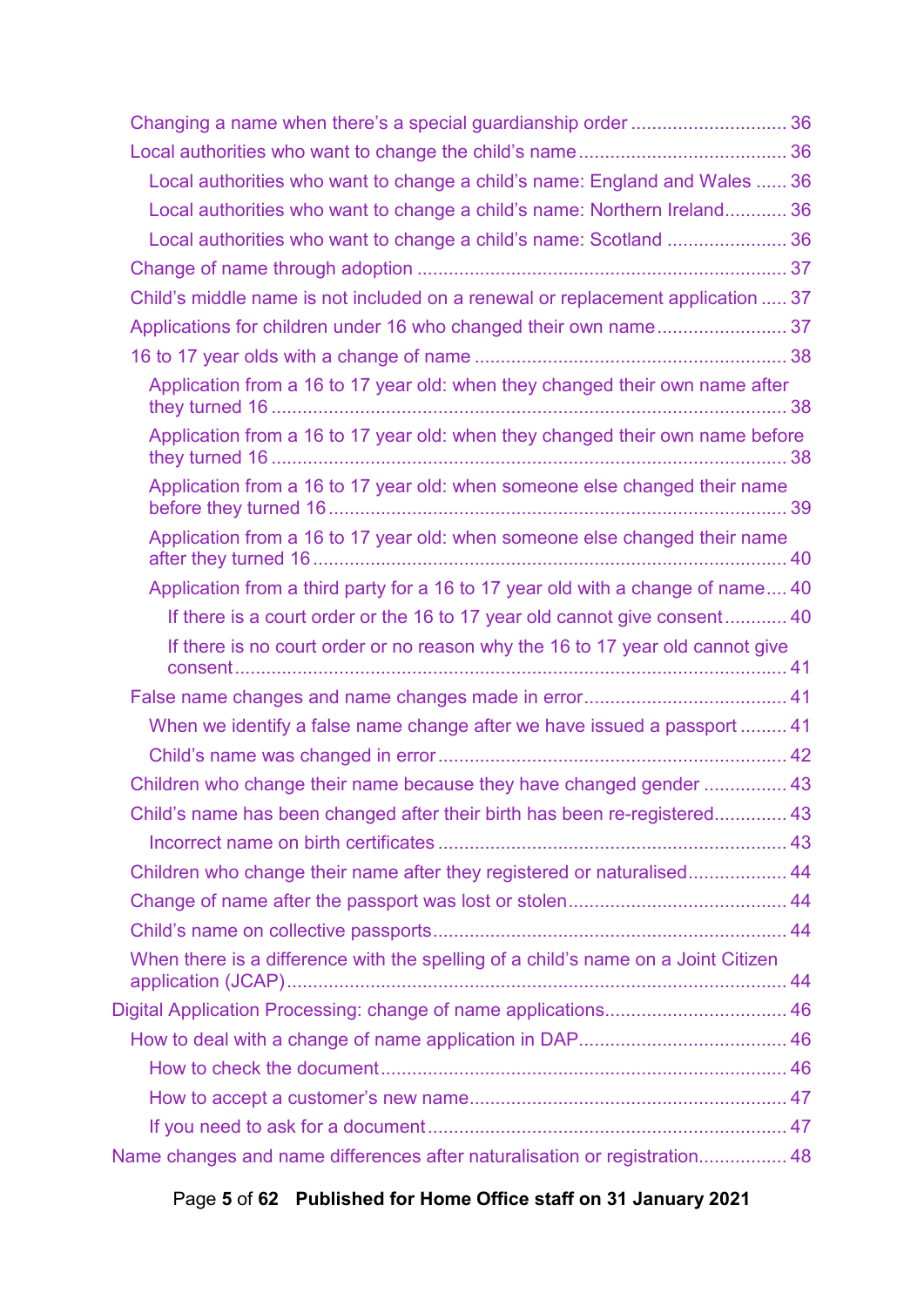| What name we'll issue the passport in when the customer has registered or          |  |
|------------------------------------------------------------------------------------|--|
| When there's a mistake with the name on the naturalisation or registration         |  |
| Dealing with name changes after a customer has naturalised or registered 48        |  |
| Change of surname through marriage or civil partnership (after naturalisation or   |  |
| Change of surname through marriage or civil partnership, (before a                 |  |
| Change of forename or surname not through marriage or a civil partnership          |  |
| When the full name on the application form is in a different order to that of the  |  |
| When the forenames on the application form are in a different order to that of     |  |
| When the naturalisation or registration certificate has additional forenames  51   |  |
| When a correct name on a naturalisation or registration certificate does not match |  |
| Checking names on the United Kingdom Visas and Immigration (UKVI) system . 52      |  |
| Customer change of name because they have changed gender53                         |  |
| Case noting when the customer has changed their name because they have             |  |
| When the customer has changed their name because they have changed gender          |  |
| If the customer does not have a full or interim Gender Recognition Certificate. 53 |  |
|                                                                                    |  |
| When the customer has changed their name because they reverted to their old        |  |
| When a person who adopts the dress and manner of the opposite sex, changes         |  |
| When a customer changes their name because they have changed gender and            |  |
|                                                                                    |  |
|                                                                                    |  |
| Who deals with full name changes on BOCs, BOTCs and BN(O) applications. 56         |  |
|                                                                                    |  |
| Confirming identity and nationality when there's a change of name56                |  |
|                                                                                    |  |
|                                                                                    |  |
| BN(O) customer has double barrelled name following marriage 57                     |  |

Page **6** of **62 Published for Home Office staff on 31 January 2021**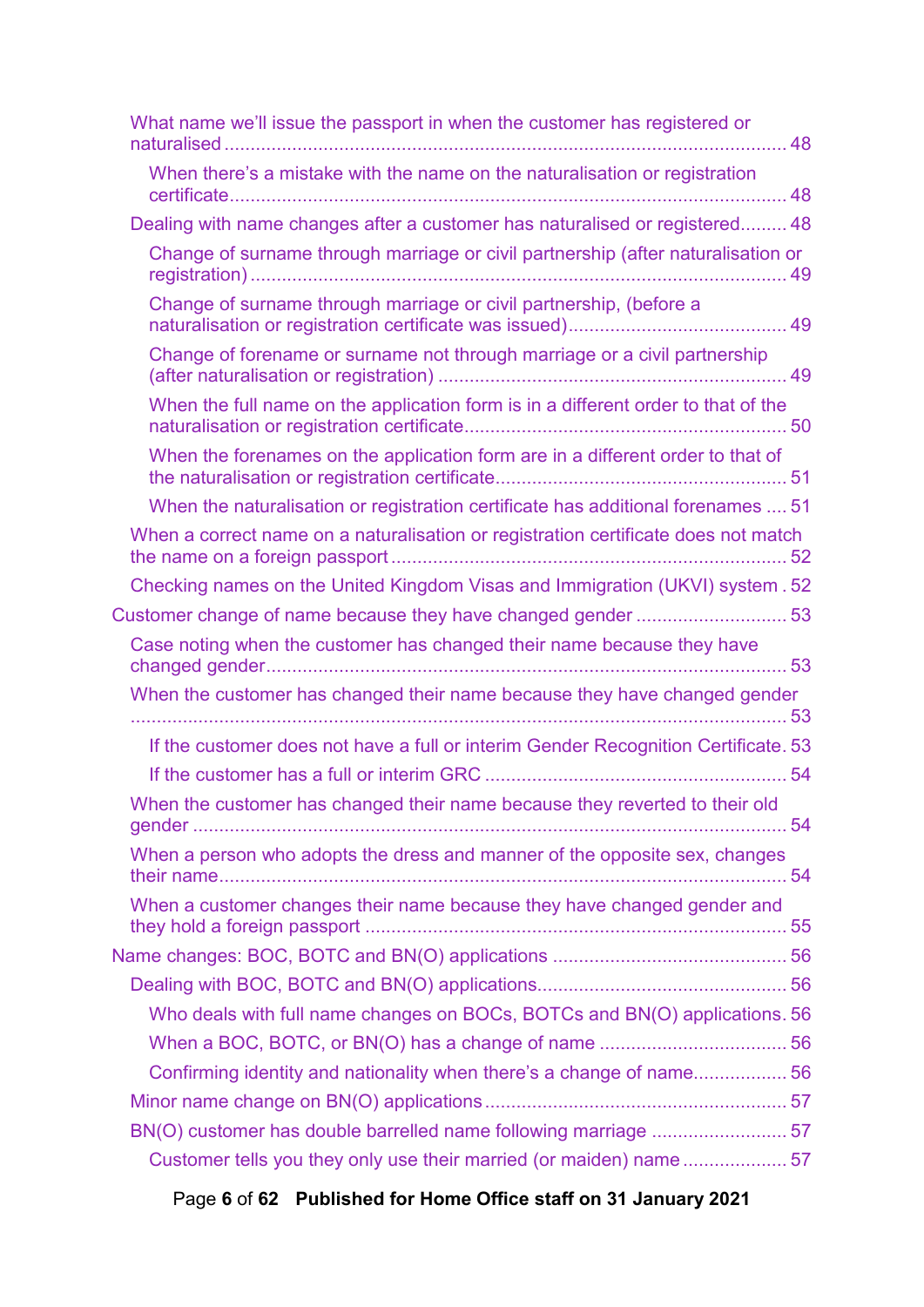| Name changes and name differences when a customer needs an interview 60            |  |
|------------------------------------------------------------------------------------|--|
|                                                                                    |  |
| If the customer arrives for the interview appointment and gives a different name   |  |
|                                                                                    |  |
|                                                                                    |  |
|                                                                                    |  |
| When CSOs pass the interview but return the application to examination  61         |  |
|                                                                                    |  |
| When Belfast interview office (taking video interviews without audio) must leave a |  |
|                                                                                    |  |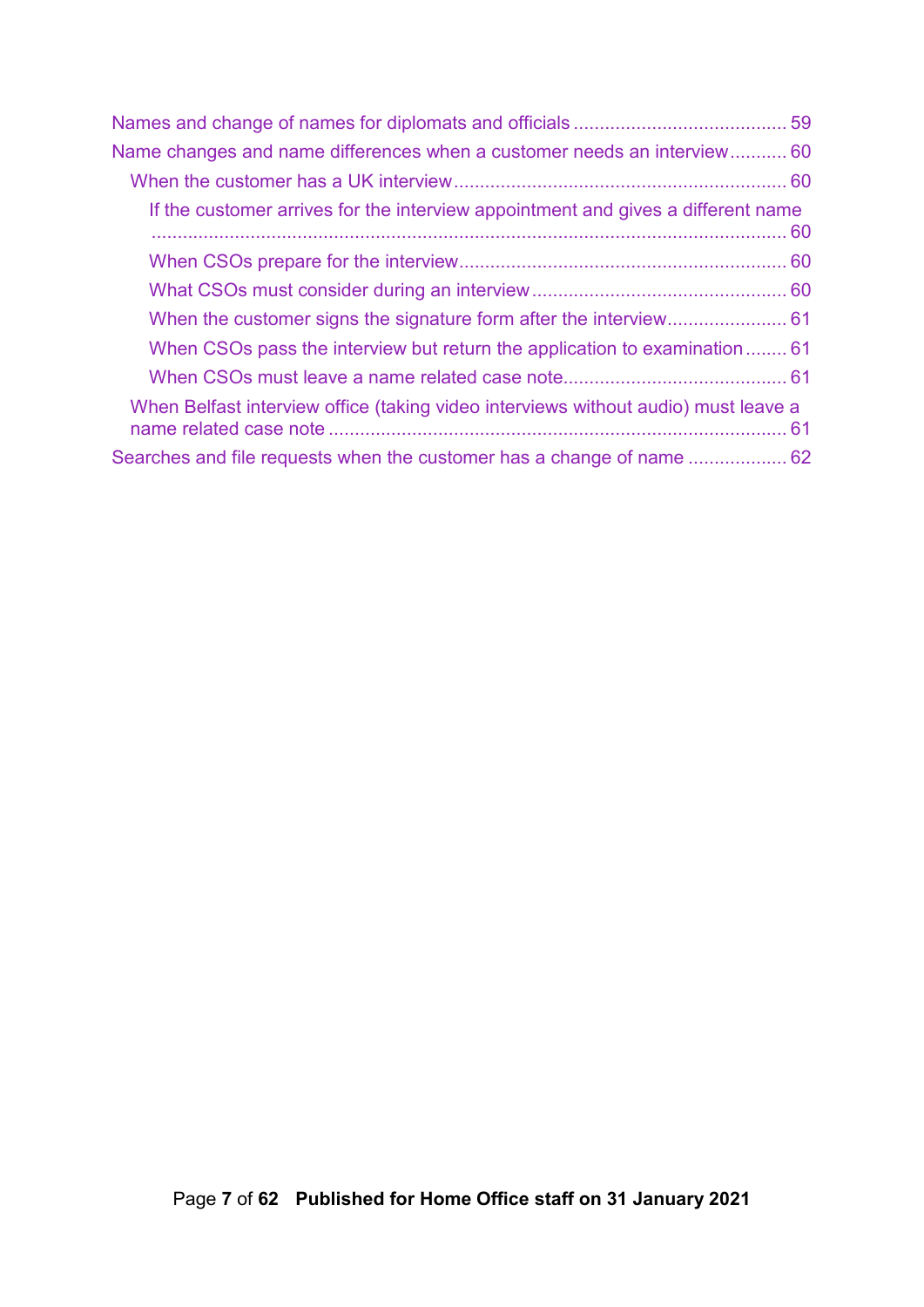# <span id="page-7-0"></span>About this guidance

This guidance tells Her Majesty's Passport Office operational staff how to deal with passport applications that have a change of name, including:

- how customers apply to change their name
- how to deal with:
	- o adult and child name changes
	- o name changes for someone who you suspect is an offender
	- o name changes and name differences after the customer has registered or naturalised
	- o a change of name as the customer has changed gender
	- o a change of name after a passport was lost or stolen
	- o name changes for British overseas citizens and British overseas territory citizens
	- $\circ$  name changes on joint citizenship applications
	- o name changes for diplomats and officials
	- o name changes and differences when the customer needs an interview
	- o name changes on standard, heightened and substantial risk applications
- additional checks that you need to do when the customer has changed their name
- name changes that may be an indication of fraud
- carrying out searches and file requests when the customer has changed their name

# <span id="page-7-1"></span>**Contacts**

If you have any questions about the guidance and your line manager or senior caseworker cannot help you or you think that the guidance has factual errors then email Guidance & Quality, Operating Standards.

If you notice any formatting errors in this guidance (broken links, spelling mistakes and so on) or have any comments about the layout or navigability of the guidance then you can email Guidance & Quality, Operating Standards.

# <span id="page-7-2"></span>**Publication**

Below is information on when this version of the guidance was published:

- version **7.0**
- published for Home Office staff on **31 January 2021**

# <span id="page-7-3"></span>**Changes from last version of this guidance**

This version of the guidance has had minor reformatting changes.

#### **Related content**

**[Contents](#page-1-0)** 

Page **8** of **62 Published for Home Office staff on 31 January 2021**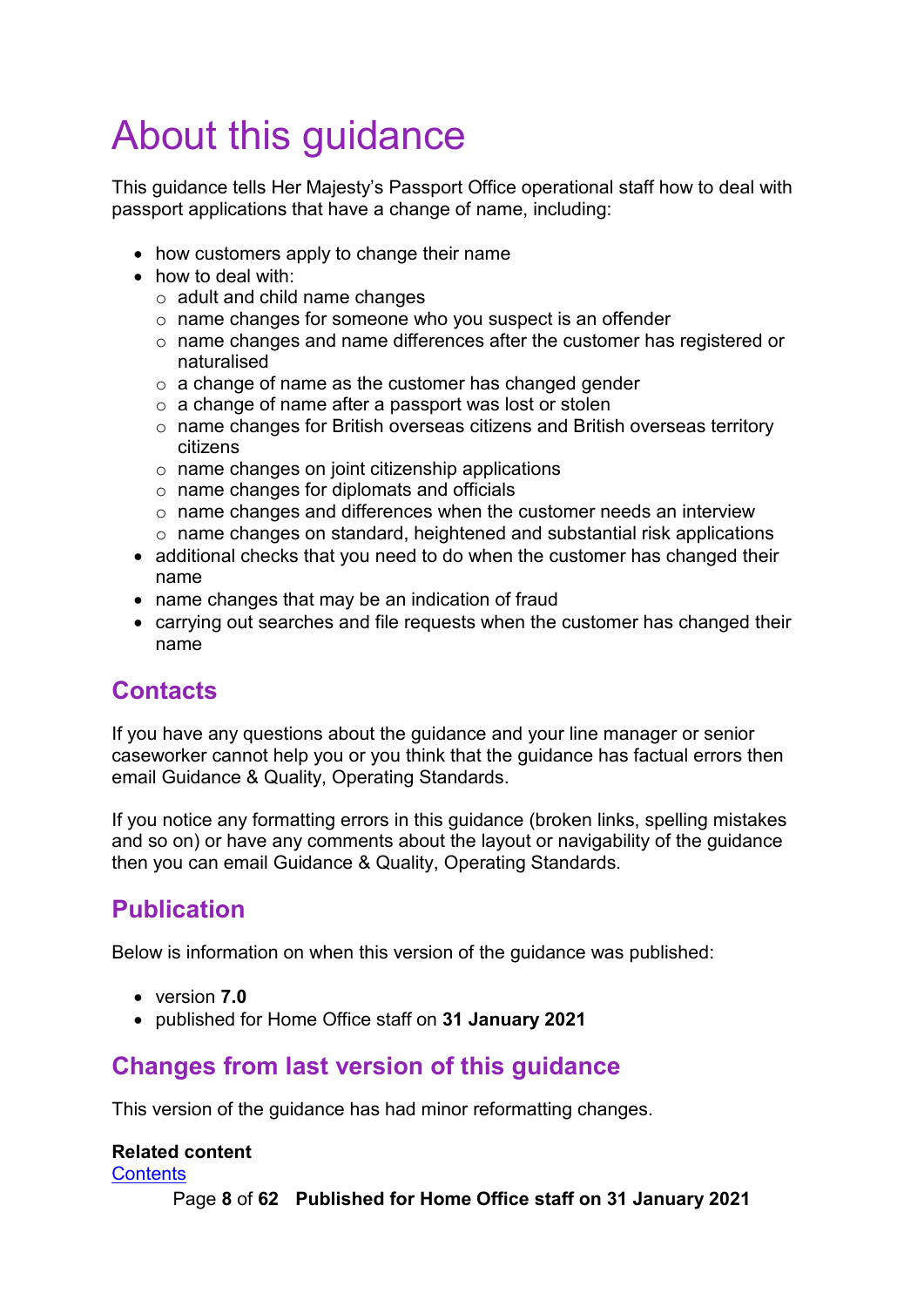# <span id="page-8-0"></span>How customers apply when they have a change of name

This section tells Her Majesty's Passport Office staff how customers may apply for their passport when they have a change of name. It also tells them what to do if a customer records the wrong service type on their application.

### <span id="page-8-1"></span>**Change of name: postal and online applications**

Customers may use a paper application form to apply for their passport when they have a change of name. If they do, they must:

- tell us (on section 1 of the application form) they have a change of name
- include their previous name (on section 2) on the application

Depending on the type of application, some customers may apply to renew their passport online, when they have a change of name. However, they must still include their previous name when they apply.

For applications on the Digital Application Processing (DAP) system, examiners will be presented with a task, if the customer does not declare a change of name but it's different to the one on their last passport (see DAP – change of personal details).

## <span id="page-8-2"></span>**Change of name: counter applications**

#### <span id="page-8-3"></span>Applications with a change of name that we accept at the counter

We accept paper Premium (adults only) and Fast Track applications that have a change of name. The service available to customers depends on the type of name change. Customers can use the:

- [Paper Premium service or the Fast Track service,](https://www.gov.uk/get-a-passport-urgently) if they are renewing their passport and have changed their name because they have married or entered into a civil partnership
- [Fast Track service,](https://www.gov.uk/get-a-passport-urgently) if they are renewing their passport and have changed their name, other than because they married or entered into a civil partnership

Front office examiners must make sure the customer puts all of their previous names on the application and note them on the 'Back office examination form'.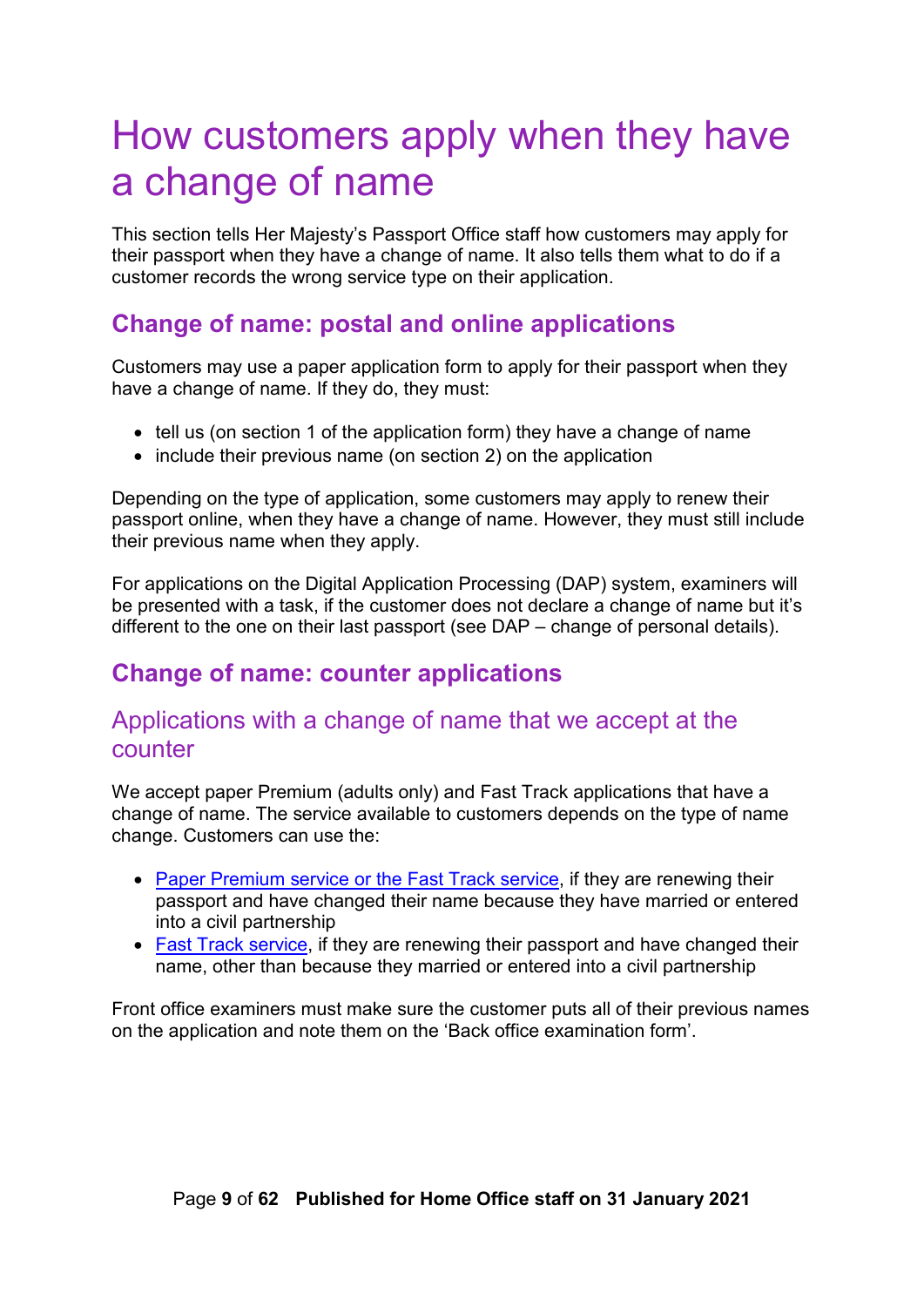### <span id="page-9-0"></span>Digital Premium Service applications that include a change of name

Customers using the Digital Premium Service (DPS) must put their previous name in the 'previous name' section of the application. If the name has more than 47 characters, it will be shown in the 'additional information' section.

## <span id="page-9-1"></span>**Using the correct service type when there is a change of name**

### <span id="page-9-2"></span>AMS service types when there is a change of name

Some customers tell us on their passport application that they have a change of name but record the service type as 'renewal' instead of 'changes'.

If there is a change of name but the customer recorded it as 'renewal', you, the examiner, must update the service type on the Application Management System (AMS) to 'changes'.

### <span id="page-9-3"></span>DAP service types when there is a change of name

You do not need to correct service types on the Digital Application Processing (DAP) system, as it will present you with a task if the customer changed their name but did not declare it.

# <span id="page-9-4"></span>**When the change of name application is from a third party**

You must carefully deal with passport applications that include a change of name from a third party. The third party must provide evidence:

- of the change of name and evidence the customer uses it for all official purposes (see Names: evidence to change a name)
- that they are the correct person to give us the change of name (see Authorisation and Consent)

If the customer is unable to complete or make their own change of name deed or statutory declaration (for example, they have a severe disability) we will consider:

- a court order that allows the third party to change the customer's name
- a statutory declaration made by a third party that shows the customer's old and new names, together with the reasons for the change, supported by additional evidence, for example, a letter from:
	- $\circ$  a health authority confirming they have known the customer in both their old and new name
	- $\circ$  an older relative confirming the reasons for the change of name from the old to the new name

Page **10** of **62 Published for Home Office staff on 31 January 2021**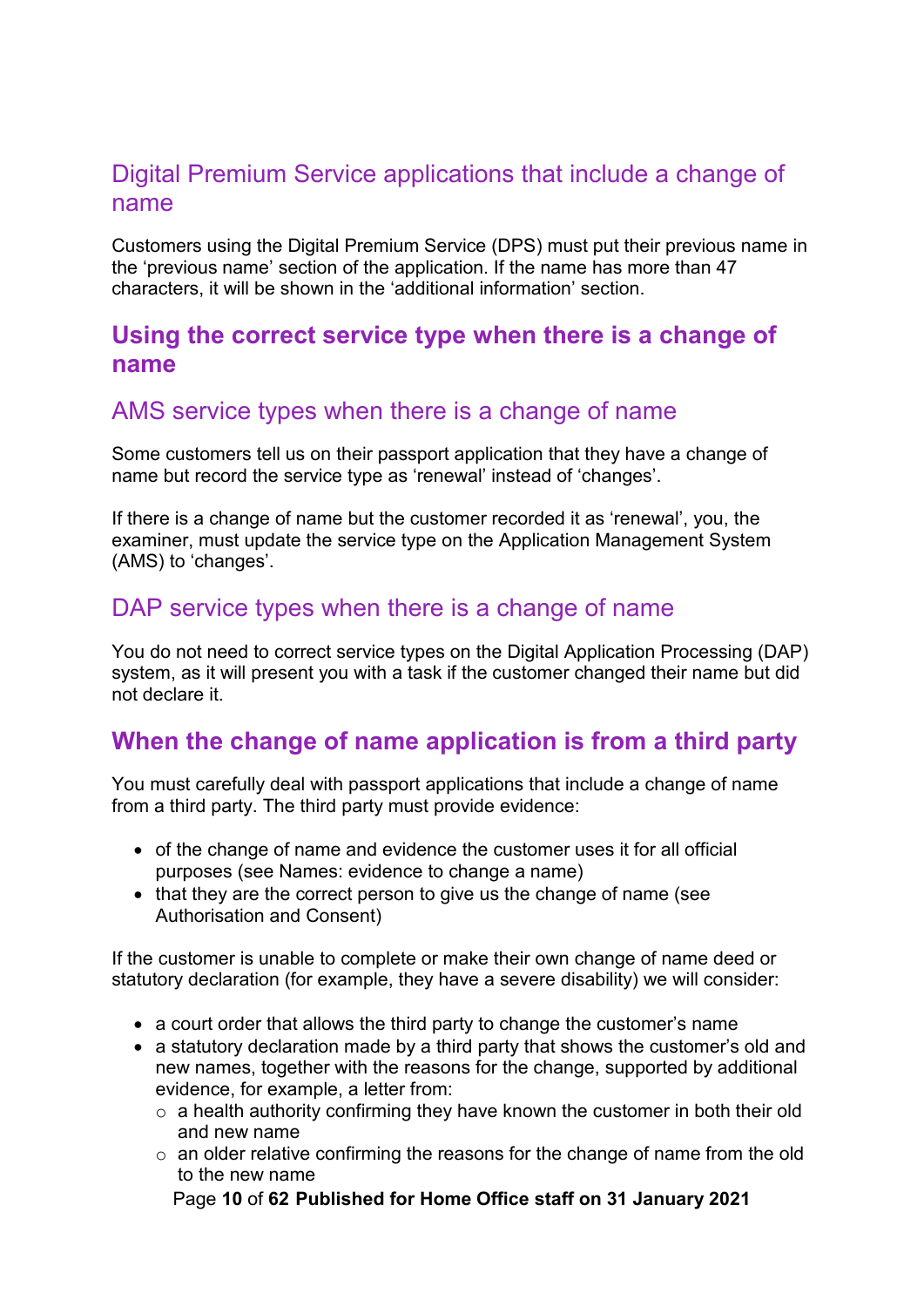$\circ~$  another government department (for example, a local authority), confirming they have known the customer in both their old and new name

<span id="page-10-0"></span>**Related content [Contents](#page-1-0)** 

Page **11** of **62 Published for Home Office staff on 31 January 2021**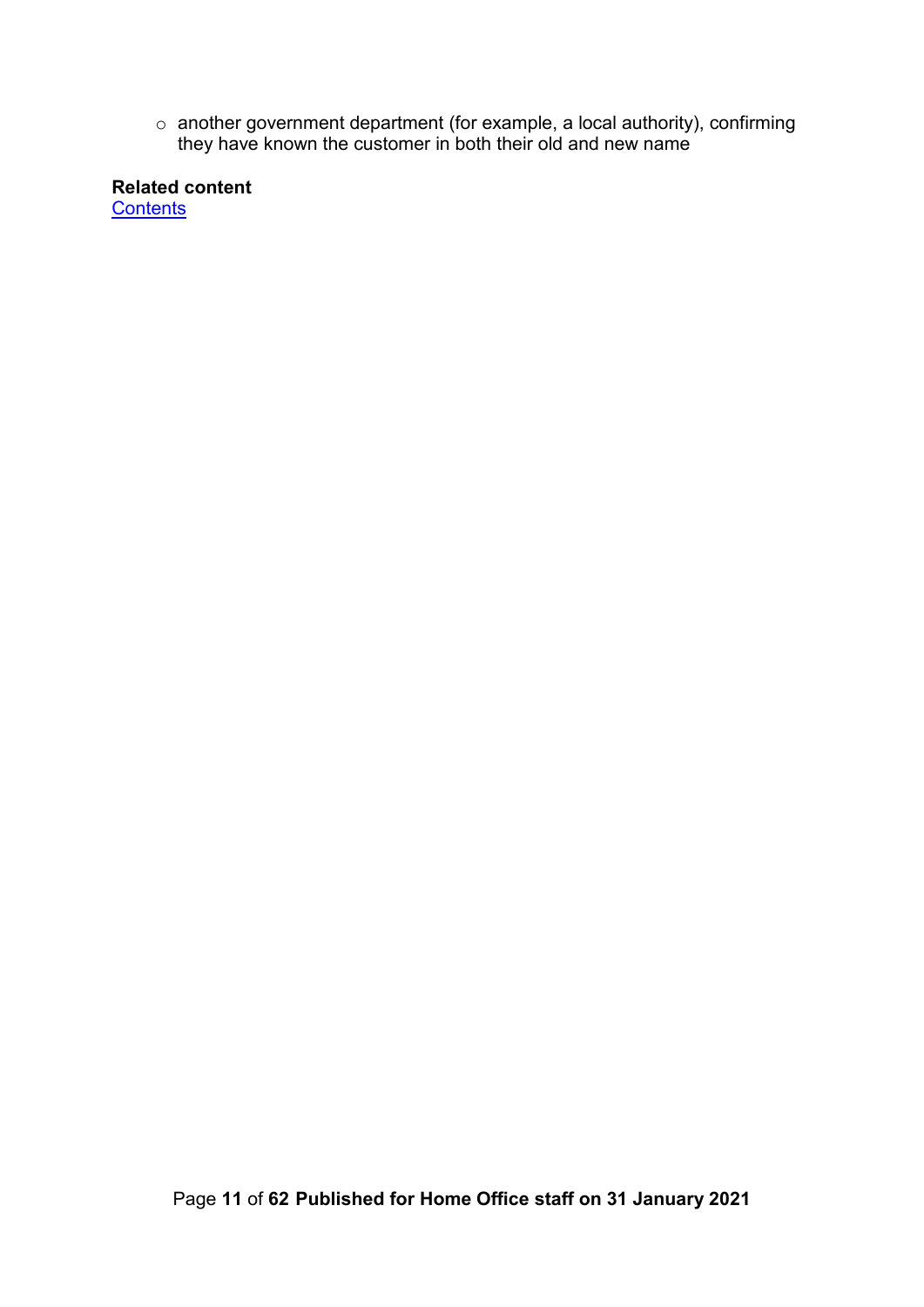# <span id="page-11-0"></span>Changing an adult's name

This section tells Her Majesty's Passport Office operational staff how to deal with adult applications that include a change of name. If the change of name is for a child, you must refer to [changing a child's name.](#page-25-1) You must use the guidance in this section with:

- [change of name on British overseas citizen \(BOCs\) and British overseas](#page-54-1)  [territory citizen \(BOTCs\),](#page-54-1) if the change of name is for BOCs or BOTCs customers
- [name and change of name on diplomatic or official passport applications,](#page-57-0) if the application is for a diplomat or official
- [Digital Application Processing: change of name applications,](#page-44-0) if the application is in DAP

# <span id="page-11-1"></span>**Why adults may change their name**

Customers may change their name, because they have:

- married or entered into a civil partnership
- divorced
- changed gender

Customers may also decide to change their name for other reasons and do this using:

- enrolled deed polls, unenrolled deed polls or change of name deeds
- statutory declarations
- acts of Parliament
- affidavits

The name the customer uses must be acceptable for use in the passport. You, the examiner, must refer to:

- names that cannot be used in the passport, for names:
	- $\circ$  that may cause public offence
	- o the system cannot accept because of technical reasons
	- o that may breach trademark or copyright laws
- how to show uncommon names, for:
	- o names that have cultural or naming conventions (traditions that mean a name must be shown in a certain way)
	- o Welsh names
	- o Irish and Gaelic names
	- $\circ$  names that have junior prefixes or suffixes
	- o stage, professional and religious names
	- $\circ$  customers who only have a single name
	- $\circ$  names that have titles

#### Page **12** of **62 Published for Home Office staff on 31 January 2021**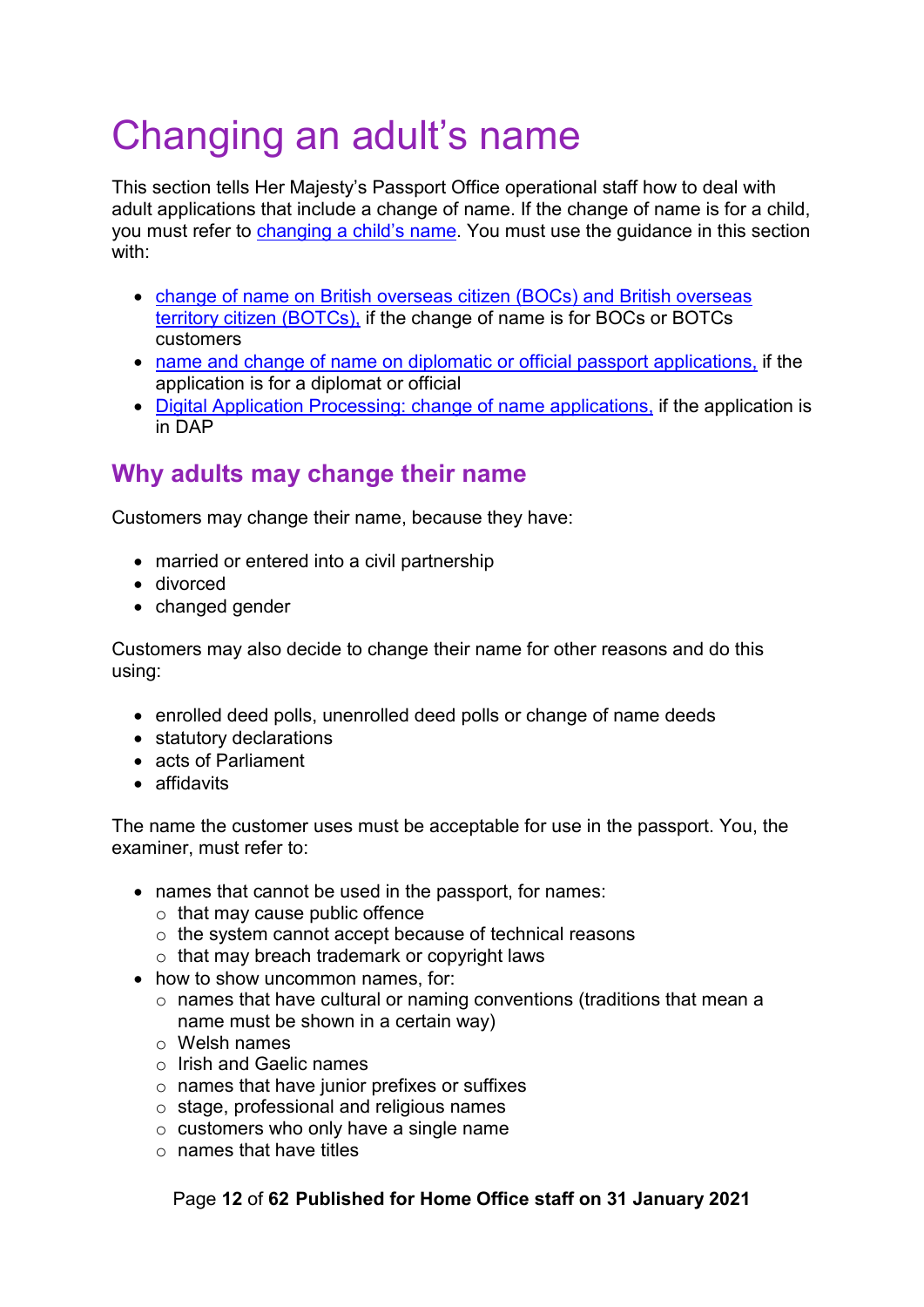# <span id="page-12-0"></span>**Evidence we need to change an adult's name**

In most cases, customers who change their name, must provide 1 piece of evidence that shows:

- the change of name (for example, a marriage certificate if the customer changed the name because they married or a statutory declaration)
- they use their new name for all official purposes

You must refer to:

- Names: evidence to change a name for what you can accept
- [minor change on BN\(O\) applications](#page-56-0) for British national (overseas) customers who have a minor change or added a forename to their name

# <span id="page-12-1"></span>**Customers aged 16 or 17 year olds whose name changed before they turned 16**

If a customer aged 16 or 17 applies for a passport and their name changed before they turned 16, you must refer to [child's name has changed before they turned 16](#page-36-2)  [but the passport application was sent after they turned 16.](#page-36-2)

#### <span id="page-12-2"></span>**Adult customers whose name changed before they turned 16**

We may get a passport application for a customer aged 18 or over whose name changed before they turned 16. As they are now aged 18 or over, they do not need parental consent to change their name. We will accept they are using the name if they send us evidence of the name change (for example, this could be a change of name deed made before they turned 16) and that they use it for all official purposes.

# <span id="page-12-3"></span>**Change of name after a passport was lost or stolen**

Customers who have changed their name after their passport was lost or stolen, must still provide evidence to show they have changed their name, in line with this guidance.

They must also report their passport lost or stolen when applying for a replacement passport.

## <span id="page-12-4"></span>**Customers who change their name because they have married or entered into a civil partnership**

There is no legal basis for customers to change their name because they have married or entered into a civil partnership. Customers may:

• keep their own name (birth or legal surname, if they previously changed it)

Page **13** of **62 Published for Home Office staff on 31 January 2021**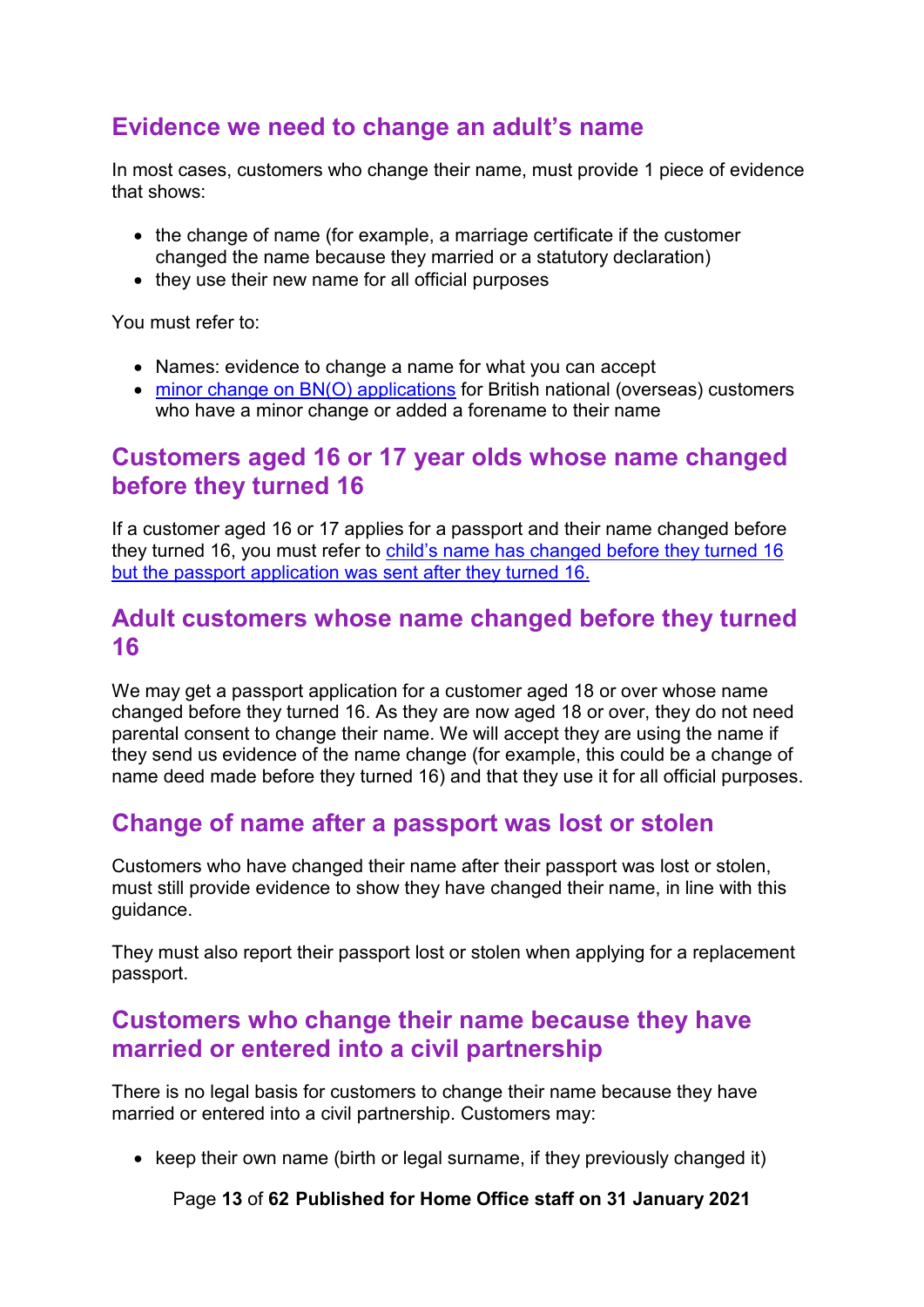- take their partner's surname
- create a new name by joining their surname with their partner's surname

# <span id="page-13-0"></span>Marriage and civil partnerships that say 'divorced' or 'previous marriage dissolved'

Marriage and civil partnership certificates that say 'divorced' or 'previous marriage dissolved' indicates the customer was previously married or in a civil partnership. It does not always mean they used a previous name.

If the marriage or civil partnership certificate shows 'divorce' or 'previous marriage dissolved', you do not need question it with the customer, as long as:

• the marriage or civil partnership certificate shows the link between the previous and new name

#### <span id="page-13-1"></span>Marriage and civil partnerships: customers who take their partner's surname as their own surname

A customer who takes their partner's surname as their own new surname, must provide evidence of the change of name, which will usually be a marriage or civil partnership certificate.

We do not need any other evidence, as long as the marriage or civil partnership certificate shows the link between the customer's previous and new name.

## <span id="page-13-2"></span>Marriage and civil partnerships: multiple changes of name

Customers who change their name more than once through marriage or civil partnerships, must provide evidence that shows each name change and the link between each name change. This must go back to the name on their:

- birth or adoption certificate (for first time applications)
- old passport (for renewal or replacement applications)

#### <span id="page-13-3"></span>Marriage and civil partnerships for non-dual citizens

#### <span id="page-13-4"></span>**Non-dual citizens who use their previous surname as an additional forename**

Customers who have married or entered into a civil partnership, may use their previous surname as a new forename. If they do, they must provide us with:

- evidence of the change of name, such as a statutory declaration (we cannot accept the marriage or civil partnership certificate as evidence of a change of name)
- evidence they use the name for all purposes

Page **14** of **62 Published for Home Office staff on 31 January 2021**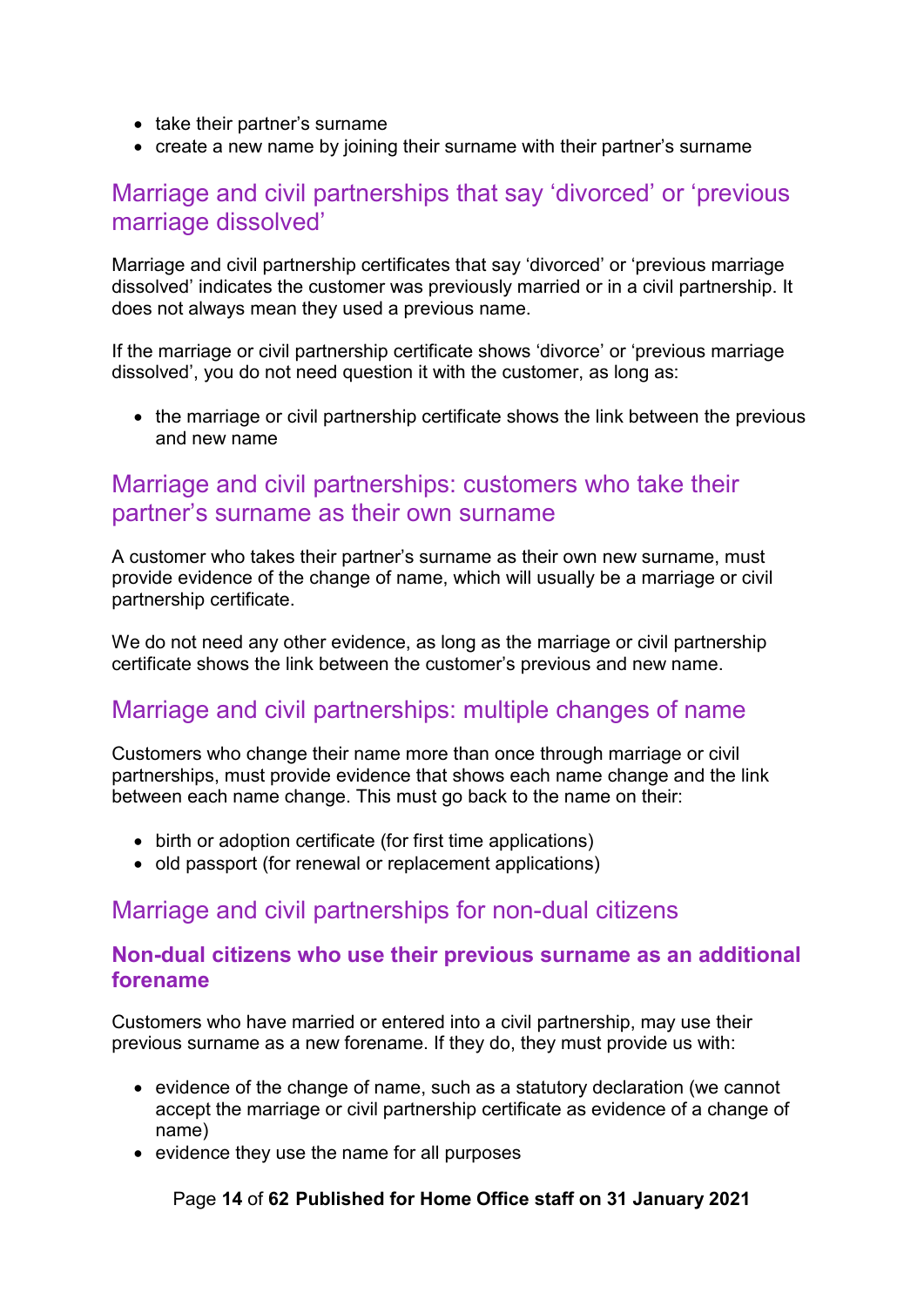This is because we treat adding a forename as a change of name.

You must:

- 1. Check you have evidence of the change of name (Names: evidence to change a name).
- 2. Check if you need to carry out any system checks on the name (see Names: name related case notes, system checks and warnings).
- 3. Add a case note to show all the actions and decisions you have made (see Names: name related case notes, system checks and warnings, for what you must include in the case note).
- 4. Issue the passport in the customer's new name.

#### <span id="page-14-0"></span>**Non-dual citizens who use their old surname and new surname**

Customers may take their new married or civil partner's surname but use both their previous and new surname (for example, for professional purposes). They must confirm they do on section 8 of the application form or provide us with a written and signed statement.

As long as they are not dual citizens, when you get the written statement, you must:

- 1. Check you have evidence of the change of name (see Names: evidence to change a name).
- 2. Check if you need to carry out any system checks on the name (see Names: name related case notes, system checks and warnings).
- 3. Add a case note to show all the actions and decisions you have made (see Names: name related case notes, system checks and warnings for what you must include in the case note).
- 4. Add an observation to show: 'The holder is also known as [forename and previous surname]'.
- 5. Issue the passport in the customer's new name.

#### <span id="page-14-1"></span>**Non-dual citizens who use their previous surname**

Customers may take their new married or civil partner's surname but only use their previous surname for all official purposes. They must sign the application form in their previous surname and give us:

- evidence of a change of name (which will usually be a marriage or civil partnership certificate)
- evidence they use their old name for all official purposes

You must:

- 1. Check you have evidence of the change of name (see Names: evidence to change a name).
- 2. Check if you need to carry out any system checks on the name (see Names: name related case notes, system checks and warnings).

#### Page **15** of **62 Published for Home Office staff on 31 January 2021**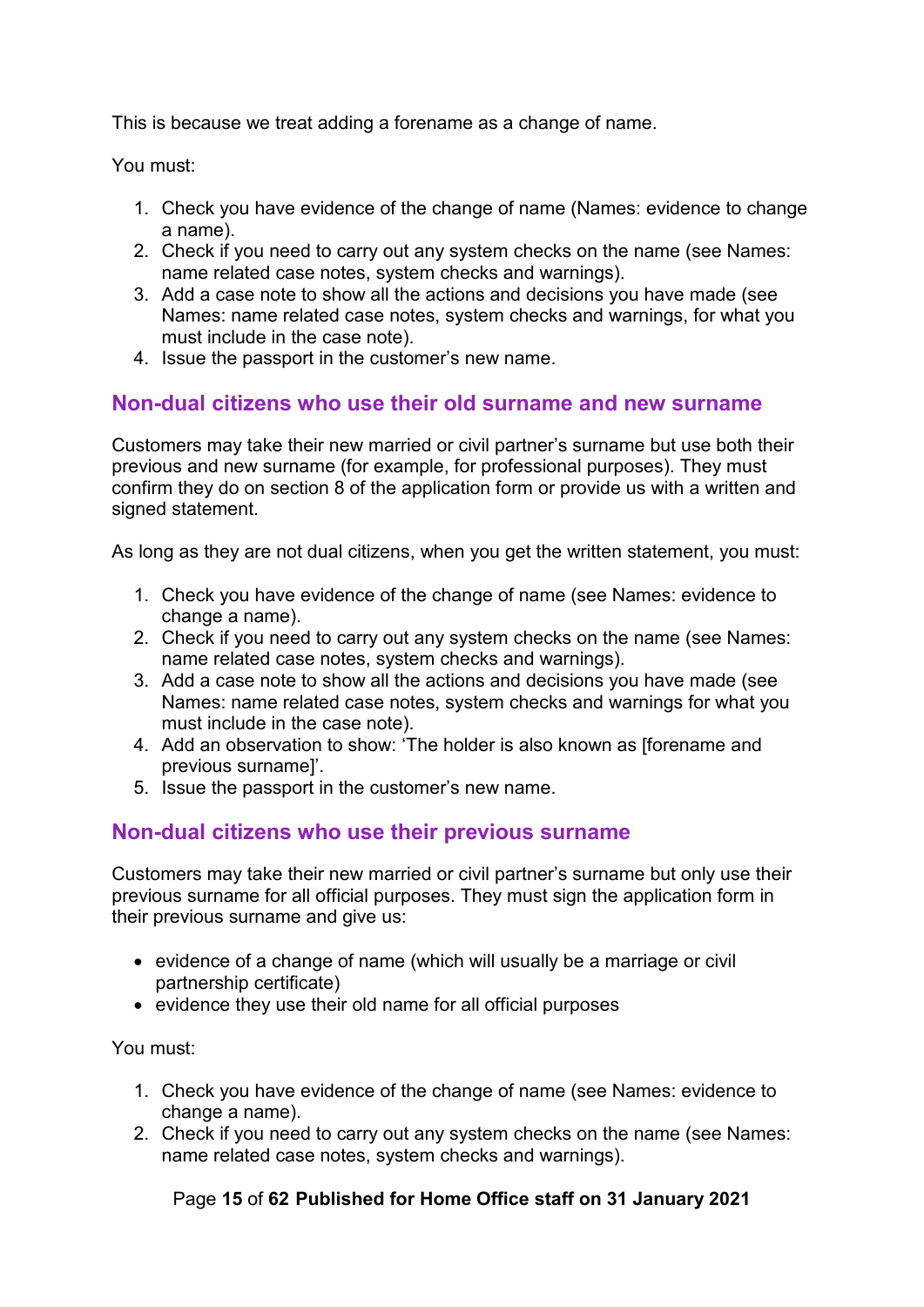- 3. Add a case note to show all the actions and decisions you have made (see Names: name related case notes, system checks and warnings for what you must include in the case note).
- 4. Add an observation to show 'The holder is also known as [forenames and married or partner's surname]'.
- 5. Issue the passport in the customer's previous name (they use for all official purposes).

#### <span id="page-15-0"></span>**Non-dual citizens who use their previous and new surname to make a double barrelled surname**

Customers who married or entered into a civil partnership, may take their previous and new surname to make a doubled barrelled surname, with or without a hyphen.

Customers must provide us with evidence of the change of name (usually, a marriage or civil partnership certificate). We do not need any other evidence, as long as the marriage or civil partnership certificate shows:

- the link between the customer's old and new name
- how the new name was made
- the spelling of the name has not changed

You, the examiner, must:

- 1. Check you have evidence of the change of name (see Names: evidence to change a name).
- 2. Check if you need to carry out any system checks on the name (see Names: name related case notes, system checks and warnings).
- 3. Add a case note show all the actions and decisions you have made (see Names: name related case notes, system checks and warnings for what you must include in the case note).
- 4. Issue the passport in the customer's new name.

#### <span id="page-15-1"></span>**Non-dual citizens who had a passport issued in double barrelled name but want to renew it using the married or civil partner name**

If we issued a customer with a passport in a double barrelled surname (using their previous surname and their married or civil partner surname) but they want to renew it using just their married or civil partner surname, we need evidence:

- of a change of name (for example, statutory declaration) as we cannot use the marriage or civil partnership certificate
- they use the name for all official purposes

You must:

1. Check you have evidence of the change of name (see Names: evidence to change a name).

#### Page **16** of **62 Published for Home Office staff on 31 January 2021**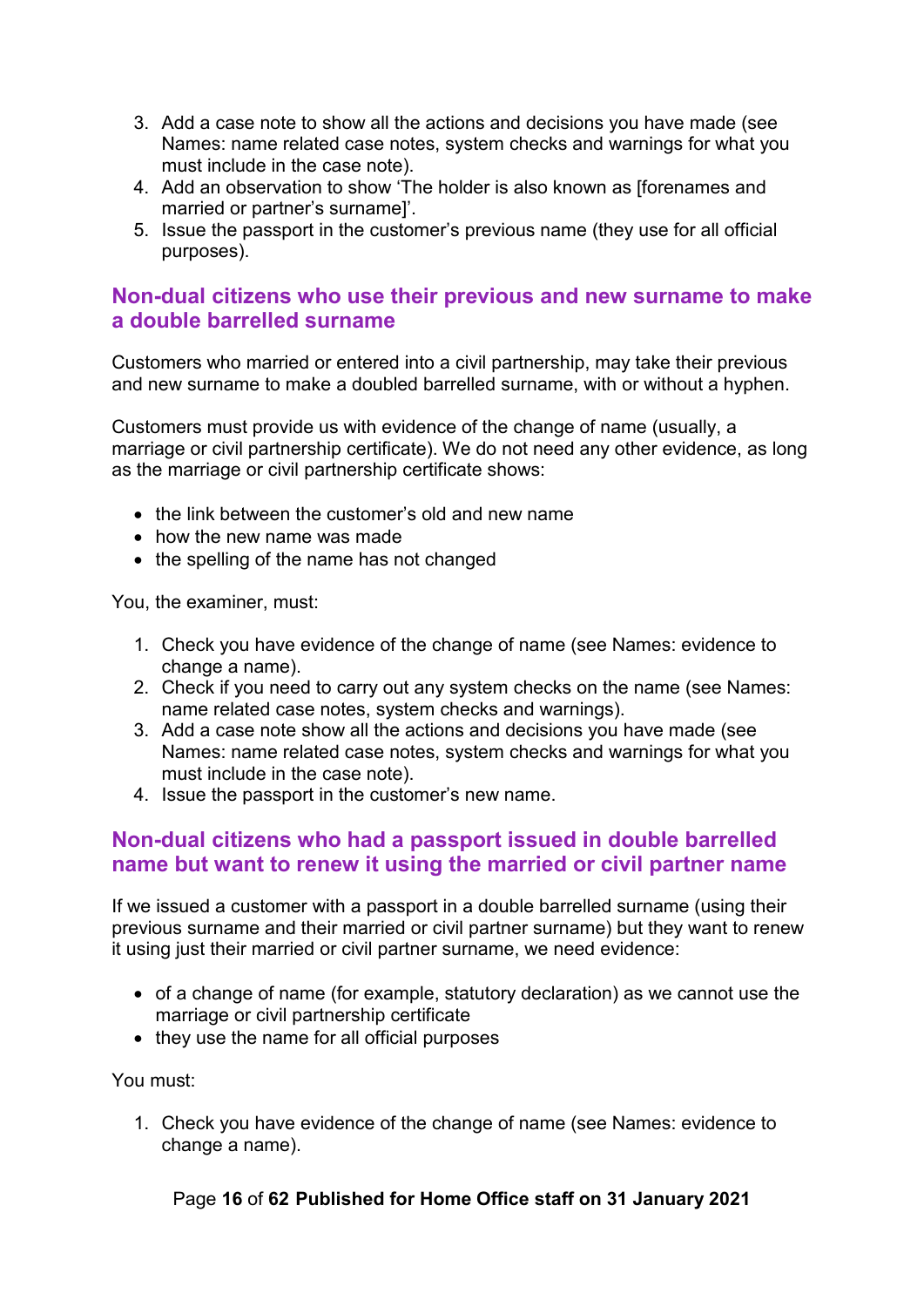- 2. Check if you need to carry out any system checks on the name (see Names: name related case notes, system checks and warnings).
- 3. Add a case note show all the actions and decisions you have made (see Names: name related case notes, system checks and warnings for what you must include in the case note).
- 4. Issue the passport in the customer's new name.

#### <span id="page-16-0"></span>**Non-dual citizen husband who takes a wife's name**

A husband may decide to take their partner's name when they have married or entered into a civil partnership.

The customer must provide us with evidence of the change of name (usually, a marriage or civil partnership certificate). We do not need any other evidence if the marriage or civil partnership certificate clearly shows the link between the old and new names.

You must:

- 1. Check you have evidence of the change of name (see Names: evidence to change a name).
- 2. Check if you need to carry out any system checks on the name (see Names: name related case notes, system checks and warnings).
- 3. Add a case note show all the actions and decisions you have made (see Names: name related case notes, system checks and warnings for what you must include in the case note).
- 4. Issue the passport in the customer's new name.

# <span id="page-16-1"></span>Marriage and civil partnerships for dual citizens

#### <span id="page-16-2"></span>**Dual citizens using double barrelled or single names**

You must refer to Names: aligning names on foreign documents, if a customer has married or entered into a civil partnership and has applied for their passport in a:

- single name (but their foreign passport is in a double barrelled name)
- double barrelled name (but their foreign passport is in a single name)

#### <span id="page-16-3"></span>**Dual citizens using their old name**

We will issue a passport in the old name, as long as the customer's name on the passport application form matches their name on the foreign passport.

This is because dual citizens may have multiple passports and we expect them to change their names (on their foreign passports) to match the name on their passport application (see Names: aligning names on foreign documents).

This reduces the risk of customers using multiple names to travel across borders using different identities.

#### Page **17** of **62 Published for Home Office staff on 31 January 2021**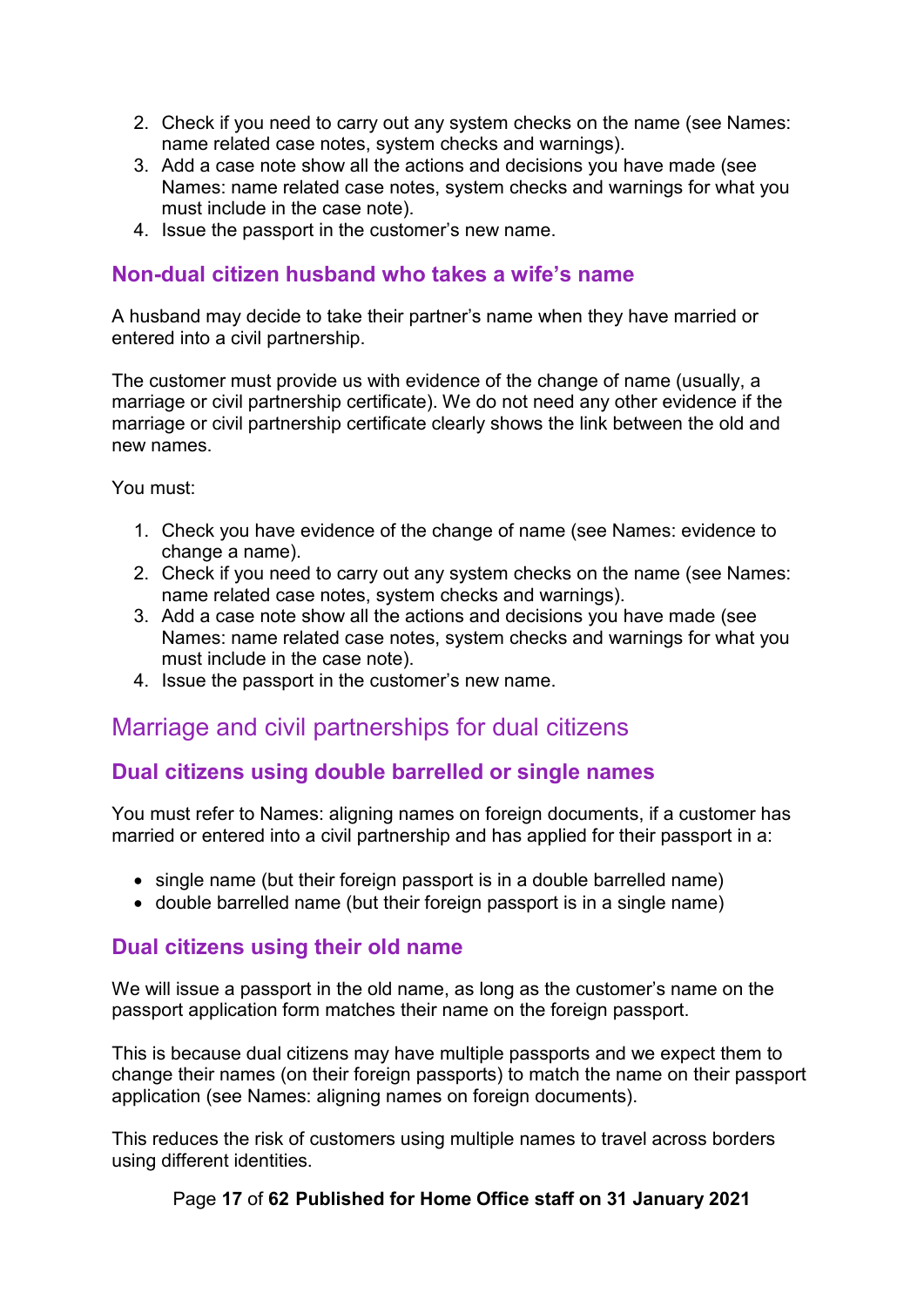# <span id="page-17-0"></span>**Passports in a future married or civil partnership name (post-dated passports)**

Some customers apply for their passport in a future married or civil partnership name (for example, because they plan to travel directly after the ceremony). You must refer to applications for post-dated passports when dealing with the application.

## <span id="page-17-1"></span>**Customers who change their name because they have divorced or are about to divorce**

How we deal with customers who change their name through divorce, will depend on if they:

- revert to their birth name and had no other previous changes of name (between their birth name and married or civil partner name)
- revert to their birth name and had a previous change of name (between their birth name and married or civil partner name)
- revert to a previous name that was not their birth name
- change their name to a brand new name

#### <span id="page-17-2"></span>If a customer reverts to their birth name: no other previous name changes

If a customer reverts to their birth name from a married or civil partnership name and had no other previous name changes (so the only previous change of name was from the birth name to the married or civil partner name) the customer must:

- send us:
	- o their full birth certificate (you may accept a short birth certificate, as long as it shows you all of the information you need)
	- o their marriage or civil partnership certificate that shows how the name changed from their birth name to their married or civil partner name (if they do not send it, see [customers who do not send their marriage or civil](#page-18-0)  [partnership certificate or just send their divorce document](#page-18-0)
	- $\circ$  a signed statement to explain why they are reverting to their birth name  $\circ$  evidence they use the birth name for all official purposes
- sign the declaration form in their birth name

#### <span id="page-17-3"></span>If a customer reverts to their birth name: previous name changes

If a customer reverts to their birth name from their married or civil partnership name but they had a change of name in between (for example, when a customer changed their birth name by deed poll and then again by marriage or civil partnership), you must:

Page **18** of **62 Published for Home Office staff on 31 January 2021**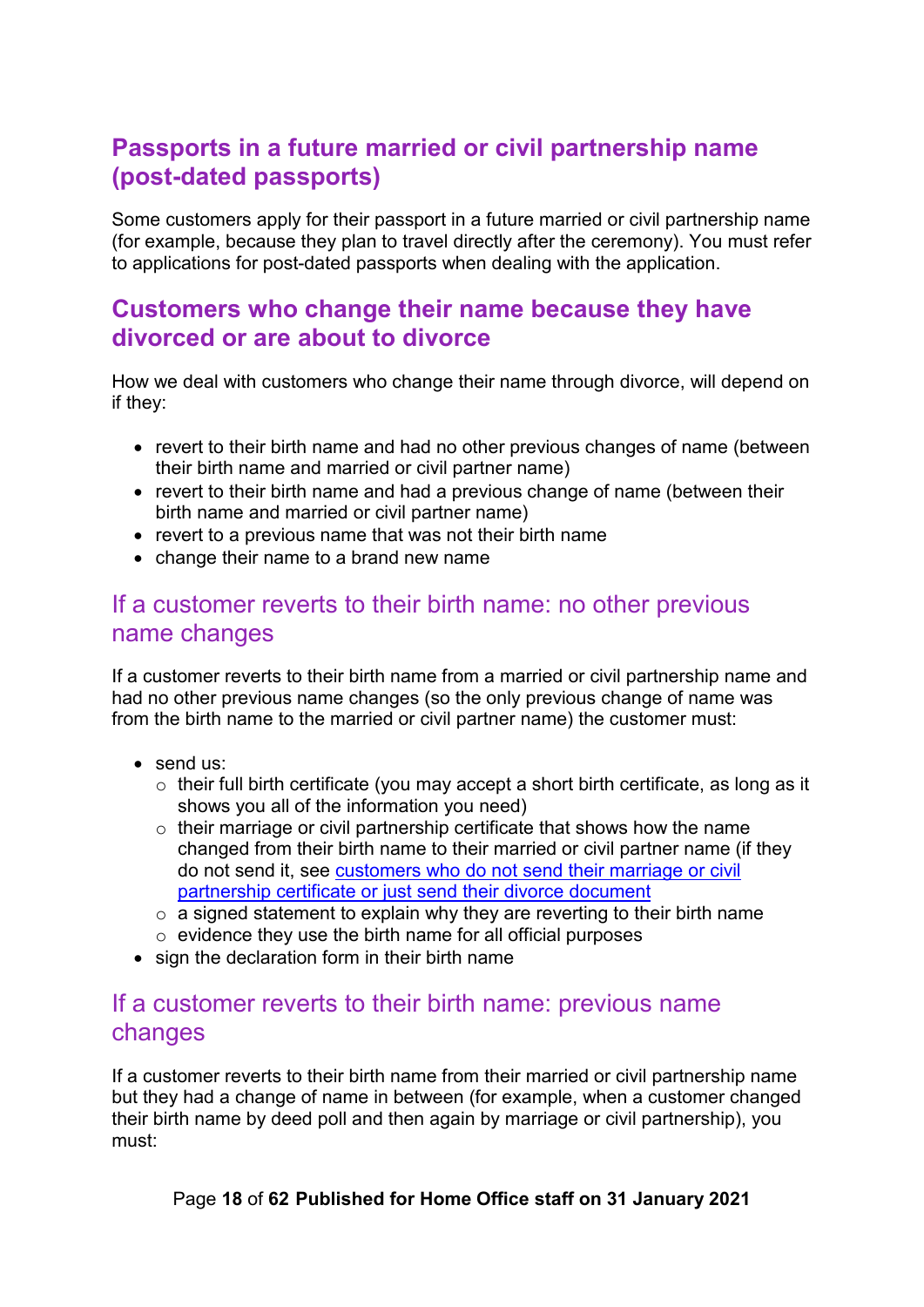- ask the customer for:
	- $\circ$  their full birth certificate (you may accept the short birth certificate as long as it shows you all of the information you need)
	- $\circ$  their marriage or civil partnership certificate that shows how the name changed from their previous name to their married or civil partner name (if they do not send it, see [customers who do not send their marriage or civil](#page-18-0)  [partnership certificate or just send their divorce document\)](#page-18-0)
	- $\circ$  a signed statement to explain they are reverting to their birth name
	- o evidence they use the birth name for all official purposes
- make sure you can see the link between all of the name changes from the birth name to the married or civil partner name (using the passport history records or the change of name documents, if you have them)

If you cannot see the link between the names (for example, the passport history is not clear or there is no record of a change of name document) you must:

- ask the customer for the change of name documents that shows the link from the birth name to the married or civil partner name
- ask for evidence that shows the customer was using the names (if the customer cannot provide the change of name document)
- consider if you have enough information that shows the link from the birth name to the married or civil partner name

If you are not satisfied with the link from the birth name to the married or civil partner name, you must treat the change as a new change of name and ask for evidence:

- of a change of name (or example, statutory declaration)
- they use the name for all purposes

#### <span id="page-18-0"></span>**Customers who do not send their marriage or civil partnership certificate or just send us their divorce document**

#### <span id="page-18-1"></span>If the customer sends a divorce document instead of a marriage or civil partnership certificate

Some customers may send us their divorce document or [final order](https://www.gov.uk/end-civil-partnership/apply-for-a-final-order) (a document to show someone has legally brought their civil partnership to an end). We do not usually need it, but we will accept it instead of a marriage or civil partnership certificate, if it shows the link between their names.

If the customer does not have their divorce document, you must refer to change of name evidence: divorce documents.

#### <span id="page-18-2"></span>If a customer does not send a marriage certificate or their divorce or final order certificate

If a customer does not send their marriage certificate or their divorce document or final order, you may use MI to check the link between the birth name and the married or civil partner name. You must only do it when you have the customer's full birth

Page **19** of **62 Published for Home Office staff on 31 January 2021**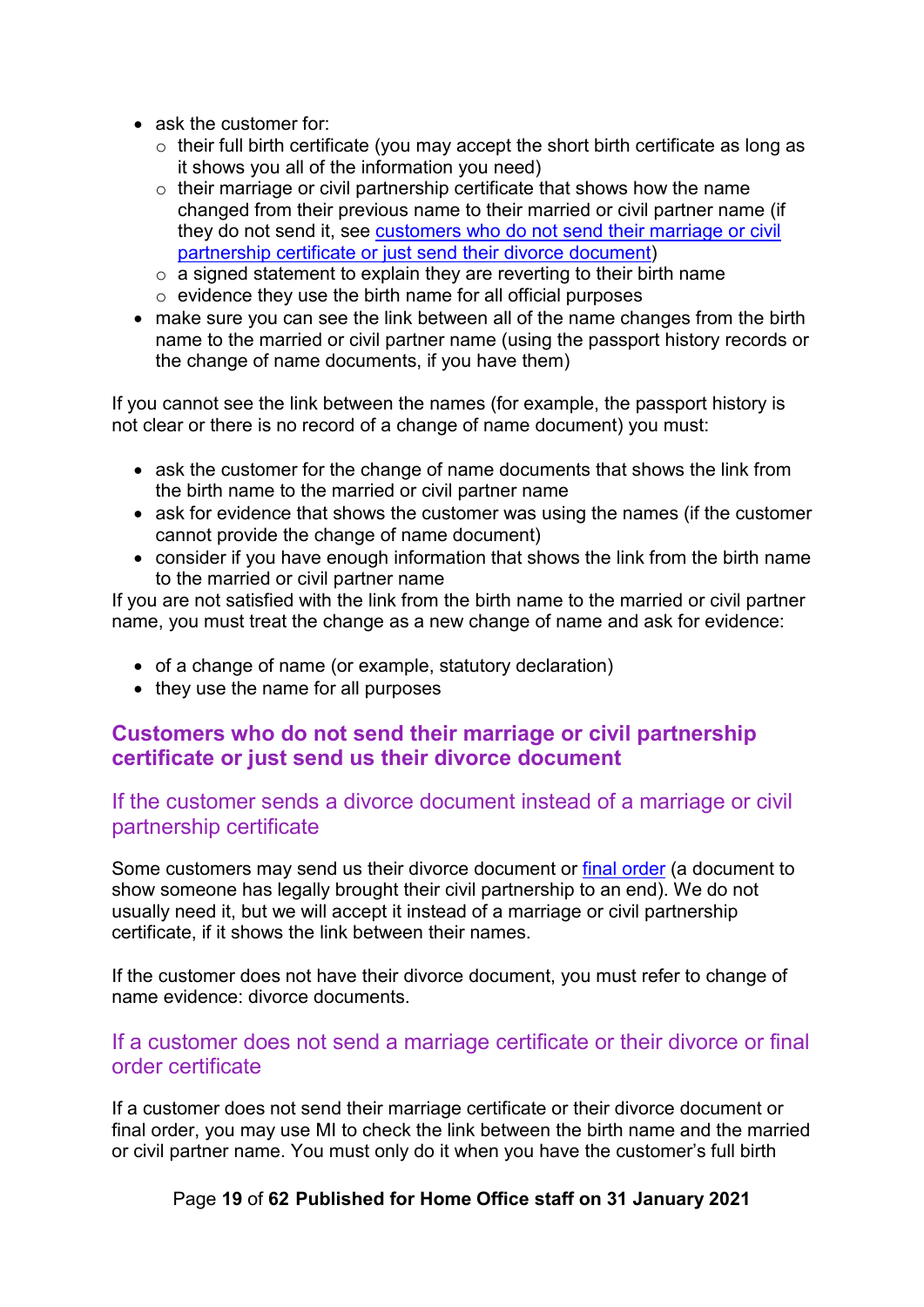certificate, evidence they use the name for all official purposes and a signed statement.

You must check the old passport records and notes on MI to see if it clearly shows the link between the birth name and the married or civil partner name.

If it:

- does you do not need to ask the customer for their marriage or civil partnership certificate or divorce document
- does not, you must ask the customer for their marriage or civil partnership certificate

## <span id="page-19-0"></span>If a customer reverts to a previous name that is not their birth name or they change it to a brand new name

Some customers may:

- revert to a previous name that is not their birth name, for example, to a:
	- o previous married or civil partner name
	- $\circ$  a name they previously changed to by deed poll
	- o change their name to a brand new name

If they do, you must treat it as a change of name and ask the customer for evidence:

- of the change
- they use the name for all purposes

### <span id="page-19-1"></span>**Adults who change their name because they have changed gender**

If the customer has changed their name because they have changed gender, you must refer to [name changes because the customer has changed gender.](#page-51-2)

## <span id="page-19-2"></span>**Adults who change their name after they registered or naturalised**

You must refer to [name changes and name differences after the customer has](#page-47-0)  [naturalised or registered,](#page-47-0) when dealing with:

- changes of name after the customer naturalised or registered
- differences with the customer's name, after the customer registered or naturalised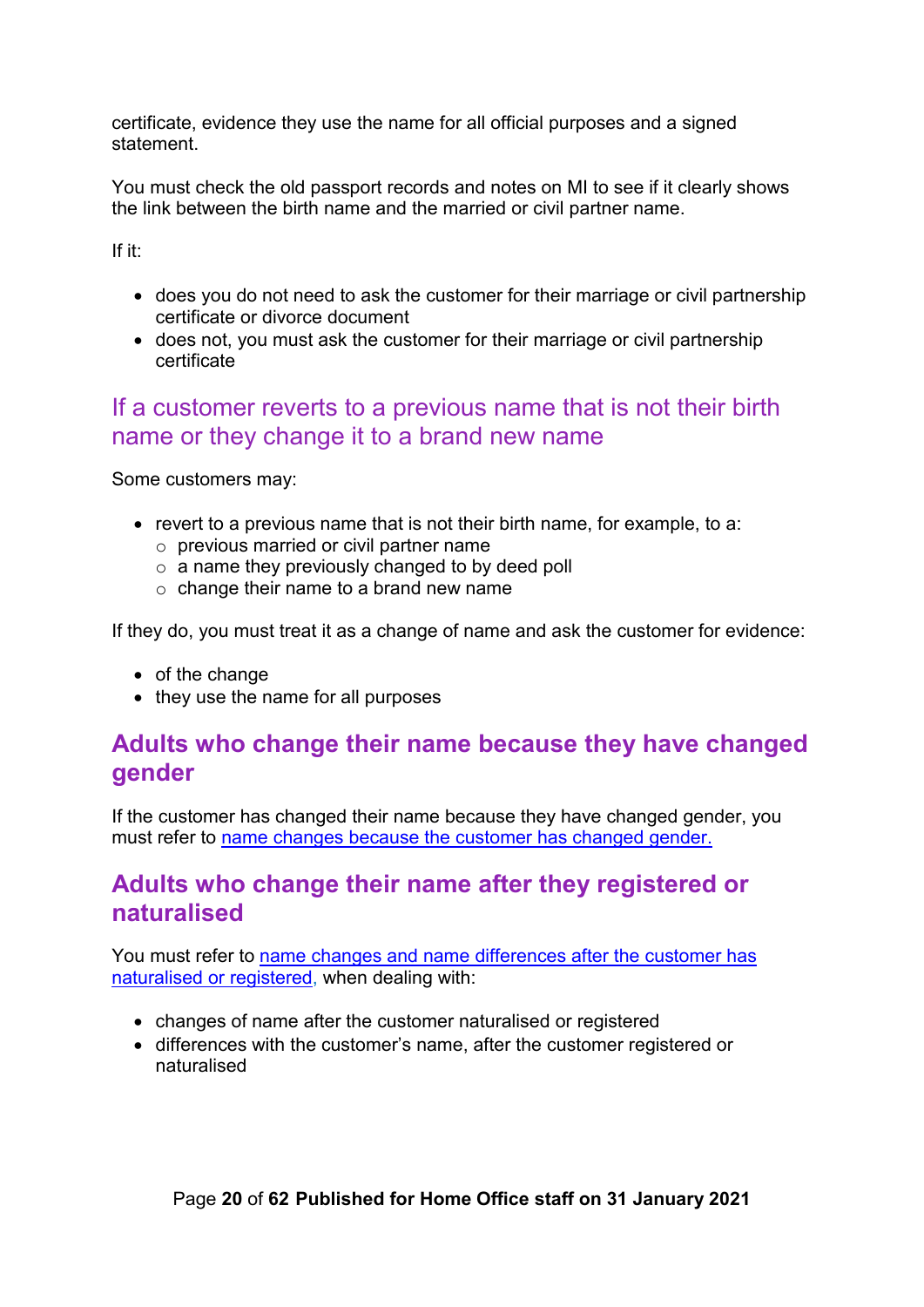# <span id="page-20-0"></span>**Minor changes to forenames and surnames**

#### <span id="page-20-1"></span>What we consider to be a minor change to a forename or surname

We consider a minor change to a:

- forename as:
	- $\circ$  a change to the spelling (for example, from Lesley to Leslie)
	- $\circ$  a change to the order of the forenames
	- o adding or dropping a hyphen between 2 forenames (as long as a forename does not become a surname or a surname does not become a forename)
	- o dropping a forename
- surname as:
	- o the adding or removing of a hyphen on a double barrelled name

We do not consider adding a forename as a minor change of name. If a customer does, they must provide evidence that they have changed their name and use it for all official purposes (see Names: evidence to change a name).

If a customer uses their previous surname as a new forename, as they have married or entered in to a civil partnership, you must refer to [non-dual citizens who use their](#page-13-4)  [previous surname as an additional forename.](#page-13-4)

We accept applications that show a minor change to the forename, as long as the customer provides 2 pieces of evidence that shows they use the name for all official purposes (see Names: evidence to change a name).

The rules British national (overseas) customers who have a minor change or added a forename to their name are different. See [minor name changes on BN\(O\)](#page-56-0)  [applications\)](#page-56-0).

#### <span id="page-20-2"></span>How to deal with minor changes on a first time adult application

#### <span id="page-20-3"></span>**How to deal with minor forename changes on first time adult applications**

The customer may tell you the name on their application has changed slightly from the name on their supporting documents.

You must:

- 1. Tell the customer you will issue a passport using the name on the:
	- $\circ$  application, if they provide 2 pieces of evidence to show they use the name for all official purposes
	- o birth certificate with an observation to show they are also known as [name on application form], if they do not provide 2 pieces of evidence to show they use the name for all official purposes

#### Page **21** of **62 Published for Home Office staff on 31 January 2021**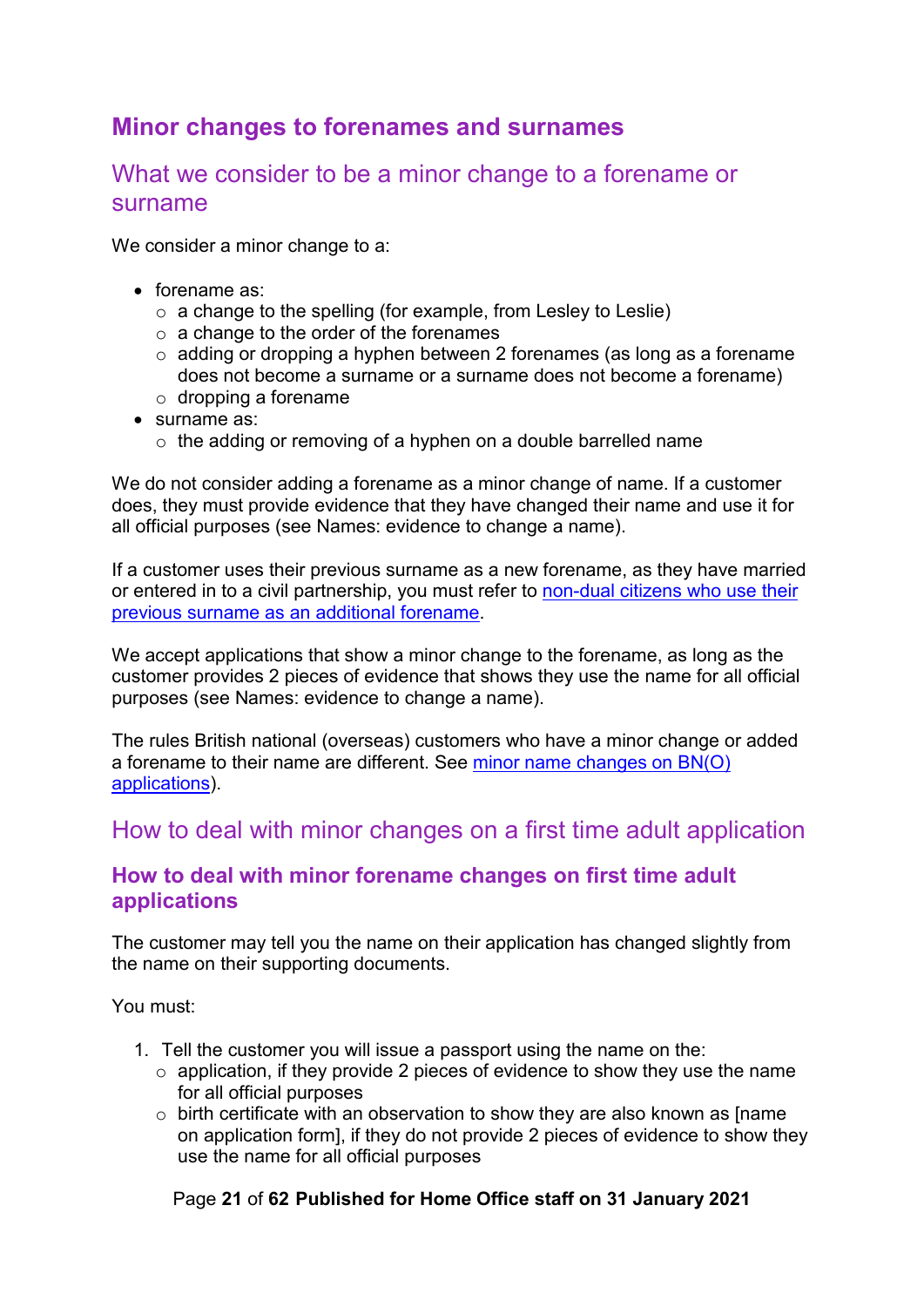- 2. Make sure the name correctly shows on the system, by using the name on the:
	- o birth certificate (if the customer does not provide 2 pieces of evidence to show they use the name for all official purposes)
	- o application (if the customer provides 2 pieces of evidence to show they use the name for all official purposes)
- 3. Add a case note to show all the actions and decisions you've made (see [Names: name related case notes, system checks and warnings](file://poise.homeoffice.local/data/cfp/_WCFP/SB%20Strategy/W%20Work%20Areas/14%20Policy_Procedure%20Resource/01%20Examiner%20Guidance/Names%20-%20name%20related%20case%20notes,%20system%20checks%20and%20warnings.doc) for what you must include in the case note).
- 4. Issue the passport.

## <span id="page-21-0"></span>How to deal with customers who add or remove a hyphen on a double barrelled surname

If a customer adds or removes a hyphen on a double barrelled surname without any evidence, we will accept the name, as long as they have not changed the spelling or order of their name.

### <span id="page-21-1"></span>How to deal with minor changes on renewal and replacement applications

#### <span id="page-21-2"></span>**When the customer has a minor change to their name**

When a customer sends a renewal or replacement application with a minor change to their name (for example, Michael to Micheal), you must:

• tell the customer you will issue a passport in the name on their old passport, unless they give you 2 pieces of evidence that shows they use the name for all official purposes (see Names: evidence to change a name)

If a customer tells you they will send you evidence, you must:

- 1. Electronically store the application, while you wait for their evidence.
- 2. Deal with the change of name, in line with current guidance when you get the evidence.

The customer may tell you to use the name shown on the old passport.

You must:

- 1. Update the name on the system with the name on their old passport.
- 2. Add a case note to show all actions and decisions you have made (see Names: name related case notes, system checks and warnings for what you must include in the case note).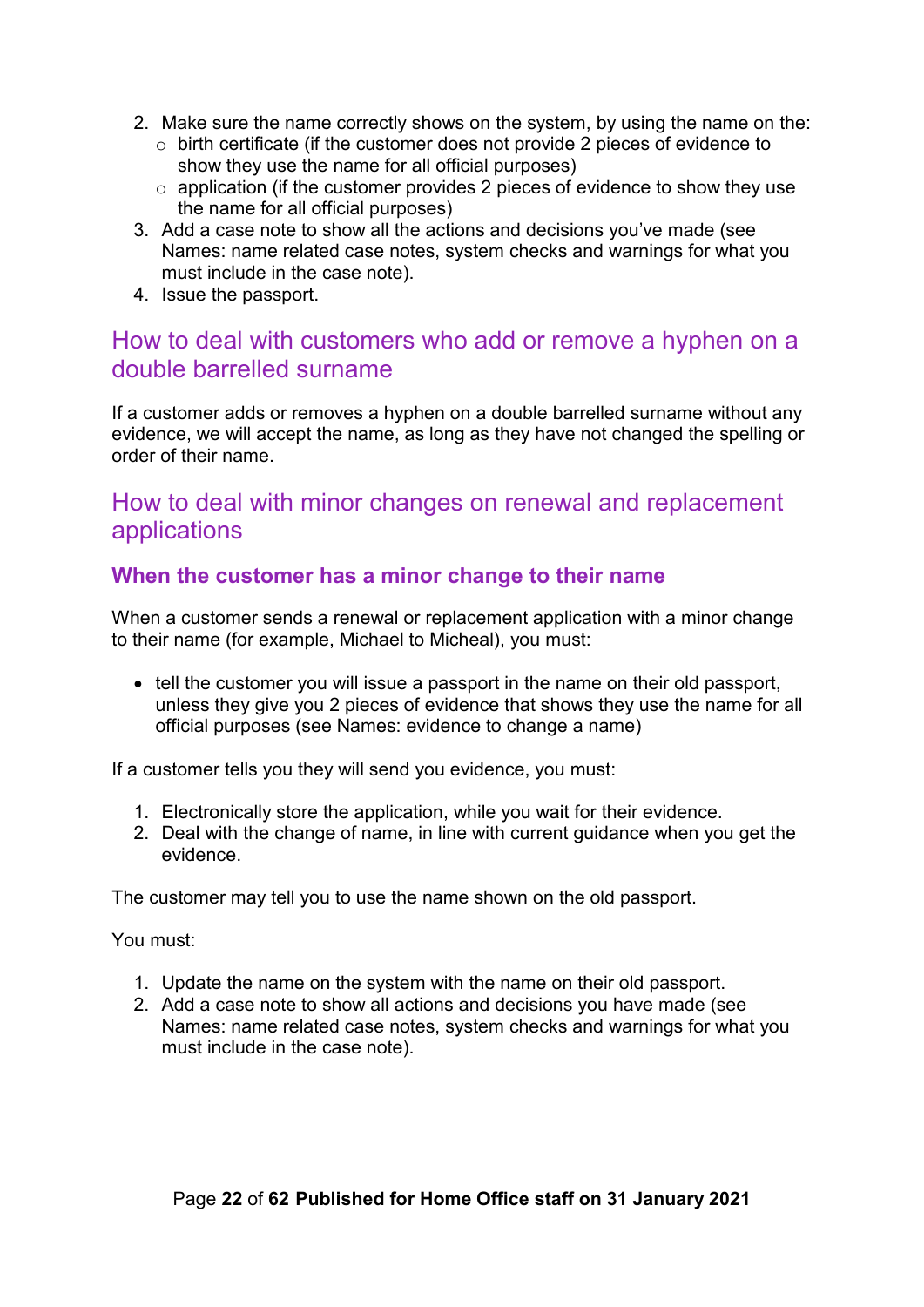#### <span id="page-22-0"></span>**When the middle name is on the old passport but not on the renewal or replacement application**

The customer's old passport may show a middle name, but the customer does not include it on their renewal or replacement application and there is no evidence to show they have changed their name.

You must:

- 1. Update the name on the system to include the customer's middle name, as shown on their old passport.
- 2. Deal with the application (in line with current guidance).
- 3. Add a case note to show all actions and decisions you made (see Names: name related case notes, system checks and warnings for what you must include in the case note).

#### <span id="page-22-1"></span>**When the middle name is not on the old passport but is on the renewal or replacement application**

If the old passport does not show a middle name but the renewal or replacement application shows one, you must consider why. For example, it may not have originally been included because:

- of an error (for example, the customer never changed their name and it should have been on the previous passport)
- the customer changed their name by statutory declaration (to remove the middle name)

If the middle name was not originally included because:

- the customer formally changed their name (to remove it) and they now want to include it, they must provide us with evidence of a change of name and evidence they use it for all official purposes
- we previously treated it as a minor change of name, they must provide us with 2 pieces of evidence they use the name (so we can treat it as a minor change to add it back on)
- of an error (meaning it should have originally been included) we can accept the customer's birth certificate that shows the middle name, as evidence

You must:

- 1. Tell the customer what evidence to send (depending on why the middle name was not originally included).
- 2. Carry out system checks on all combinations of the name (see Names: name related case notes, system checks and warnings).
- 3. Add a case note to show all actions and decisions you have made (see Names: name related case notes, system checks and warnings for what you must include in the case note).

#### Page **23** of **62 Published for Home Office staff on 31 January 2021**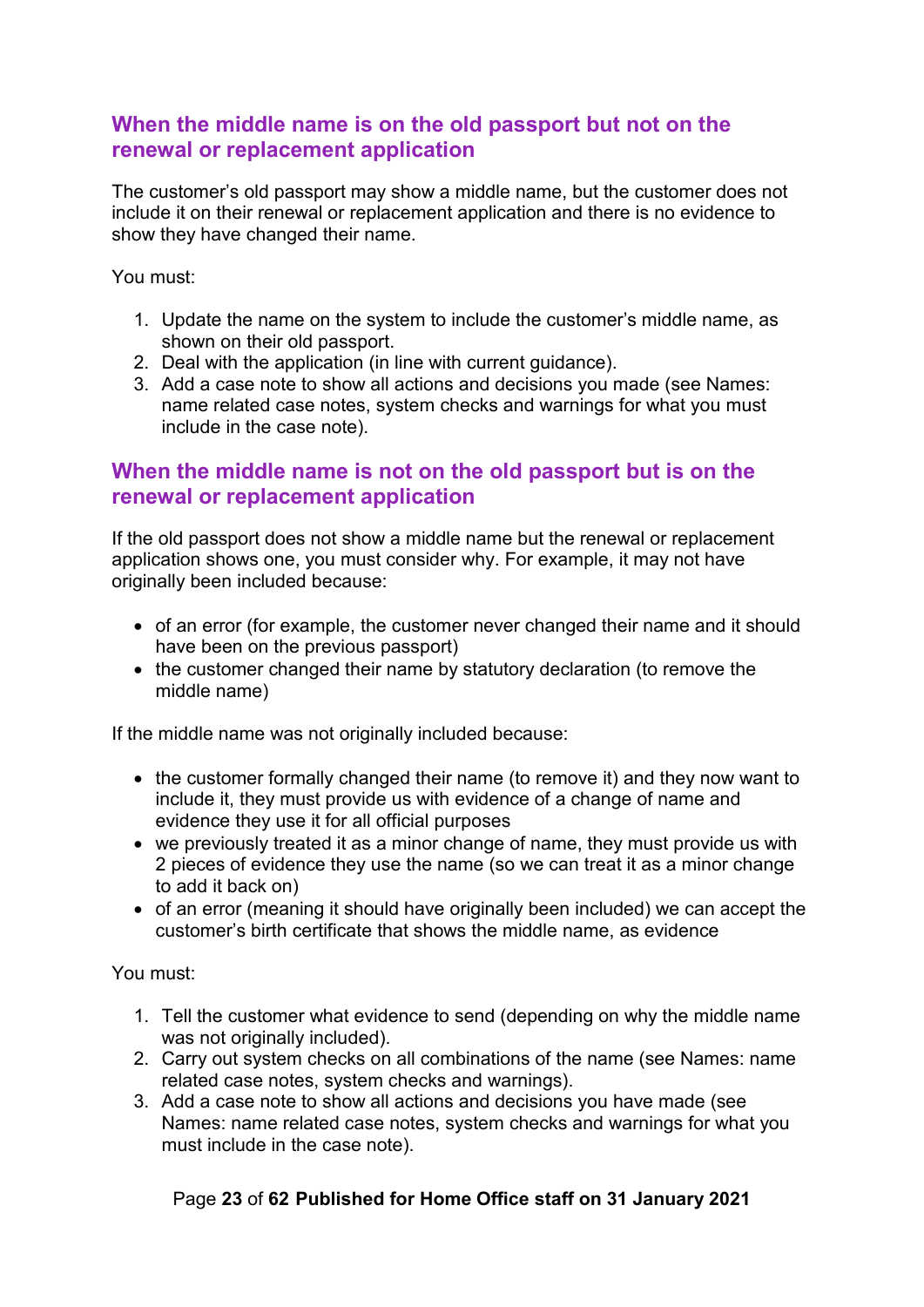#### <span id="page-23-0"></span>**When the middle and forename on the old passport is in a different order on the renewal or replacement application**

If the order of the forename and middle names on the old passport is different to the order of the names on the renewal or replacement application, you must contact the customer and ask them to confirm the name they use for all official purposes.

The customer may want their forename and middle name on their passport in the same order as on their old passport.

You must:

- 1. Update the names on the system so that they match the name on the old passport.
- 2. Add a case note to show all actions and decisions you have made (see Names: name related case notes, system checks and warnings for what you must include in the case note).

If the customer wants their name in the new order they've put on their application form, ask them to send you 2 pieces of evidence that shows they use it for all official purposes (see evidence to change a name).

#### <span id="page-23-1"></span>**When the middle or forename on the old passport has a different spelling on the renewal or replacement application**

When the spelling of a forename or middle name on the customer's old passport is different to the spelling on their renewal or replacement application, you must contact them and ask them to confirm the name they use for all official purposes.

The customer may want the passport in the same spelling as their old passport.

You must:

- 1. Update the name the system so it matches the name on the old passport.
- 2. Add a case note show all actions taken and decisions made (see Names: name related case notes, system checks and warnings for what you must include in the case note).

If the customer wants the name in the new spelling, you must ask them to send 2 pieces of evidence that shows they use it for all official purposes (see Names: evidence to change a name).

#### <span id="page-23-2"></span>**When the forename and surname on an old passport is in a different order on the renewal or replacement application**

When a customer's forename and surname on their old passport is in a different order to their name on the new passport, you must contact them and ask them to confirm the name they use for all official purposes.

Page **24** of **62 Published for Home Office staff on 31 January 2021**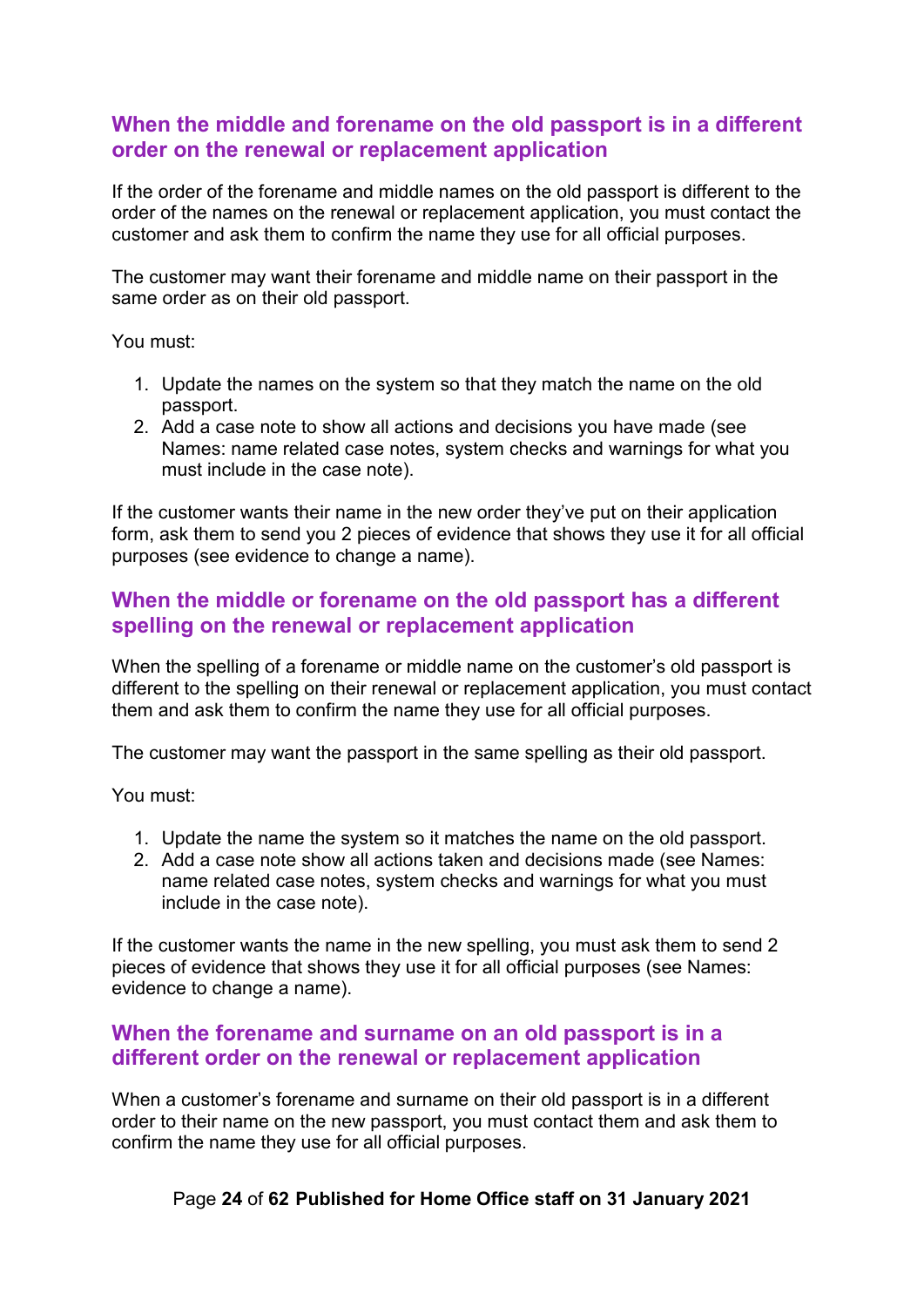The customer may want their passport issued in the name that is in the same order as on the old passport.

You must:

- 1. Update the name on the system so that it matches the name on the old passport.
- 2. Add a case note to show all actions and decisions you have made (see Names: name related case notes, system checks and warnings for what you must include in the case note).

If the customer wants their name in a new order, you must ask them to send evidence of the change of name and evidence they use it for all official purposes (see Names: evidence to change a name).

#### <span id="page-24-0"></span>**When the customer adds or removes a hyphen between 2 forenames**

When a customer sends a renewal or replacement application and they add or remove a hyphen between 2 forenames, you must tell the customer you will issue a passport in the name on their old passport.

You can issue a passport using their new name if they give you 2 pieces of evidence that shows they use the name for all official purposes (see Names: evidence to change a name).

If a customer tells you they will send you evidence, you must:

- 1. Electronically store the application, while you wait for their evidence.
- 2. Deal with the change of name, in line with current guidance when you get the evidence.

The customer may tell you to use the name shown on the old passport.

You must:

- 1. Update the name on the system with the name on their old passport.
- 2. Add a case note to show all actions and decisions you have made (see Names: name related case notes, system checks and warnings for what you must include in the case note).

#### <span id="page-24-1"></span>**When a name is considered unusual**

If you accept a name change but you consider it to be unusual, you must first discuss the application with your line manager. If they agree, you must:

1. Tell the customer they must confirm in writing that they understand we cannot take responsibility for any difficulties they may have when they use their passport.

Page **25** of **62 Published for Home Office staff on 31 January 2021**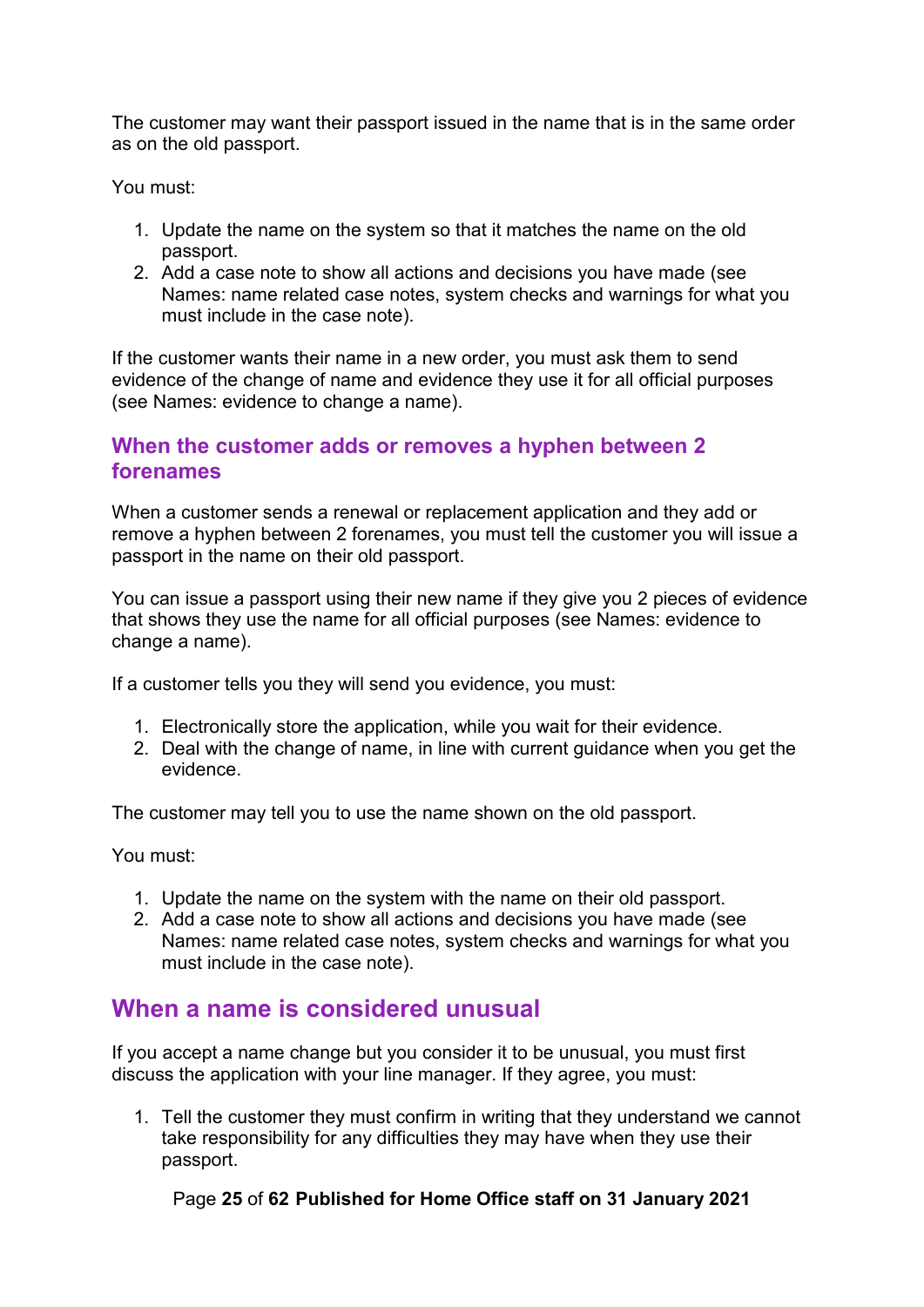2. Keep a permanent record of the letter (see scanning supporting docs work instructions).

# <span id="page-25-0"></span>**When there is a difference with the spelling of a name on a Joint Citizen application (JCAP)**

When dealing with JCAP applications, examiners must use the Joint Citizen Applications (JCAP) guidance.

There may be a difference with the spelling of a name on the system and the application form.

You must:

- 1. Confirm the correct spelling with the customer and ask for supporting documents to show the correct spelling (if you do not already have it).
- 2. Change the name on the system (if it's a spelling mistake).
- 3. Add a case note to the application so that UK Visa and Immigration issues the nationality certificate in the correct name (see Names: name related case notes, system checks and warnings for what you must include in the case note).

<span id="page-25-1"></span>**Related content [Contents](#page-1-0)**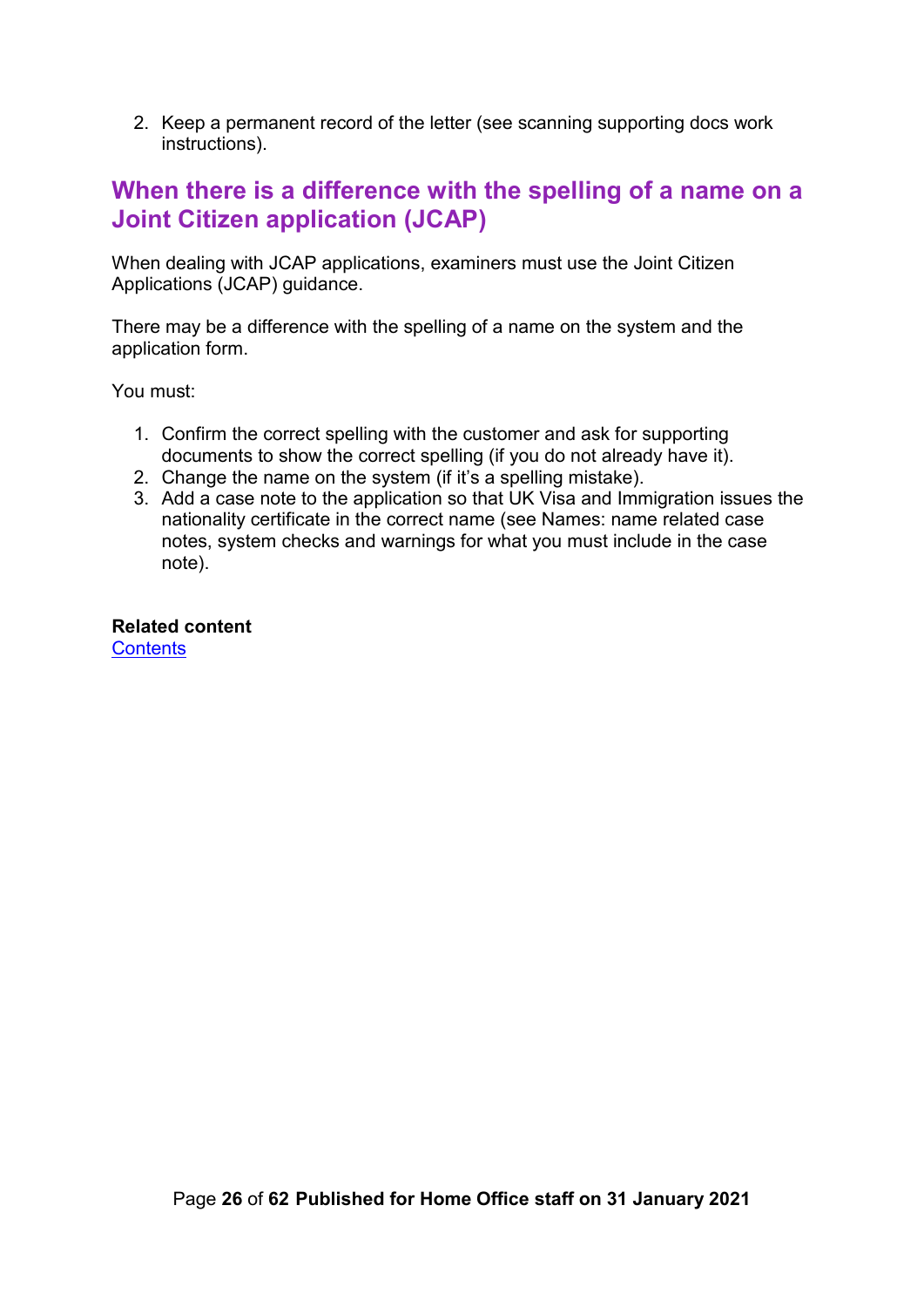# <span id="page-26-0"></span>Changing a child's name

This section tells Her Majesty's Passport Office operational staff how to deal with child applications that include a change of name. If the change of name is for an adult, you must refer to [changing an adult's name.](#page-10-0) You must use the guidance in this section with:

- change of name on British overseas citizen (BOCs) and British overseas territory citizen (BOTCs) applications, if the change of name is for BOCs or BOTCs customers
- [name and change of name on diplomatic or official passport applications,](#page-57-1) if the application is for a diplomat or official
- [Digital Application Processing: change of name applications,](#page-44-0) if the application is in DAP

# <span id="page-26-1"></span>**Case noting when changing a child's name**

When using this guidance to change a child's name, you, the examiner, must refer to Names: name related case notes, system checks and warnings to make sure the case notes include all correct information.

# <span id="page-26-2"></span>**HM Passport Office's definition of a child**

Our definition of child may be different to other government departments. The children's guidance tells you what we define as a child.

# <span id="page-26-3"></span>**Why a child may change their name**

Children may change their name, through:

- a change of gender
- enrolled deed polls, unenrolled deed polls or change of name deeds
- adoption
- court orders, specific issues orders and overseas court orders
- statutory declarations
- affidavits
- acts of Parliament

The new name the child uses must be acceptable for use in the passport. You, the examiner, must refer to:

- names that cannot be used in the passport, for names:
	- $\circ$  that may cause public offence
	- o the system cannot accept because of technical reasons
	- o that may breach trademark or copyright laws
- how to show uncommon names for: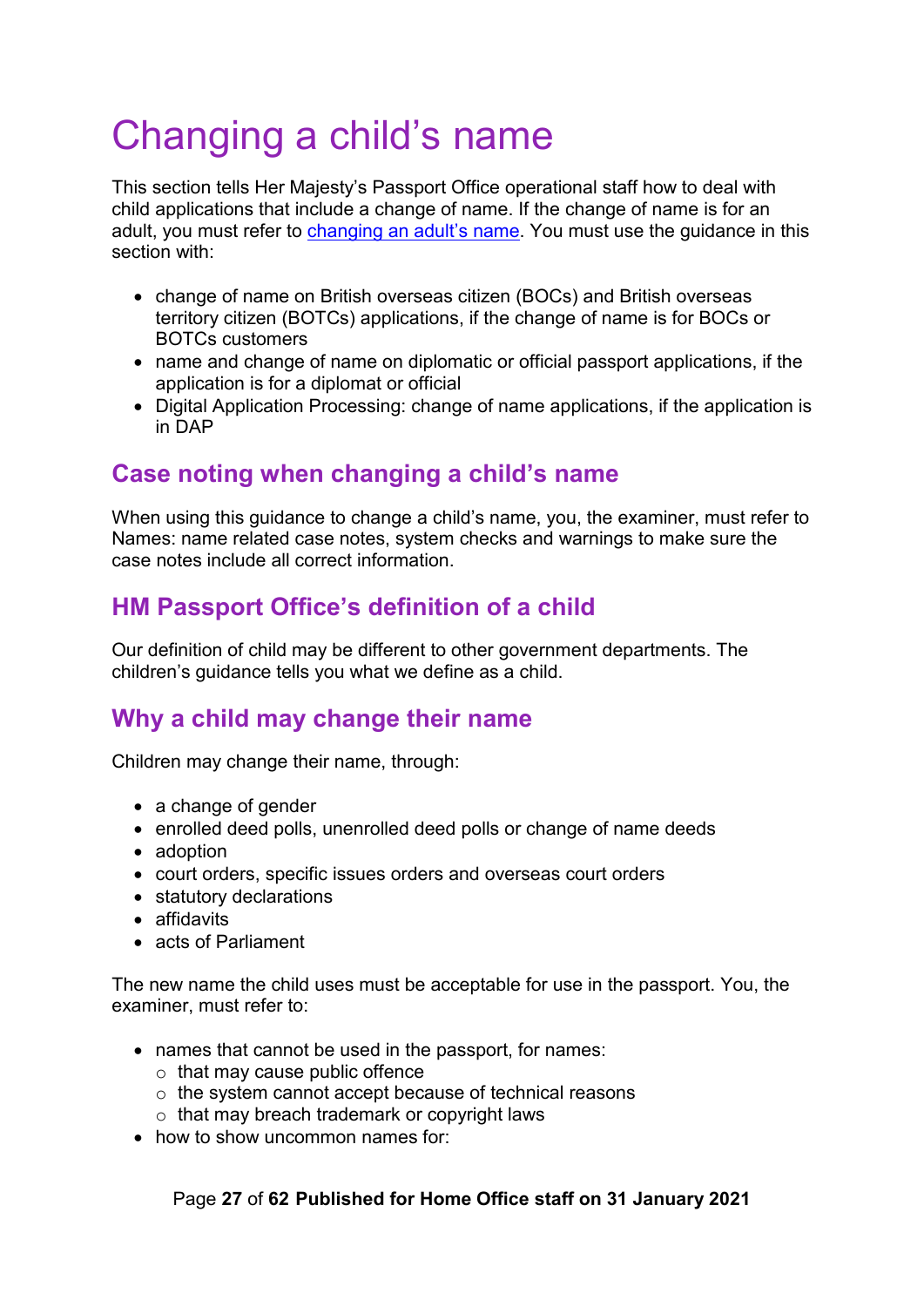- o names that have cultural or naming conventions (traditions that mean a name must be shown in a certain way)
- o Welsh names
- o Irish and Gaelic names
- o names that have junior prefixes or suffixes
- o stage, professional and religious names
- o customers who only have a single name
- o names that have titles

#### <span id="page-27-0"></span>**Evidence we need to change a child's name**

Customers, who apply for their child's passport with a change of name, must provide evidence to show the:

- change of name (for example, a statutory declaration)
- new name is being used for all official purposes

You must refer to Names: evidence to change a name for what you can accept.

We will need everyone with parental responsibility to give their consent to change a child's name (see [consent needed to change a child's name\)](#page-27-2).

# <span id="page-27-1"></span>**Types of child name changes**

Unlike adult change of names, we do not recognise minor changes to a child's name. Any type of change to a child's name is seen as a change of name, including:

- dropping the forename or middle name
- changing the spelling of the forename or surname
- adding a forename, middle name or surname
- changing the forename or middle name
- changing the order of the forename and middle name
- changing the surname
- changing the full name
- adding or removing a hyphen

#### <span id="page-27-2"></span>**Consent of everyone with parental responsibility to change a child's name**

Everyone with parental responsibility must give consent to change the name for anyone under the age of 16 (18 if the child has a care order or court order in place). Normally, both parents have parental responsibility, but others may get it through court orders or something similar.

When dealing with a change of name for a child, you must:

• consider who has parental responsibility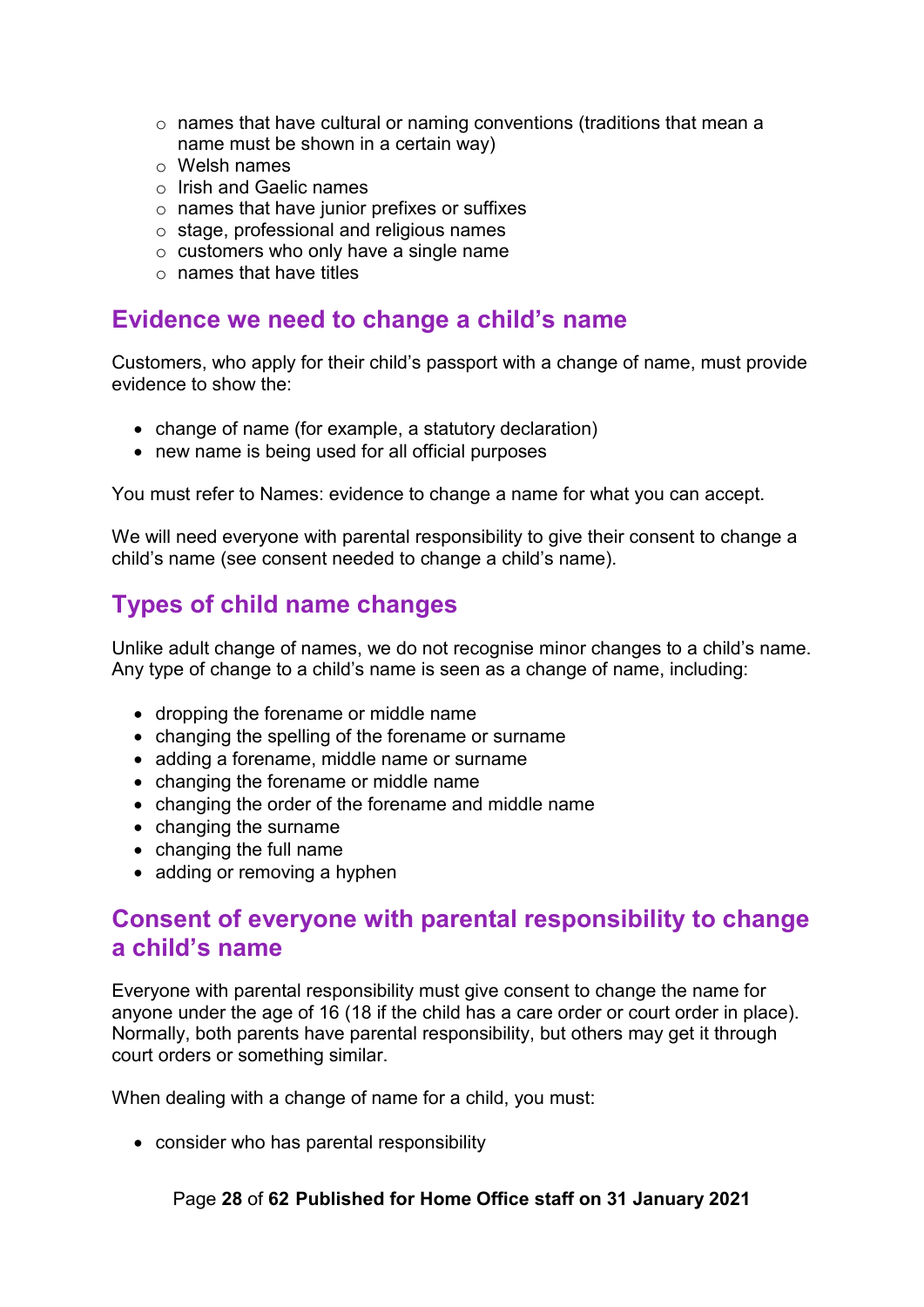- check that everyone with parental responsibility has given consent to change the child's name
- consider if there are any court orders that:
	- $\circ$  prevent the child's name from being changed
	- o allow the child's name to be changed without the consent of everyone who has parental responsibility (see children's guidance for types of court orders)

If it's unclear if the parent has sole parental responsibility, you must:

- send:
	- o Application Management System (AMS) letter 319 to the customer to ask them to confirm in writing, that they have sole responsibility (if the application is on AMS)
	- $\circ$  an email using the Digital Application Processing (DAP) system, to ask them if they have sole responsibility (if the application is on DAP)
- keep a permanent record of the customer's reply on the system
- add a case note to show all of the actions and decisions you made

## <span id="page-28-0"></span>The legal basis for consent

We are guided by the legal position on who can change a child's name. It is defined by case law and the judgement given by the Court of Appeal on case Re P (1997) 2 FLR 730.

The case was about whether a county council was obliged to recognise a change of surname for 3 children, when:

- they were presented with a signed deed poll, as evidence of the change of name
- the father (who had parental responsibility) did not give consent to change their names

The court's decision was that the change of a child's surname was fundamental and where there is a dispute and both parents have parental responsibility, either:

- the consent of both parents is needed
- a court order is needed that allows the change of name without the consent of everyone who has parental responsibility

To make sure we are consistent in line with legal advice and the conditions of different parts of the UK, our approach to consent and parental responsibility applies to all child changes of name.

# <span id="page-28-1"></span>Caveats (objections to a child having a passport)

A parent, or other interested party, can submit a caveat to a child having a passport.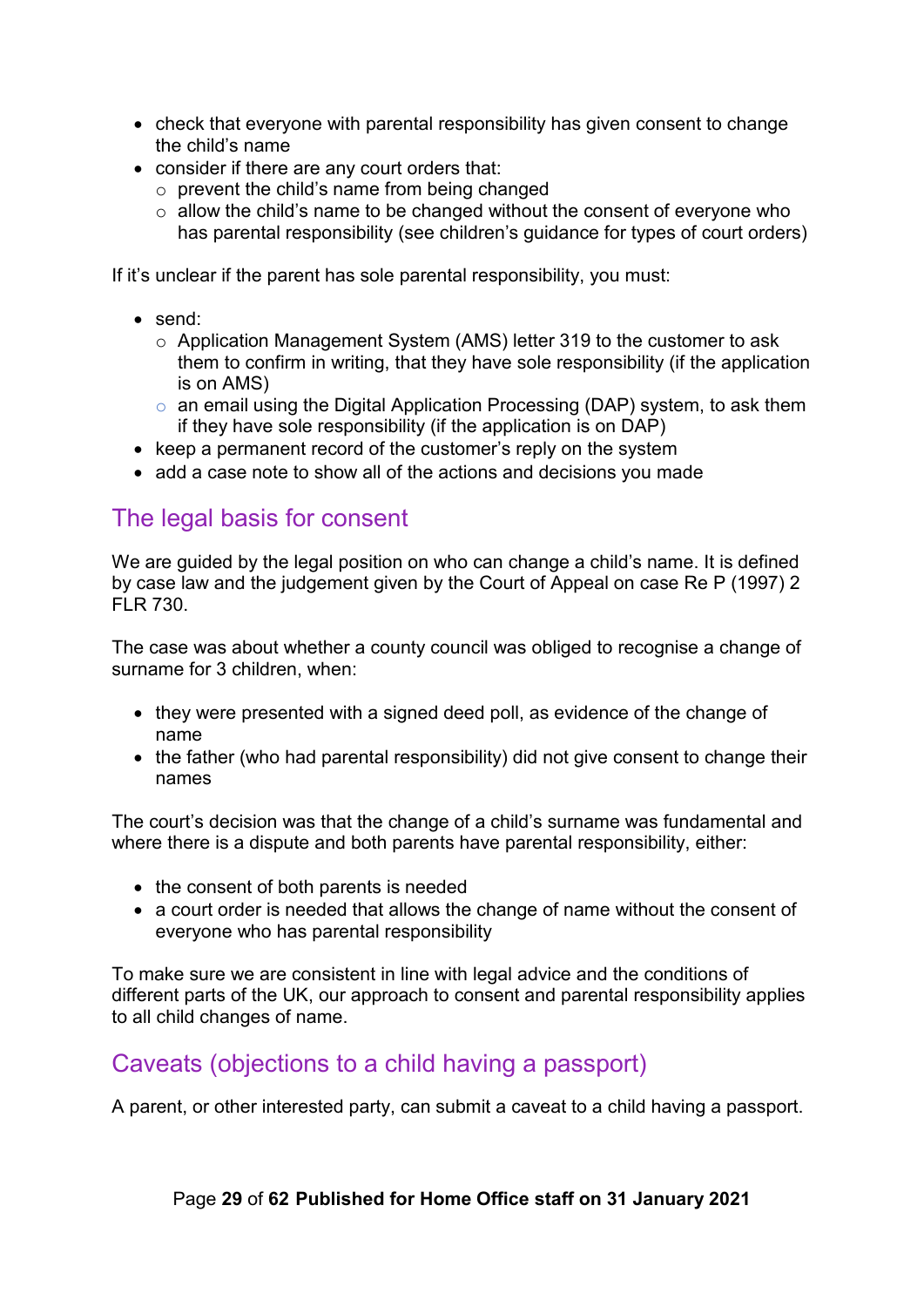If someone submits a caveat, you must refer to the children's guidance, when dealing with a passport application for a child. You must scan any documents about caveats on the system.

#### <span id="page-29-0"></span>Consent of everyone with parental responsibility: vulnerable customers and children

We usually need the consent of everyone with parental responsibility to change a child's name. Some customers may not be able to get the consent of someone with parental responsibility, if it would put their (or their child's) welfare at risk (for example, if they may be subject to abuse). When this happens, you must refer to safeguarding: consent issues.

If you have any doubts about the consent being genuine, you must refer to the Authorisation and consent guidance.

#### <span id="page-29-1"></span>Overseas parental responsibility, consent and court orders

Customers applying from overseas, must provide any court orders relating to a child. You must refer to the children's guidance when dealing with an overseas application that includes a court order relating to a child.

#### <span id="page-29-2"></span>Scanning consent evidence, court orders and caveats on the system

You must scan on the system:

- letters of consent
- court orders
- caveats
- any letters you got that helped you make your decision

The scanning supporting documents guidance tells you how to scan documents on to the system.

#### <span id="page-29-3"></span>When someone with parental responsibility does not give consent to change a child's name

If we cannot get the consent from everyone with parental responsibility, the customer must send us a court order that shows it allows them to change a child's name, without needing the consent of everyone with parental responsibility.

If someone with parental responsibility has died, you must refer to ['when someone](#page-31-3)  [with parental responsibility has died or loco parentis \(in place of a parent\) applies'](#page-31-3)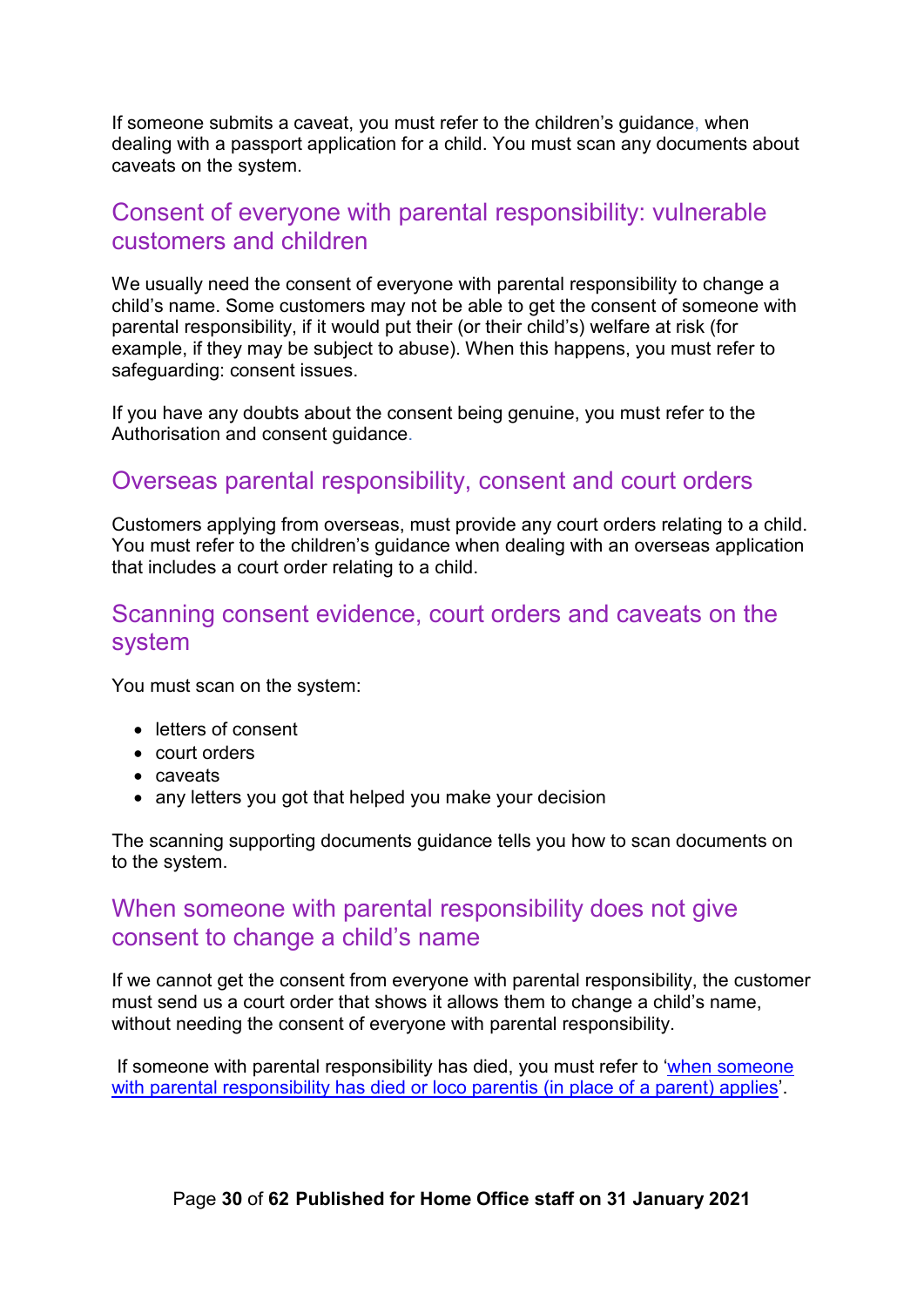# <span id="page-30-0"></span>Full birth certificates that show who has parental responsibility

In some cases, we may be able to check who has parental responsibility using the full birth certificate (see full birth certificate guidance).

A father may not automatically lose parental responsibility if they have been taken off a birth certificate but may have lost parental responsibility by other means, for example, a court order.

If there is evidence to suggest that someone else has parental responsibility, we will need their consent before we change a child's name.

#### <span id="page-30-1"></span>Statutory declarations that show others with parental responsibility have given consent

Some customers may tell us on their statutory declaration that everyone with parental responsibility consented to the child's change of name or is aware of it.

We will only accept the statutory declaration as evidence everyone with parental responsibility has given their consent, if it includes:

- the names of everyone with parental responsibility
- the signatures of everyone with parental responsibility

#### <span id="page-30-2"></span>Change of name deeds that show consent

Some change of name deeds may be signed by both parents. We will accept it, as long as there is no other evidence that shows someone else also has parental responsibility.

When you get a letter of consent (or change of name deeds) that show consent, (signed by both parents) you must:

- 1. Scan it on the system.
- 2. Add a case note that shows all actions and decisions you have made (see Names: name related case notes, system checks and warnings for what you must include in the case note).

#### <span id="page-30-3"></span>Enrolled deed poll that shows consent

When a customer sends us an enrolled deed poll, issued by the Supreme Court, as evidence of a change of name, we will not need the consent of everyone with parental responsibility. This is because the [Enrolment of Deeds Regulations 1994](http://www.legislation.gov.uk/uksi/1994/601/made) requires, either the:

- consent of everyone with parental responsibility
- reasons why the consent of everyone with parental responsibility could not be given

Page **31** of **62 Published for Home Office staff on 31 January 2021**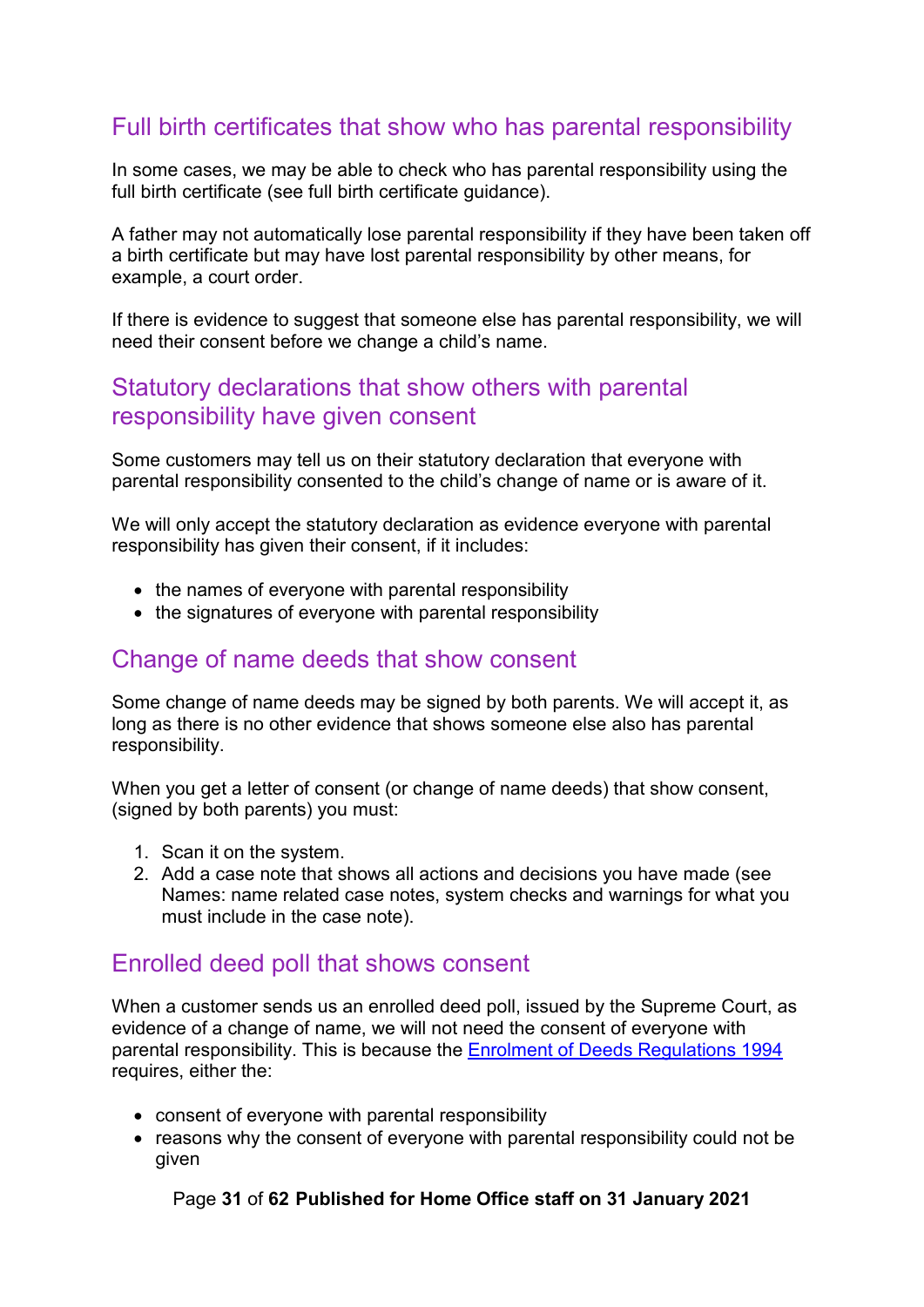The Judge will take into account the lack of consent from anyone who has parental responsibility, before deciding to allow the change of name.

#### <span id="page-31-0"></span>When someone else gets parental responsibility after we have already received an application with a change of name

Someone else may get parental responsibility after everyone with parental responsibility already gave their consent to change a child's name and got a change of name document (for example, statutory declaration).

We will accept the change of name without the new person's consent, as long as everyone who had parental responsibility, consented to the change of name at the time.

#### <span id="page-31-1"></span>When someone believes they have parental responsibility

If someone does not give consent to change a child's name and they believe they have parental responsibility, you must give them 1 month to provide evidence to show it. If they:

- provide you with evidence to show they have parental responsibility, you must only accept the change of name if they (and everyone else who has parental responsibility) gives their consent
- do not provide us with evidence to show they have parental responsibility, you must accept the change of name (as long as everyone else who has parental responsibility gives their consent)

### <span id="page-31-2"></span>When a customer cannot get consent from someone with parental responsibility

Some customers may have difficulty getting the consent of someone else with parental responsibility (for example, because they no longer have contact with them).

When this happens, the customer must provide us with a specific issue order that allows them to change the child's name without the consent of everyone who has parental responsibility.

### <span id="page-31-3"></span>When someone with parental responsibility has died or loco parentis (in place of a parent) applies

If someone with parental responsibility has died, the customer must send us:

- evidence of the change of name and evidence the child uses it for all purposes (see Names: evidence to change a name)
- any court orders that are in place (or confirmation there are none)
- a written statement to explain the situation
- Page **32** of **62 Published for Home Office staff on 31 January 2021** • the child's birth certificate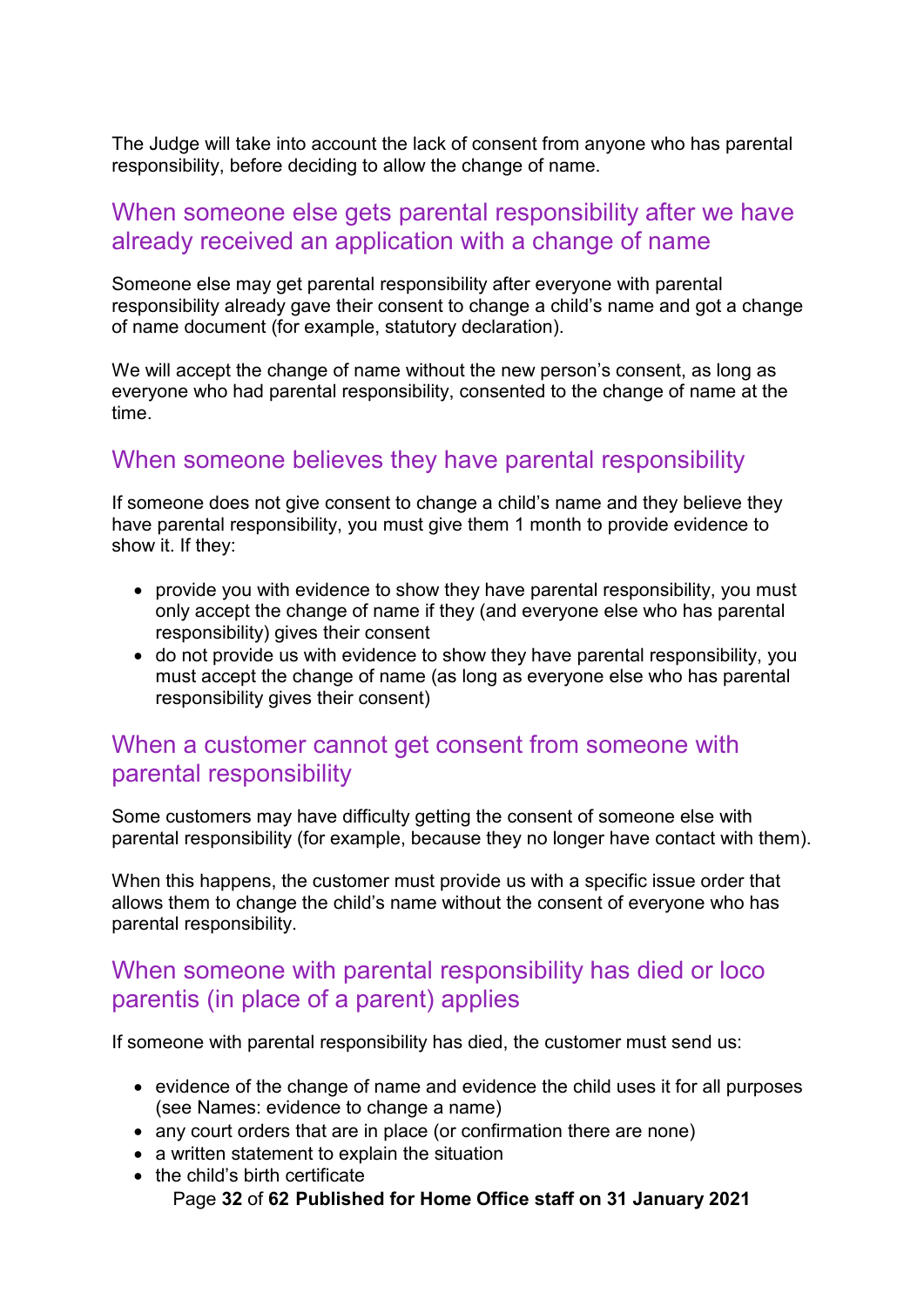• the death certificate of the person who had parental responsibility

If loco parentis applies, the customer must send us:

- evidence of the change of name and evidence the child uses it for all purposes (see Names: evidence to change a name)
- evidence the customer is acting as loco parentis (see children's guidance)
- a court order that allows the customer to change the child's name without the consent of everybody with parental responsibility

We must safeguard (protect) adults and children who may be at risk. If someone acting as loco parentis cannot provide evidence, you must raise a query with the Guidance & Quality, Operating Standards using the Quality and Examination Support team (QuESt) referral process.

### <span id="page-32-0"></span>If a child's new name is used for all official purposes but we do not have consent

If a child's new name is the one they use for all official purposes, we will not accept it, unless everyone with parental responsibility has given their consent (or there is a court order allowing the change of name). We will issue the passport using the original name.

For example, the new name is used with the NHS and child benefit but not everyone with parental responsibility has given (or can give) consent for the child's change of name. When this happens, we will issue the passport in their old name.

To stop any problems with differences the name may have on the child, you must tell the customer they have the option of getting a court order, allowing them to change the child's name without the consent of everyone with parental responsibility. We must not insist they do it, as it is up to them to decide.

If a customer does not get a court order, you must:

- 1. Deal with the application, in line with current guidance.
- 2. Issue the passport in the child's original name.
- 3. Tell the customer we cannot accept responsibility for any difficulties they may have (as the passport will be issued in the child's original name but the child may use their new name for all other purposes).

#### <span id="page-32-1"></span>**Changing a child's name when there is a court order**

We ask customers to send us any court orders they have, when they make an application for a child.

#### <span id="page-32-2"></span>Court orders granting leave or permission to change a name

Page **33** of **62 Published for Home Office staff on 31 January 2021** Court orders usually give leave (permission) to change a child's name, instead of a document that formally changes their name. Because of this, we also need evidence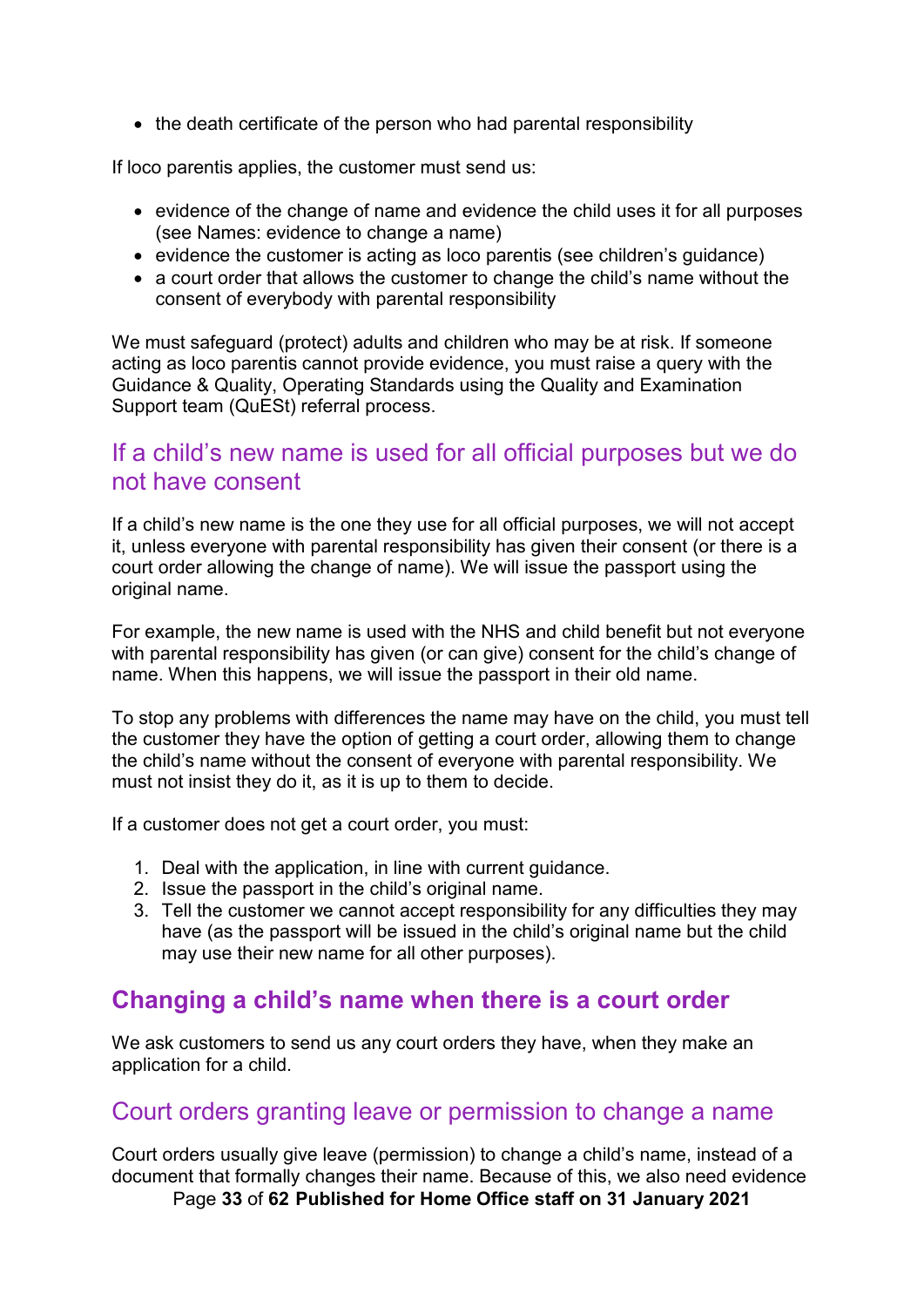a child has changed their name and evidence it's being used for all official purposes (see Names: evidence to change a name).

You must be careful when a passport application, includes a:

- change of name for a child
- court order giving leave (or permission) to change the child's name and 1or more years have passed between the date it was issued and the date the customer sent the passport application

This is because, we:

- cannot be certain the court order giving leave (or permission) to change the child's name has been used
- need to be sure the child uses the name for all official purposes

When this happens, you must:

- 1. Make sure you have evidence the child has changed their name and it's being used for all official purposes (see Names: evidence to change a name).
- 2. Scan the evidence on to the application.
- 3. Add a case note to show all the actions and decisions you have made (see Names: name related case notes, system checks and warnings for what you must include in the case note).

If we get evidence to show they use the new name for all official purposes after 1 year from when the court order was issued, we need evidence of the change of name (for example, statutory declaration).

## <span id="page-33-0"></span>Court orders that specifically include a change of name

Some court orders may specifically say that a child is now known by a new name. When this happens, you must:

- 1. Not ask for any evidence of the change of name or evidence that the child uses the new name for all official purposes.
- 2. Add a case note to show all the actions and decisions you have made (see Names: name related case notes, system checks and warnings for what you must include in the case note).
- 3. Deal with the application, in line with current guidance and issue the passport in the new name on the court order.

## <span id="page-33-1"></span>Court orders that describe a child's name

We will not accept a court order as evidence a child has changed their name when it describes the child in a different name. For example, it shows the child's name under 'Name', 'Full Name of Child' or in the body of the court order.

When this happens, you must:

Page **34** of **62 Published for Home Office staff on 31 January 2021**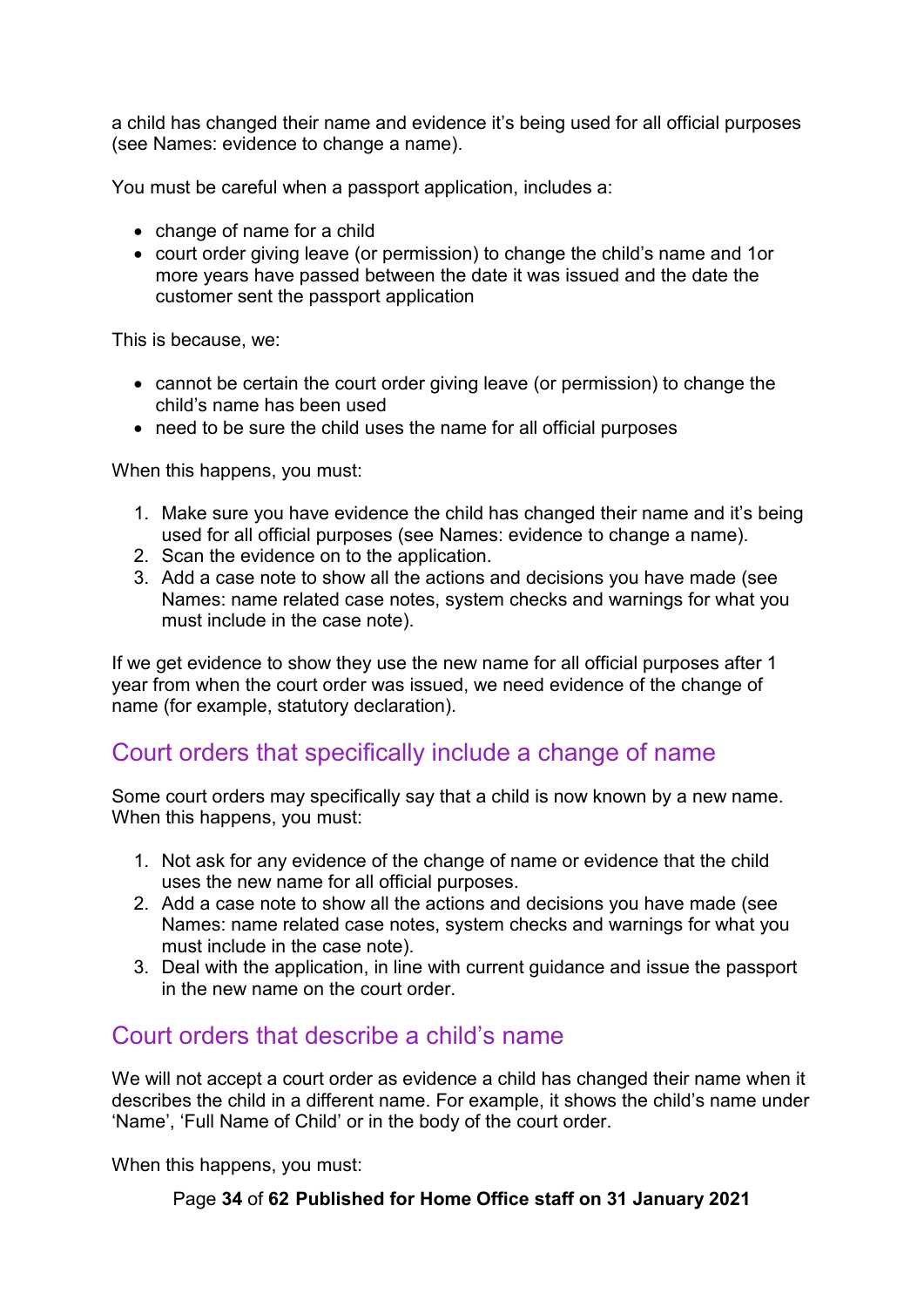- 1. Ask the customer to provide:
	- $\circ$  evidence the child has changed their name and that they use it for all official purposes (see Names: evidence to change a name)
	- $\circ$  the consent of everyone with parental responsibility (or a court order that allows a change of name without it)
- 2. Add a case note to show all the actions and decisions you have made (see Names: name related case notes, system checks and warnings for what you must include in the case note).

# <span id="page-34-0"></span>Court orders for children up to the age of 18

Some court orders extend to the child's 18<sup>th</sup> birthday and include a statement that nobody can cause the child to be known by another name, without the court's consent. These include:

- child arrangement orders
- special guardianship orders
- care orders under [section 31 of the Children's Act](https://www.legislation.gov.uk/ukpga/1989/41/contents)

Even if the court order does not relate to a child's change of name, the customer must send it to us so we can check it allows them to change the child's name.

## <span id="page-34-1"></span>**Changing a name when a child is in care**

Court orders for children in care usually includes a statement that while it's in place, a child's name cannot be changed without the consent of the court. If the court order does not include this, before we change the child's name, we need:

- evidence that the child has changed their name and that they use it for all official purposes (see Names: evidence to change a name)
- the consent of everyone with parental responsibility (or a court order that allows the change of name without it)

Be aware that some court orders grant parental responsibility, even though it may not be immediately clear on the order (for more information, see children's guidance).

## <span id="page-34-2"></span>**Changing a name when a child arrangement order is in place**

When a child arrangement order is in place that confirms who the child must live with, the child's surname cannot be changed, unless we have either the:

- written consent of everyone with parental responsibility
- court's consent through a specific issue order (section 13(1) of the Act)

For any change of name, we still need:

Page **35** of **62 Published for Home Office staff on 31 January 2021**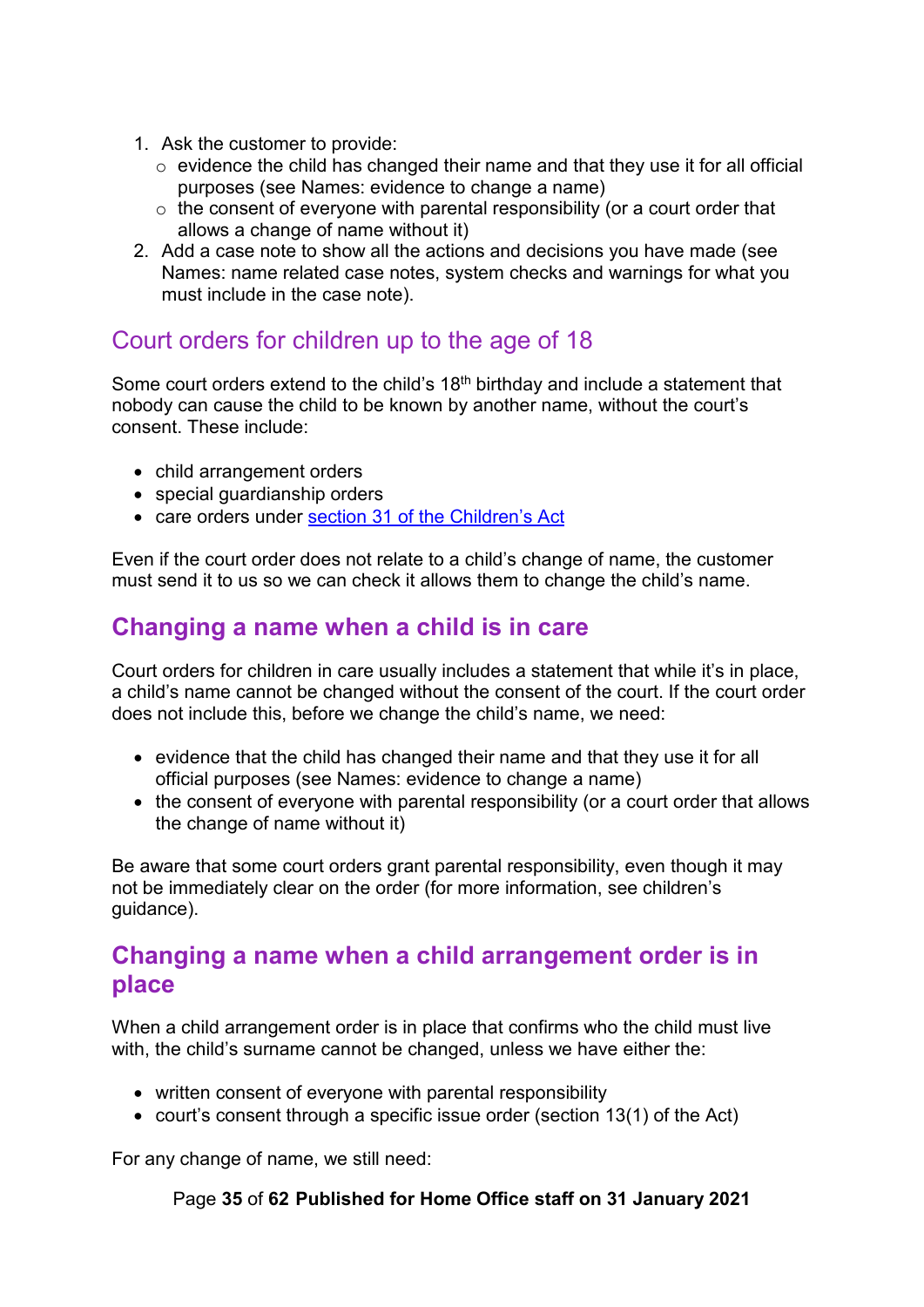- the consent of everyone with parental responsibility
- evidence of the change of name and that it is used for all official purposes

#### <span id="page-35-0"></span>**Changing a name when there's a special guardianship order**

When there's a special guardianship order, we will need either:

- the consent of everyone with parental responsibility before we can change any part of a child's name
- a court order that allows the change of name

# <span id="page-35-1"></span>**Local authorities who want to change the child's name**

You must refer to the children's guidance, when dealing with applications for children in care of a local authority.

### <span id="page-35-2"></span>Local authorities who want to change a child's name: England and Wales

We will not accept an application that includes a change of name for a child from a local authority in England and Wales unless, we have either the:

- consent of everyone with parental responsibility
- leave (permission) of the court

#### <span id="page-35-3"></span>Local authorities who want to change a child's name: Northern Ireland

Under the [Children Northern Ireland Order 1995,](http://www.legislation.gov.uk/nisi/1995/755/contents/made) we will not accept an application that includes a change of name for a child from a local authority in Northern Ireland, unless we have either the:

- consent of everyone with parental responsibility
- leave of the court

## <span id="page-35-4"></span>Local authorities who want to change a child's name: Scotland

The [Children \(Scotland\) Act 1995](http://www.legislation.gov.uk/ukpga/1995/36/contents) focusses on the needs of children and their families and defines parental responsibilities and rights about children.

When loco parentis (in the place of a parent) or testamentary guardianship (someone named in a will to act as a guardian) applies and there is a change of name, we need either:

• the consent of everyone with parental responsibility

Page **36** of **62 Published for Home Office staff on 31 January 2021**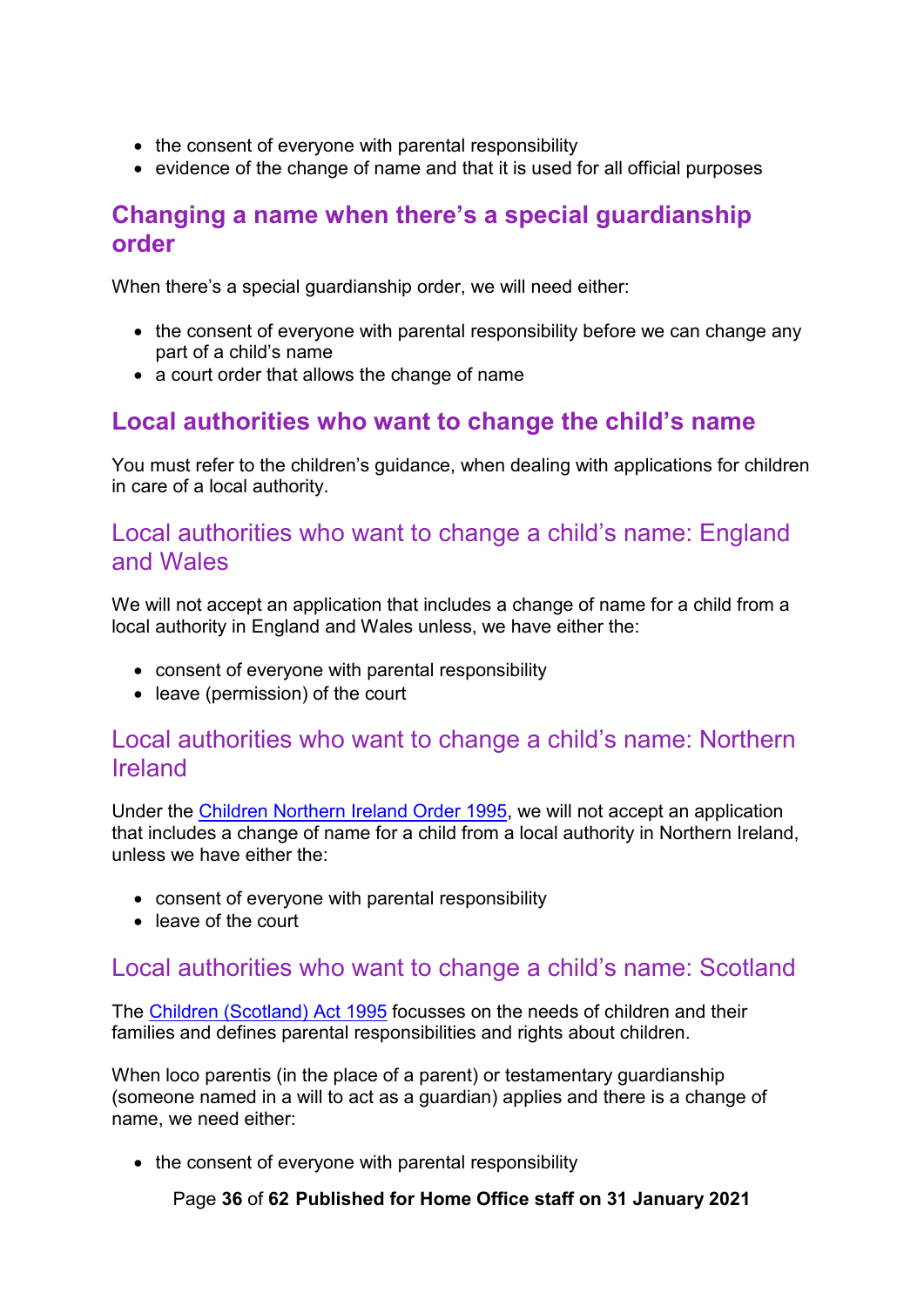• a court order allowing the change

If anyone with parental responsibility has died, you must refer to [when someone with](#page-31-3)  [parental responsibility has died.](#page-31-3) 

# <span id="page-36-0"></span>**Change of name through adoption**

When dealing with adoptions, you must refer to:

- childrens guidance
- adoptions guidance
- Names: aligning names on foreign documents, if an adopted child has a foreign passport in a different name

If a child's name has changed through adoption, we do not need evidence they use the name for all official purposes or the consent of everyone who has parental responsibility, as long as we have the full adoption certificate or adoption order.

If a customer sends a renewal or replacement application with an adoption certificate or order, you must:

- make sure it includes a countersignatory and certified photo in the new name
- manually cancel the old passport on MI (if the old name was not in section 2 of the application)

## <span id="page-36-1"></span>**Child's middle name is not included on a renewal or replacement application**

Customers may send us a renewal or replacement application for their child, without including their middle name, even though it was on their old passport. When this happens, we will issue a new passport in the same name as their old passport, unless we have:

- evidence the child has changed their name and that they use it for all official purposes (see Names: evidence to change a name)
- the consent of everyone with parental responsibility to change the name

You must add a case note to show all the actions and decisions you have made (see Names: name related case notes, system checks and warnings for what you must include in the case note).

### <span id="page-36-2"></span>**Applications for children under 16 who changed their own name**

We will accept a change of name for children under 16, when they themselves have changed it, if:

Page **37** of **62 Published for Home Office staff on 31 January 2021**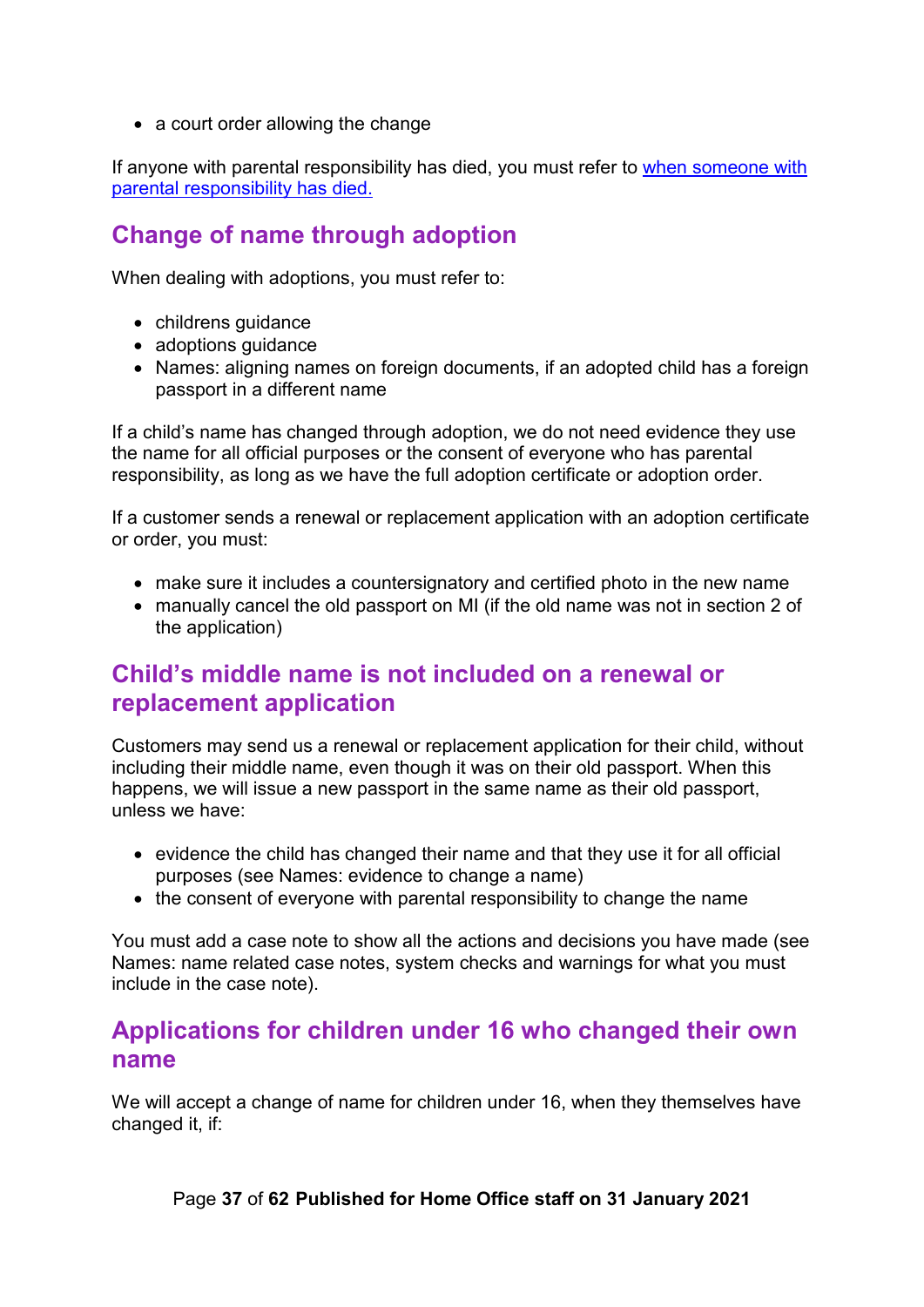- everyone with parental responsibility has given their consent to the application in the child's name
- we have evidence of the change of name and that they use it for all official purposes (see Names: evidence to change a name)

This is because:

- a child under 16 cannot complete a change of name until they are 16
- those with parental responsibility, have accepted the child's change of name, by sending us a signed passport application form

### <span id="page-37-0"></span>**16 to 17 year olds with a change of name**

For the purposes of this guidance, a young adult is someone aged 16 or 17 years old.

### <span id="page-37-1"></span>Application from a 16 to 17 year old: when they changed their own name after they turned 16

If a 16 to 17 year old applies for a passport with a change of name and it was them who changed it after they turned 16, we will accept it, as long:

- they give us evidence of the change of name and that they use it for all official purposes (see Names: evidence to change a name)
- there are no court orders in place

We will not:

- need the consent of everyone with parental responsibility (as the 16 to 17 year old changed their own name after they turned 16)
- accept any objections to the change of name from anyone with parental responsibility

If there is a court order in place for the 16 to 17 year old, you must check it to see what consent you need.

If the 16 to 17 year old changed their name because they changed gender, you must refer to [customer change of name because they changed gender,](#page-51-2) to check what:

- consent you need (as the rules are different when a child or 16 to 17 year old changes gender)
- change of name evidence you need

## <span id="page-37-2"></span>Application from a 16 to 17 year old: when they changed their own name before they turned 16

If a 16 to 17 year old applies for a passport and with a change of name and it was them who changed it before they turned 16, we will accept it, as long as:

Page **38** of **62 Published for Home Office staff on 31 January 2021**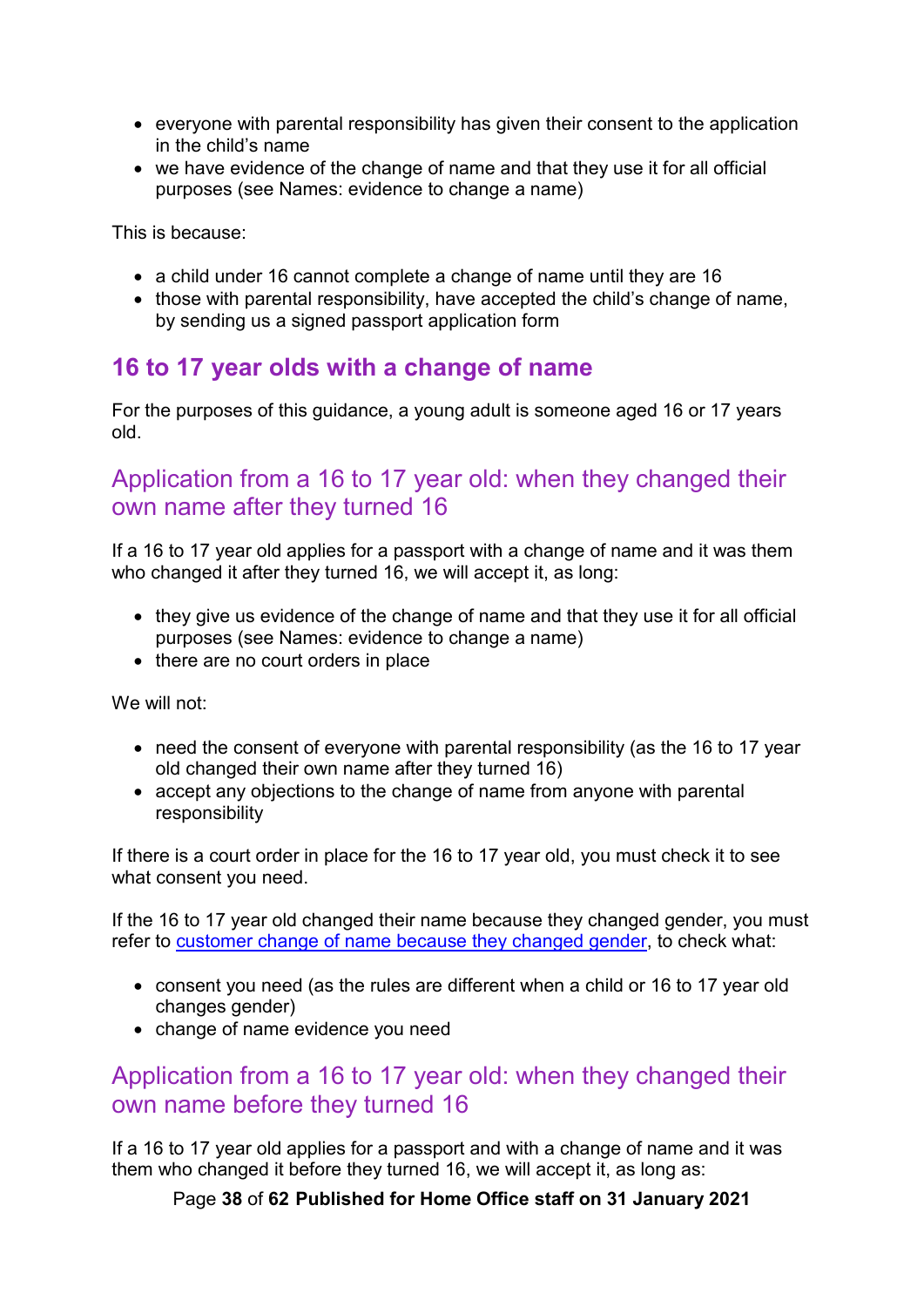- they give us evidence of the change of name and that they use it for all official purposes (see Names: evidence to change a name)
- there are no court orders in place
- we have consent from all who have parental responsibility:
	- $\circ$  if the 16 to 17 year old cannot provide consent and they are now 16 and over, they can provide a new change of name document they have completed themselves

If there is a court order in place for the 16 to 17 year old, you must check it to see what consent you need.

If the 16 to 17 year old changed their name because they changed gender, you must refer to customer change [of name because they changed gender,](#page-51-2) to check what:

- consent you need (as the rules are different when a child or 16 to 17 year old changes gender)
- change of name evidence you need

## <span id="page-38-0"></span>Application from a 16 to 17 year old: when someone else changed their name before they turned 16

If a 16 to 17 year old applies for a passport with a change of name and it was a third party (for example, a parent) who changed it before they turned 16, we will accept it, as long as:

- they give us evidence of the change of name and that they use it for all official purposes (see Names: evidence to change a name)
- there are no court orders in place
- we have consent from all who have parental responsibility
	- $\circ$  if the 16 to 17 year old cannot provide consent and they are now 16 and over, they can provide a new change of name document they have completed themselves

If there is a court order in place for the 16 to 17 year old, you must check it to see what consent you need.

If the 16 to 17 year old changed their name because they changed gender, you must refer to [customer change of name because they changed gender,](#page-51-2) to check what:

- consent you need (as the rules are different when a child or 16 to 17 year old changes gender)
- change of name evidence you need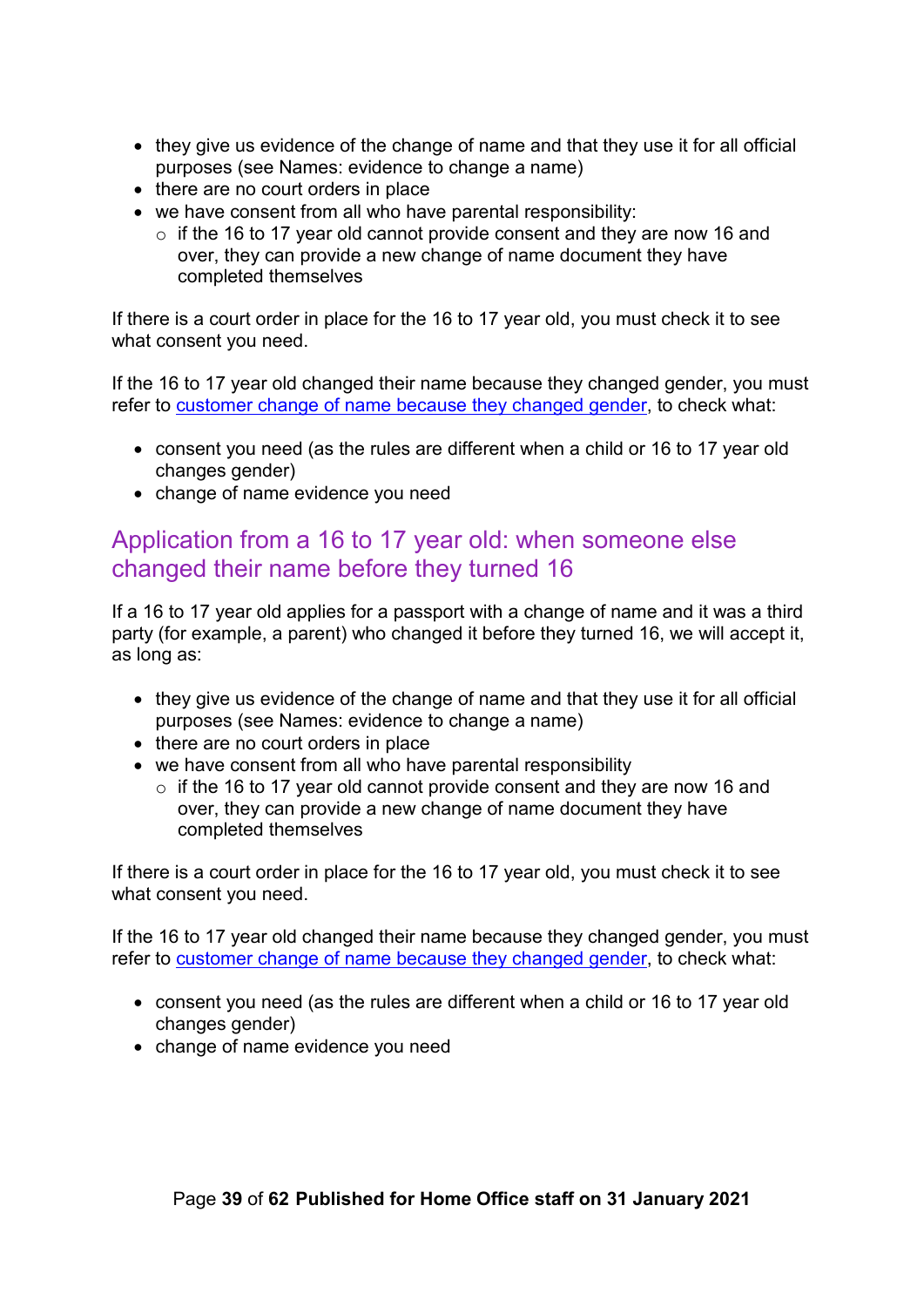# <span id="page-39-0"></span>Application from a 16 to 17 year old: when someone else changed their name after they turned 16

If a 16 to 17 year old applies for a passport with a change of name and it was a third party (for example, a parent) who changed it after they turned 16, we will accept, it as long as:

- they give us evidence of the change of name and that they use it for all official purposes (see Names: evidence to change a name)
- there are no court orders in place

If the 16 to 17 year old has applied for a passport in their new name, we can accept they have consented to the change of name and we do not need the consent of everyone with parental responsibility.

If there is a court order in place for the 16 to 17 year old, you must check it to see what consent you need.

If the 16 to 17 year old changed their name because they changed gender, you must refer to [customer change of name because they changed gender,](#page-51-2) to check what:

- consent you need (as the rules are different when a child or 16 to 17 year old changes gender)
- change of name evidence you need

## <span id="page-39-1"></span>Application from a third party for a 16 to 17 year old with a change of name

We will not accept an application from a third party for a 16 to 17 year old whose name changed, unless it is because the 16 to 17 year old:

- cannot give consent due to a severe disability
- has a court order in place

#### <span id="page-39-2"></span>**If there is a court order or the 16 to 17 year old cannot give consent**

If there is a court order or the 16 to 17 year old cannot give consent, we need:

- evidence of the 16 to 17 year old's change of name and evidence they use it for all official purposes (see Names: evidence to change a name)
- evidence that shows the 16 to 17 year old cannot give consent (if the the reason the third party made the application is because the 16 to 17 year old cannot give consent)
- the court order (if the reason the third party made the application is because there is a court order in place for the 16 to 17 year old)
- the consent of everyone with parental responsibility (to show they consented to the name change)

#### Page **40** of **62 Published for Home Office staff on 31 January 2021**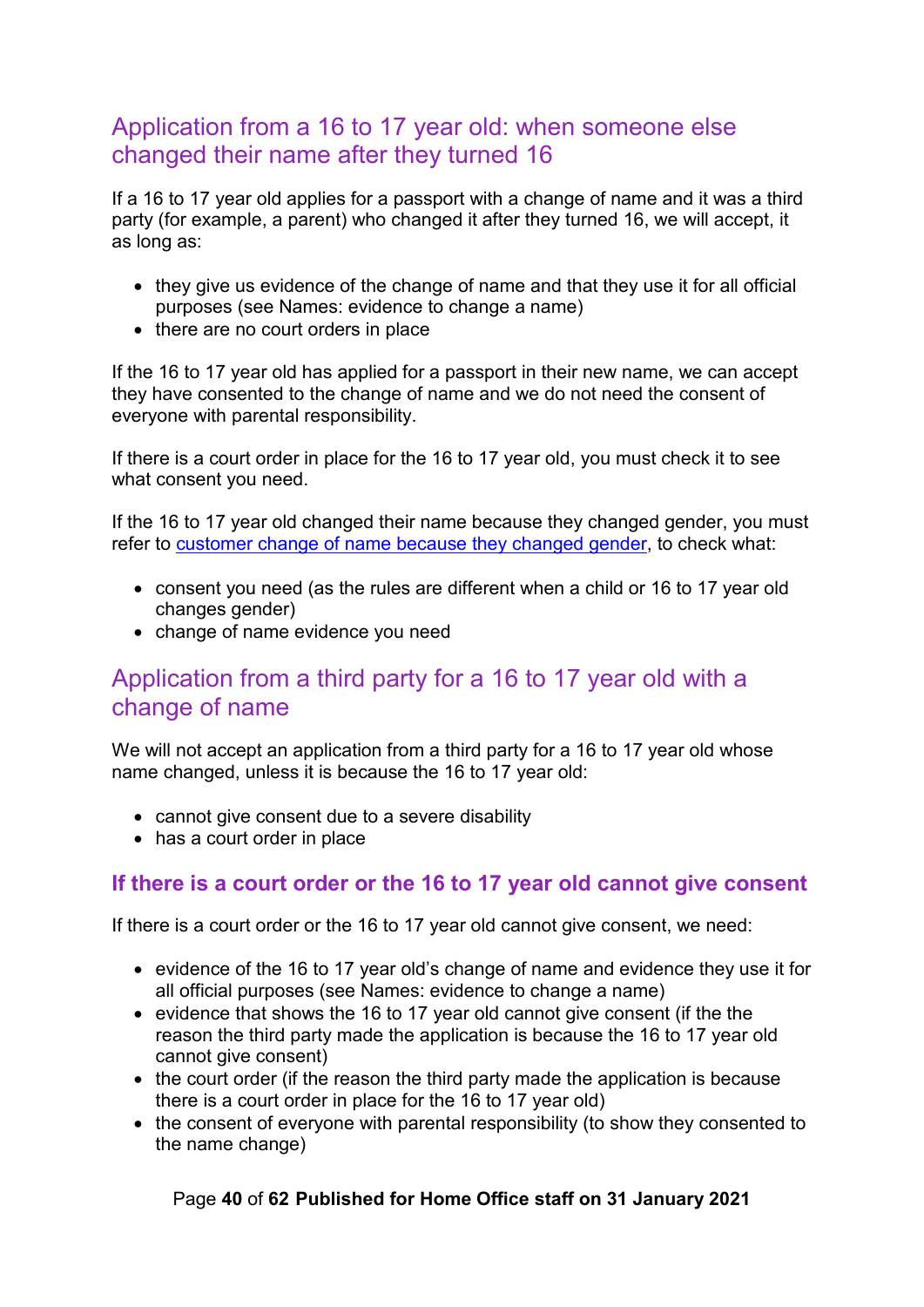If the third party gives evidence to show the 16 to 17 year old cannot give consent, you must:

- check it to see if it confirms the 16 to 17 year old cannot give consent
- discuss the case with your OTL (if you have doubts)
- add a case note to show all of the actions and the decisions you made, including what evidence you received

If we do not get the evidence to show the customer cannot give consent, you must refer the application to Guidance & Quality, Operating Standards using the Quality Examination Support team (QuESt) referral process. Guidance & Quality, Operating Standards will confirm whether you can accept the change of name.

#### <span id="page-40-0"></span>**If there is no court order or no reason why the 16 to 17 year old cannot give consent**

If there's no court order or reason why the 16 to 17 year old cannot give consent, you must refuse the application. The 16 to 17 year old must apply for their own passport.

# <span id="page-40-1"></span>**False name changes and name changes made in error**

### <span id="page-40-2"></span>When we identify a false name change after we have issued a passport

We may find that the person who sent the application has made a false declaration to change a child's name.

You must:

- 1. Send a letter to the person who made the application to explain the situation and tell them that unless there is a court order that consents to the name change:
	- $\circ$  they must return the passport within 2 weeks so we can cancel it
	- $\circ$  we will issue a new passport in their old name, valid up to the expiry date on the old passport
- 2. Send a new application form (but you may be able to reopen to reissue). You will need new photos if you cannot reopen to reissue or if a countersignatory needs to countersign them.
- 3. Not ask for evidence for the use of the name for all official purposes.

If the person who made the application does not respond after 2 weeks, you must:

- 1. Send them a first reminder and allow 2 weeks for the customer to respond.
- 2. Send a second and final reminder, if they do not respond 2 weeks after we sent the first reminder. The reminder must tell the customer you will cancel the passport, if they do not respond. Send the reminder by Royal Mail 'Signed For delivery', unless:

#### Page **41** of **62 Published for Home Office staff on 31 January 2021**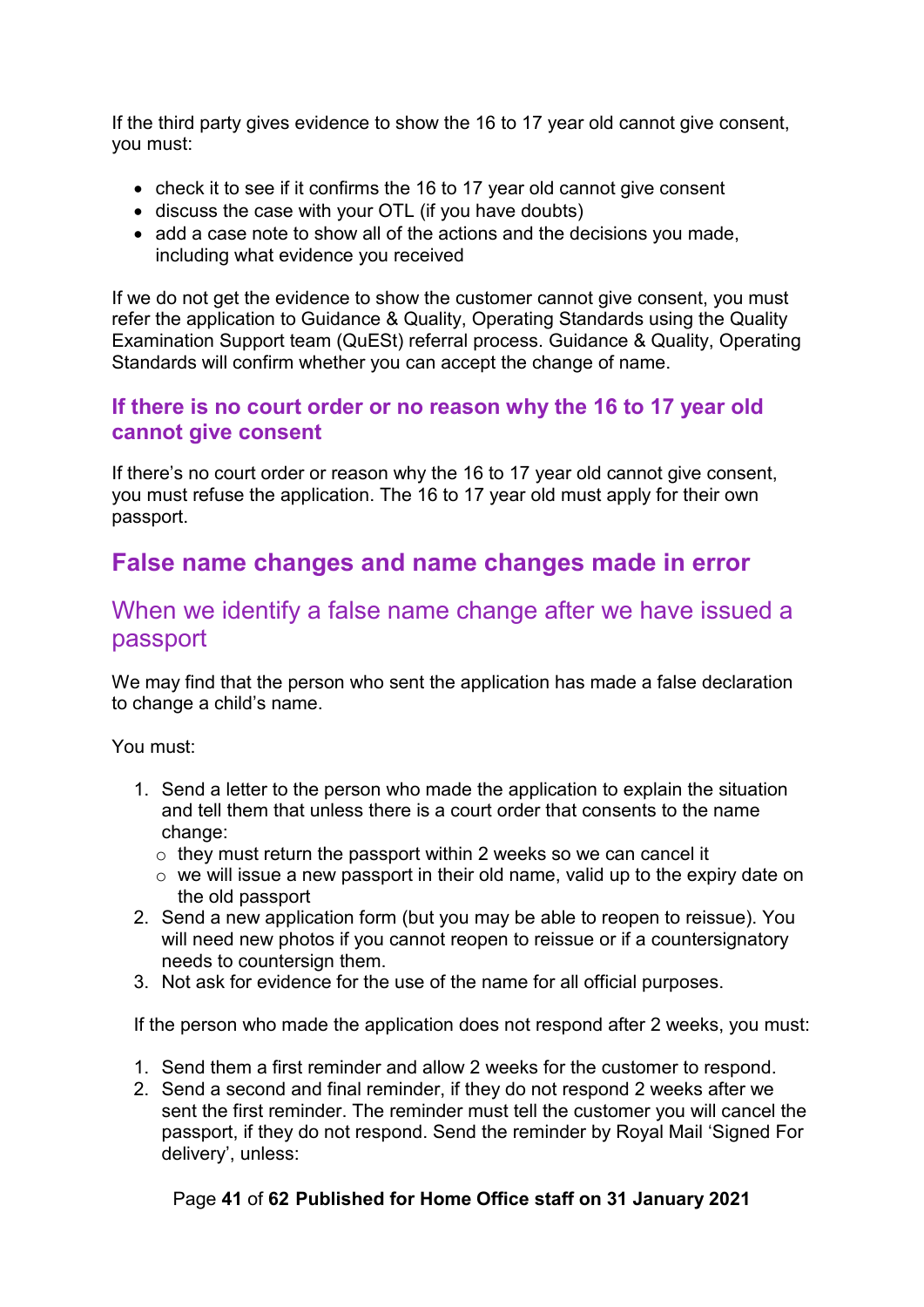- o the address is in an area where secure delivery signatures are mandatory, in which case, send it by secure delivery
- o it is an overseas address, in which case, send it by DHL
- 3. Add a passport note to show all the actions and decisions made (see Names: name related case notes, system checks and warnings for what you must include in the case note).

If the person who made the application still does not respond, you must refer the application to Guidance & Quality, Operating Standards, using the query referral process.

Guidance & Quality, Operating Standards will respond, taking into account:

- if you must cancel the passport
- what case notes you must add

### <span id="page-41-0"></span>Child's name was changed in error

There may be times when we find we issued a passport in error. For example, we issued it in the child's new name without the consent of everybody with parental responsibility.

When dealing with such cases, you, the examiner, must:

- 1. Send a letter to the person who made the application, to explain the situation and tell them unless there is a court order that consents to the child's change of name:
	- $\circ$  to return the passport within 2 weeks so you cancel it
	- $\circ$  you will issue a new passport in the child's old name, valid up to the expiry date on the old passport
- 2. Send them a new application form. If we were at fault, send a pre-paid label and tell them we will refund the cost of the photos.
- 3. Not ask for evidence for the use of the name for all official purposes.

If the person who made the application does not respond after 2 weeks, you must:

- 1. Send them a first reminder and allow 2 weeks for them to respond.
- 2. Send a second and final reminder, if they do not respond 2 weeks after we sent the first reminder. The reminder must tell the customer you will cancel the passport, if they do not respond. Send the reminder by Royal Mail Signed For delivery, unless:
	- $\circ$  the address is in an area where secure delivery signatures are mandatory, in which case, send it by secure delivery
	- $\circ$  it is an overseas address, in which case send it by DHL
- 3. Add a passport note to show all actions taken and decisions made (see Names: name related case notes, system checks and warnings for what you must include in the case note).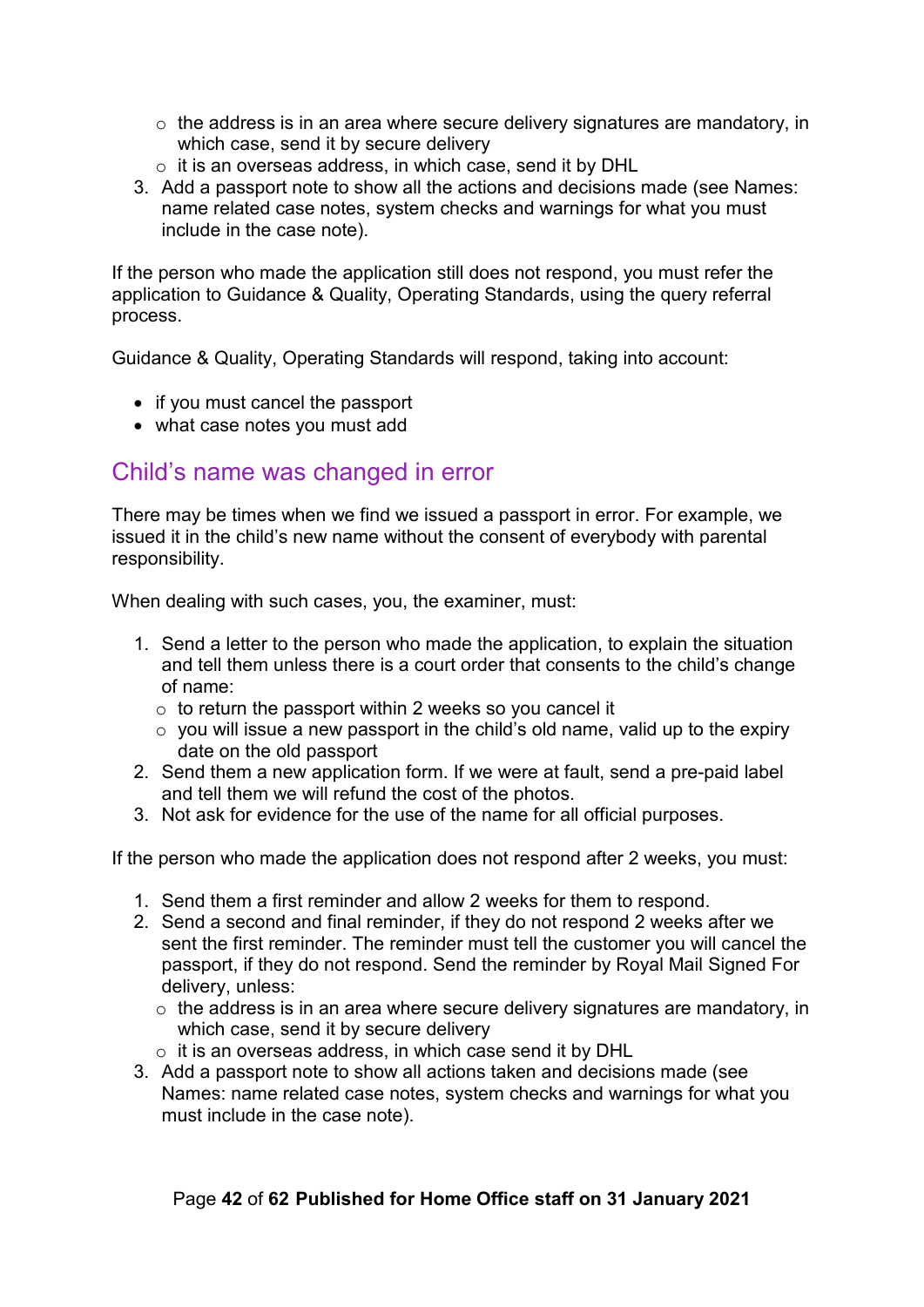If the person who made the application still does not respond, you the examiner must:

- 1. Tell the person who raised the complaint (if there is one), that:
	- o we have done what we can to investigate their complaint
	- $\circ$  they can raise the issue with the police, if they wish to take it further with the person who made the application
- 2. Not disclose any personal or sensitive information about the child or the person who made the application to the person who raised the complaint.
- 3. Arrange for the child's name to be added to the watchlist so we can resolve the issue when they return the passport (for example, as part of a renewal application).
- 4. Add a passport note to show all the actions and decisions you have made (see Names: name related case notes, system checks and warnings for what you must include in the case note).

When we get another application for the child, you must:

- cancel the old passport on MI
- resolve any issues with the child's name, before you issue a new passport

### <span id="page-42-0"></span>**Children who change their name because they have changed gender**

If a child has changed their name because they have changed gender, you must refer to [name changes because the customer has changed gender.](#page-51-2)

## <span id="page-42-1"></span>**Child's name has been changed after their birth has been re-registered**

It is possible for a child's name to change when the parents re-register the birth (see birth certificates guidance). When this happens, you do not need any other evidence of a change of name.

#### <span id="page-42-2"></span>Incorrect name on birth certificates

We must not tell the customer to take steps to correct the birth certificate to support their passport application.

If they tell us the name on their or their child's birth certificate is wrong (before we use the correct name on the passport) they must provide us with evidence of the change of name and that they use it for all purposes (see Names: evidence to change a name).

If the customer asks you how to correct the birth certificate, you must tell them they may only be able to change it, if they can show a mistake was made when they registered the birth and have evidence that the child was, either:

#### Page **43** of **62 Published for Home Office staff on 31 January 2021**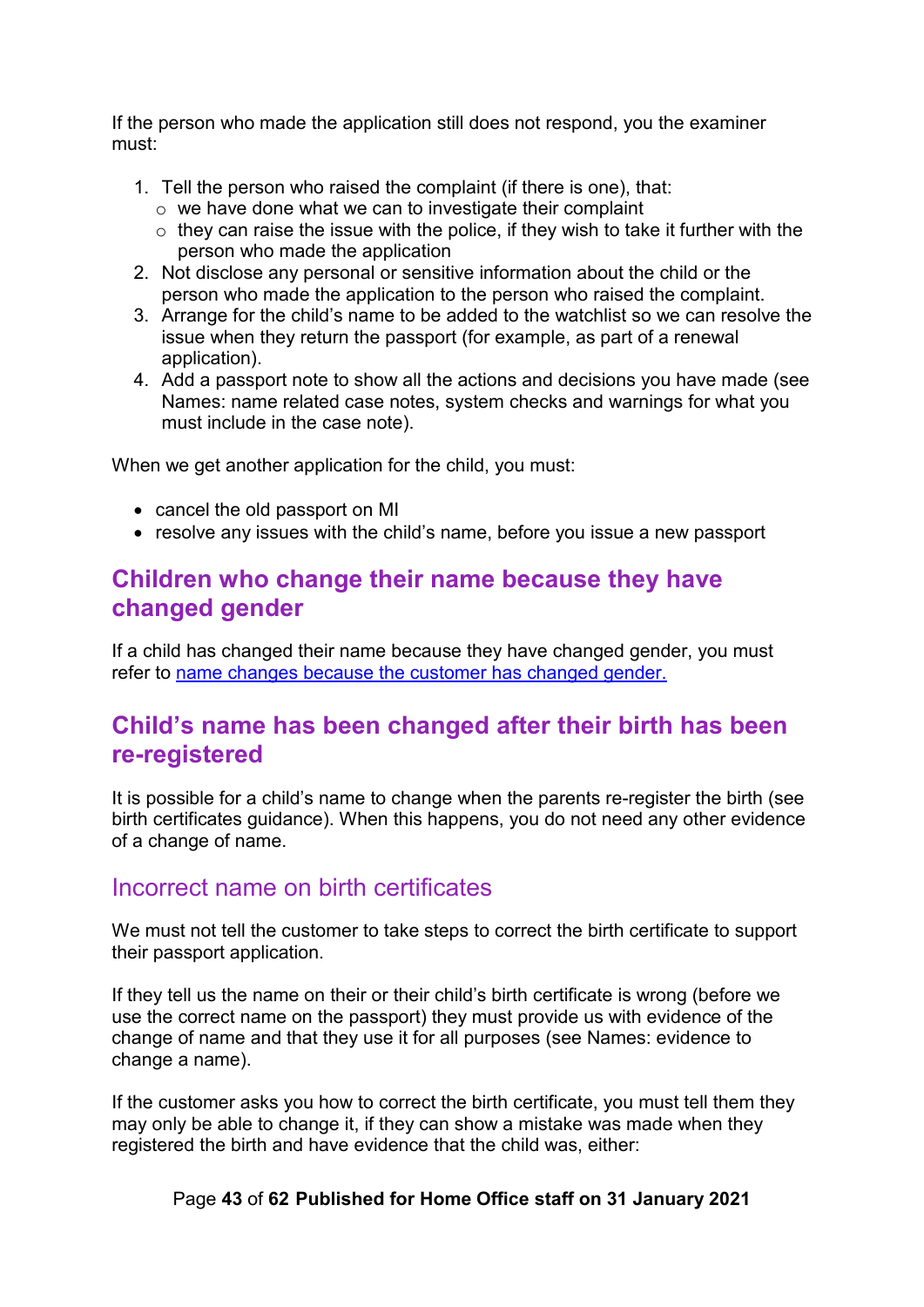- using a different name to the one on the birth certificate (at the time the child's birth was registered)
- has been known by a different name to the one on the birth certificate (from when they were born or shortly afterwards)

Any corrections to a birth certificate will be made using a 'marginal note' (a note added to the relevant section of the birth certificate). We can then issue the passport using the name in the marginal note.

#### <span id="page-43-0"></span>**Children who change their name after they registered or naturalised**

You must refer to [name changes and name differences after naturalisation or](#page-47-0)  [registration,](#page-47-0) when dealing with:

- changes of name after the child was naturalised or registered
- differences with the child's name after they registered or naturalised

## <span id="page-43-1"></span>**Change of name after the passport was lost or stolen**

Children who have changed their name after their passport was lost or stolen, must still provide evidence to show they have changed their name, in line with this guidance.

They must also report their passport lost or stolen when applying for a replacement passport.

## <span id="page-43-2"></span>**Child's name on collective passports**

We need the signed and written consent of everyone with parental responsibility for a child to be included on a collective passport, if it's in a different name to that on their:

- full British passport (if they have one)
- birth certificate or nationality certificate (if they do not have British passport)

### <span id="page-43-3"></span>**When there is a difference with the spelling of a child's name on a Joint Citizen application (JCAP)**

Examiners must use the Joint Citizen Applications (JCAP) guidance, when dealing with JCAP applications.

There may be a difference with the spelling of the name on the system and the application form.

You must: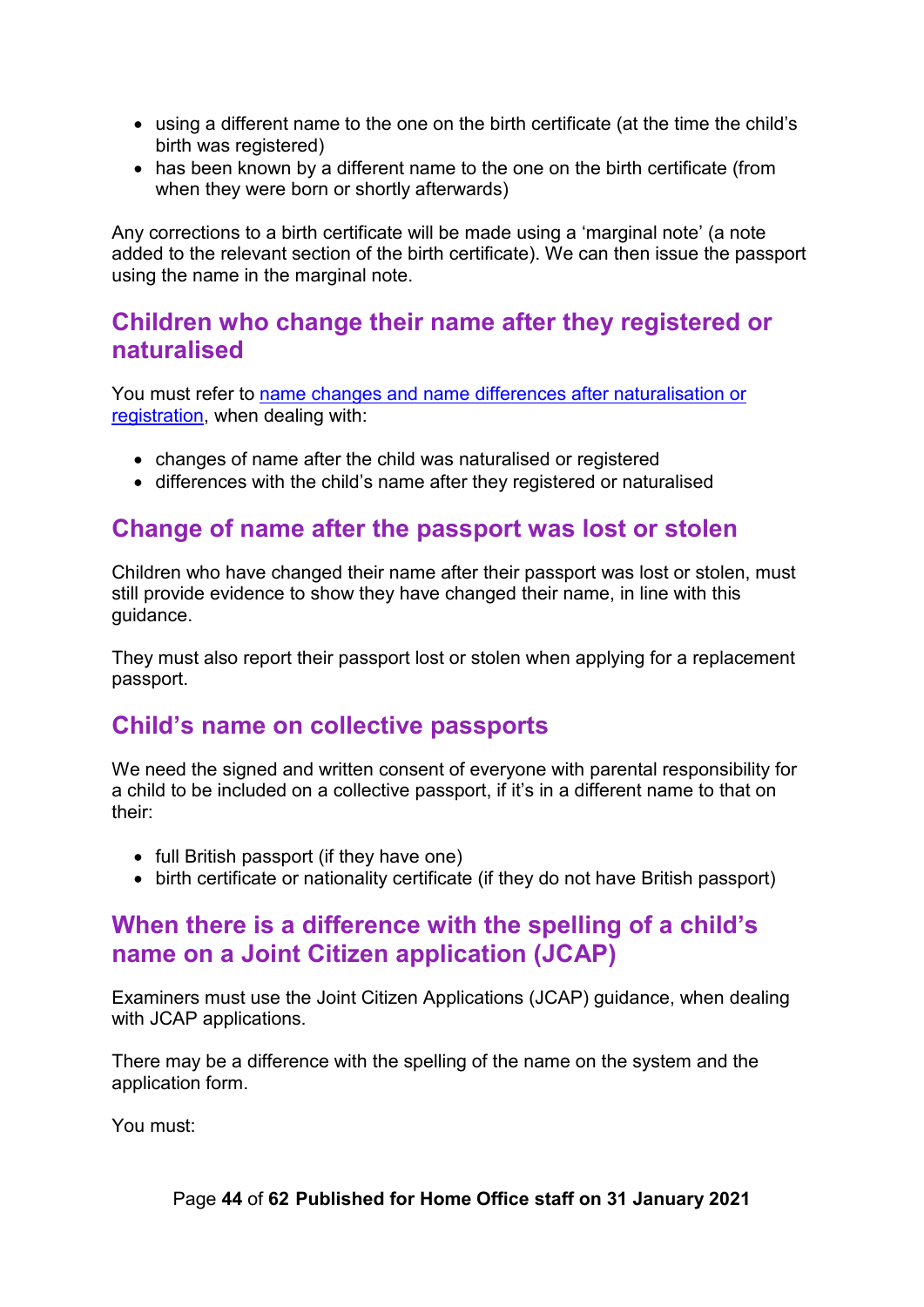- 1. Confirm the correct spelling with the customer and ask for supporting documents to show the correct spelling (if you do not already have it).
- 2. Change the name on the system, if it's a spelling mistake.
- 3. Add a case note to the application so that UK Visa and Immigration issues the nationality certificate in the correct name (see Names: name related case notes, system checks and warnings for what you must include in the case note).

#### **Related content**

<span id="page-44-0"></span>**[Contents](#page-1-0)**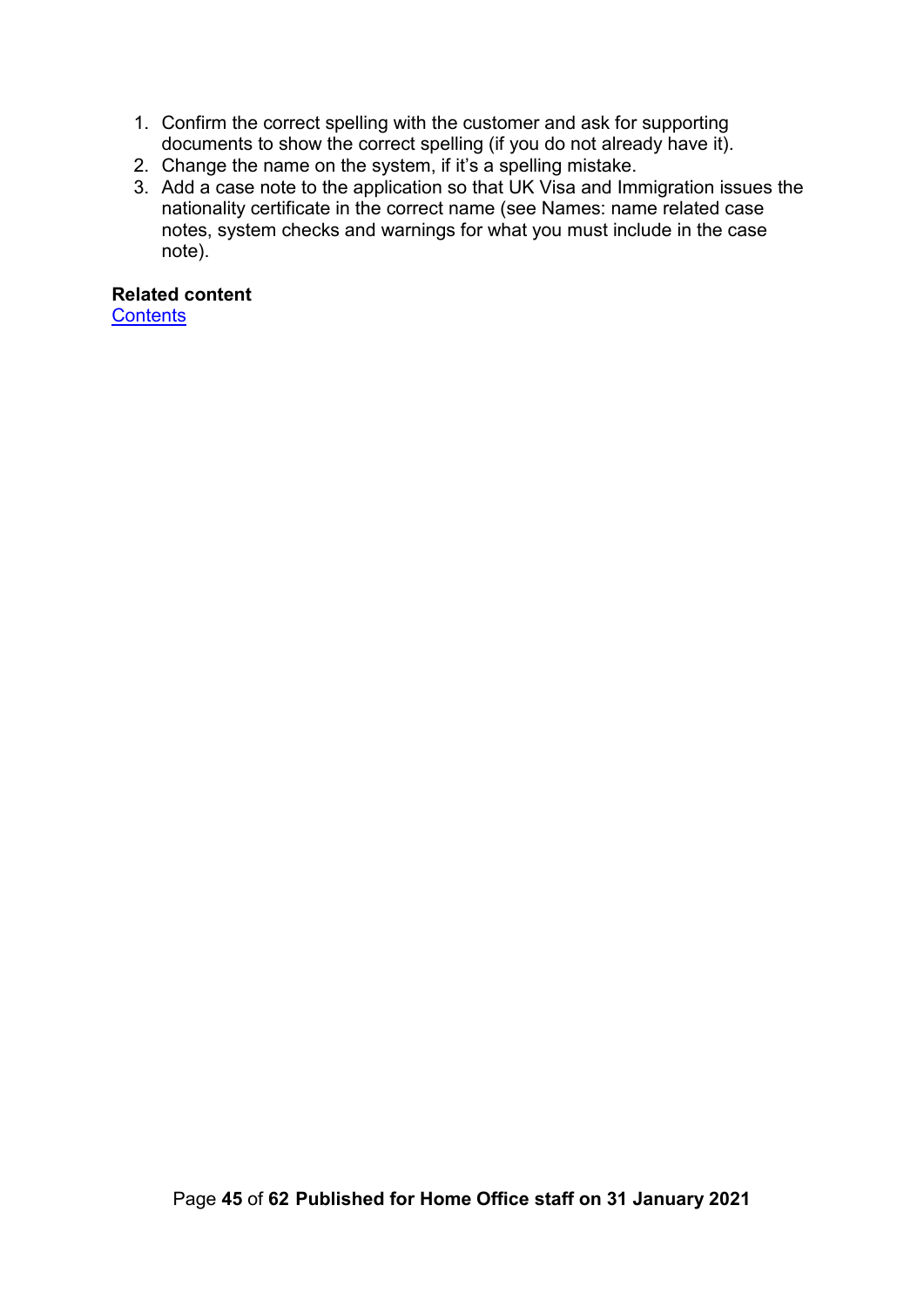# <span id="page-45-0"></span>Digital Application Processing: change of name applications

This section tells Her Majesty's Passport Office operational staff using the Digital Application Processing (DAP) system how to deal with change of name applications.

The DAP system will automatically reject an application and transfer it to the Application Management System if it does not fit the criteria.

The Document Management Service (DMS) will validate the documents sent in by the customer. If the documents meet the criteria for processing in DAP they will complete their checks and keep the application in DAP. They will transfer the application to AMS if the customer's documents do not meet the DAP acceptance criteria.

# <span id="page-45-1"></span>**How to deal with a change of name application in DAP**

Applications which meet the criteria for processing will be retained in DAP by the DMS. You, the DAP examiner, must select **Next application** and DAP will open the next application in the work queue.

If the customer has changed their name, DAP will show 'Change of name' in the **Tasks** tab. This task is one of the Change of personal details tasks.

You must:

- check the customer's personal details (for example, previous name and new name)
- view the document (in the **Document** tab) where you can:
	- o view the validation checks the Document Management Service carried out on the document
	- $\circ$  check what date we received the document
- record your decision for the task:
	- o accept the change of name
	- $\circ$  ask the customer for another document

#### <span id="page-45-2"></span>How to check the document

You must:

- 1. Click on **View document** to open the document.
- 2. Check that the old and new names on the document match the old and new names on the DAP application, using the Names – evidence to change a name guidance.
- 3. Close the **View document** screen.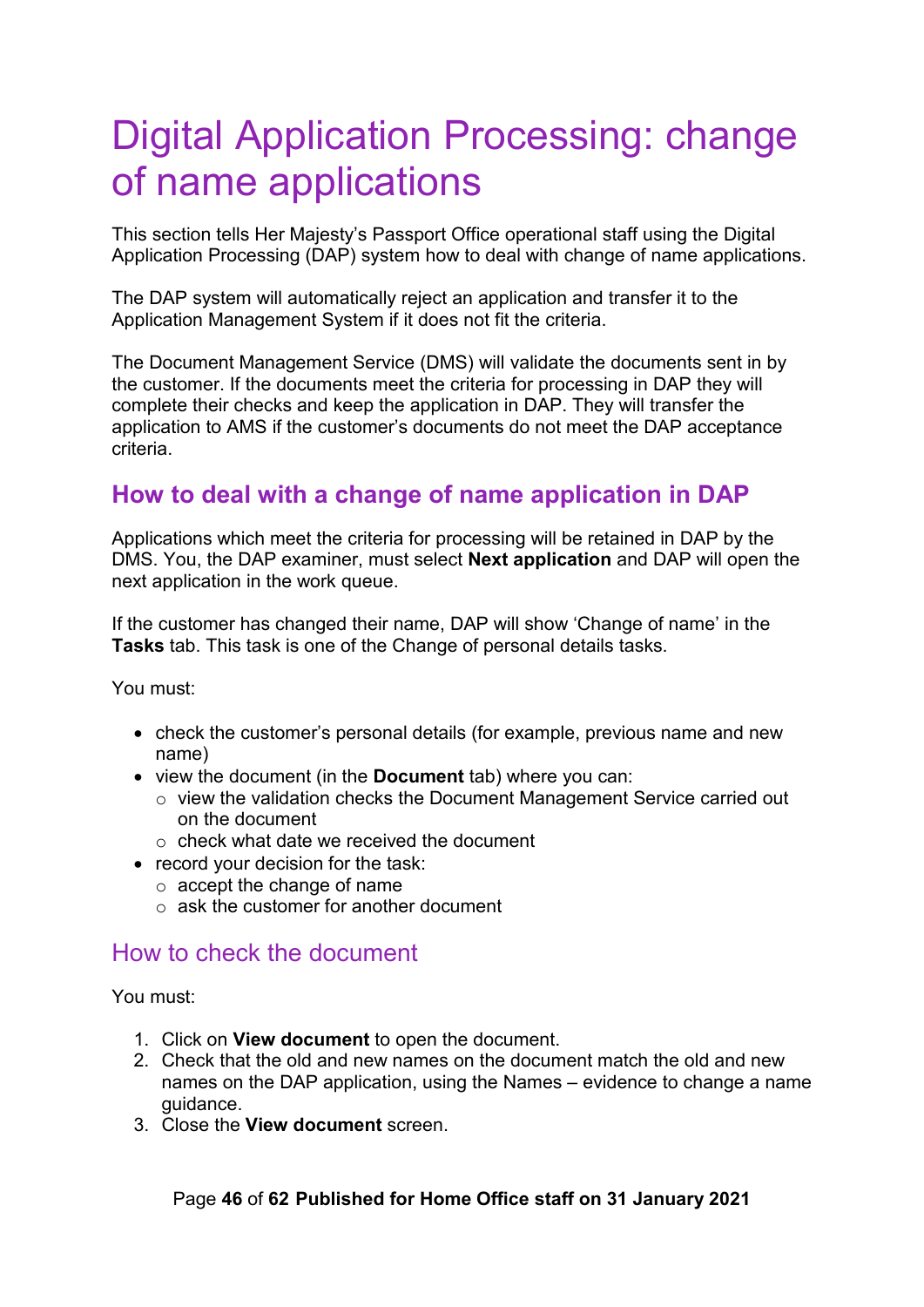#### <span id="page-46-0"></span>How to accept a customer's new name

If the old and new names on the document match the old and new names on DAP and you have no other concerns with the application, you must:

- 1. Select Yes in Do you accept the change of name?
- 2. Add a case note to record your decision and any other information (for example, the date of marriage ceremony).
- 3. Click Save to record your decision.

### <span id="page-46-1"></span>If you need to ask for a document

If you need the customer to send a document as evidence of their change of name you must:

- 1. Select Not sure, ask for new documents, in Do you accept the change of name?
- 2. Add a case note to explain why you are asking for new documents. For example, the case note could say 'document is laminated'.
- 3. Click Save.
- 4. Send an email to the customer asking for a new document.

#### **Related content [Contents](#page-1-0)**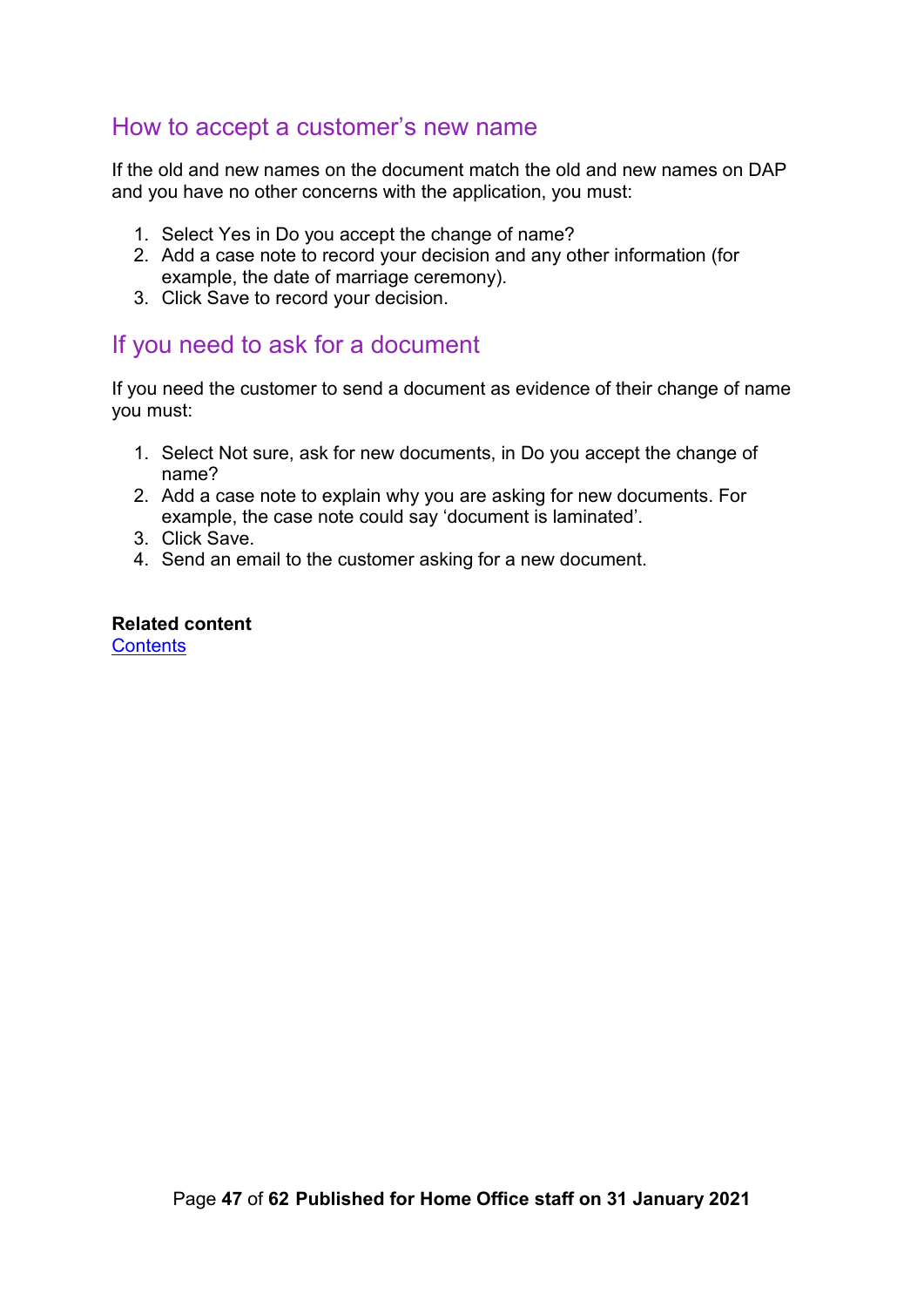# <span id="page-47-0"></span>Name changes and name differences after naturalisation or registration

This section tells Her Majesty's Passport Office operational staff how to deal with changes of name or differences with the name, after the customer has naturalised or registered.

# <span id="page-47-1"></span>**What name we'll issue the passport in when the customer has registered or naturalised**

When a customer has naturalised or registered, we will issue the passport in the name shown on their naturalisation or registration certificate, unless they provide us with evidence of a change of name and evidence they use it for all purposes (see Names: evidence to change a name).

#### <span id="page-47-2"></span>When there's a mistake with the name on the naturalisation or registration certificate

Customers must contact UK Visas and Immigration, if the details on their naturalisation or registration certificate are incorrect. You must refer to the naturalisation certificates guidance for information about when:

- UKVI may:
	- o reissue naturalisation or registration certificates using the correct details
	- $\circ$  add endorsements to naturalisation or registration certificates to show if they have officially accepted the correct details
- you can accept the correct name

If UKVI does not issue a new naturalisation or registration certificate with the correct details or add an endorsement to officially accept them, you must tell they customer they can either:

- have the passport in the name shown on their naturalisation or registration certificate
- have their passport in the correct name (but they must provide evidence of a change of name and that they use the name for all official purposes)
- withdraw their passport application (in line with the withdrawal of passport applications guidance)

## <span id="page-47-3"></span>**Dealing with name changes after a customer has naturalised or registered**

In all cases where the customer's surname on the passport application is different to surname on the naturalisation or registration certificate, you must make sure the customer is the rightful owner of the document.

Page **48** of **62 Published for Home Office staff on 31 January 2021**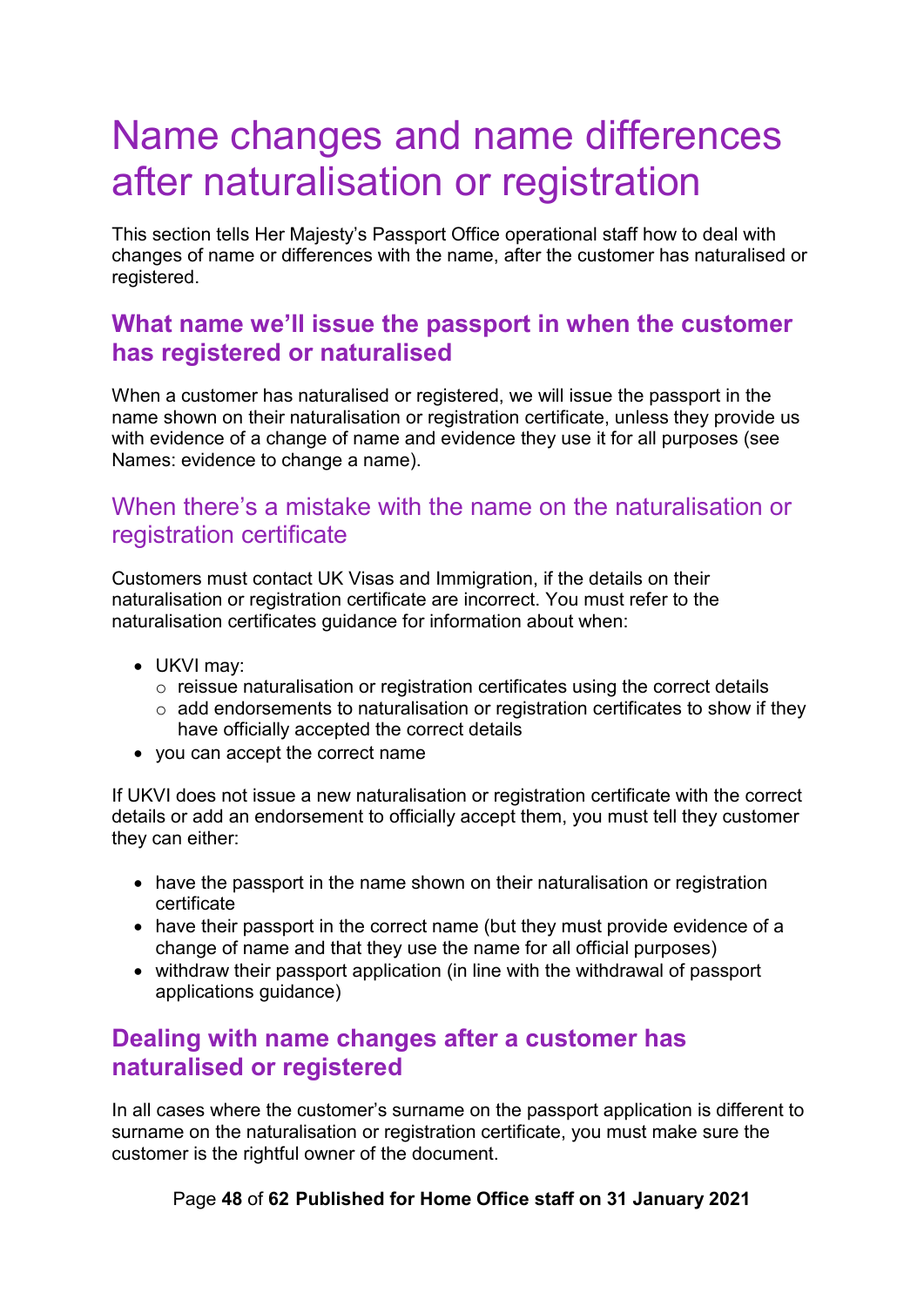# <span id="page-48-0"></span>Change of surname through marriage or civil partnership (after naturalisation or registration)

If the customer's surname has changed because they got married or entered into a civil partnership, you must be satisfied with how the name has been changed by looking at the names on the:

- marriage or civil partnership certificate
- naturalisation or registration certificate

You must be able to see how the name has been made up and you can see the link between the previous and new name.

- 1. Accept the change of name.
- 2. Add a case note to show all the actions and decisions you have made (see Names: name related case notes, system checks and warnings for what you must include in the case note).

# <span id="page-48-1"></span>Change of surname through marriage or civil partnership, (before a naturalisation or registration certificate was issued)

The customer's surname may have changed because they got married or entered in to a civil partnership and it was before they were issued with their naturalisation or registration certificate.

You must:

- 1. Tell the customer to send us:
	- $\circ$  a signed statement that they are using their married name for all official purposes
	- o their marriage certificate or civil partnership certificate (if we do not already have it) and evidence they use their married name for all official purposes (see Names: evidence to change a name)
- 2. Electronically store the application, while you wait for them to respond.
- 3. Add a case note to show all the actions and decisions you have made (see Names: name related case notes, system checks and warnings for what you must include in the case note).
- 4. Issue the passport in the name shown on the marriage or civil partnership certificate.

## <span id="page-48-2"></span>Change of forename or surname not through marriage or a civil partnership (after naturalisation or registration)

If the customer's name has changed and it is not because they have married or entered in to a civil partnership and there is no evidence the customer has changed their name.

You must:

Page **49** of **62 Published for Home Office staff on 31 January 2021**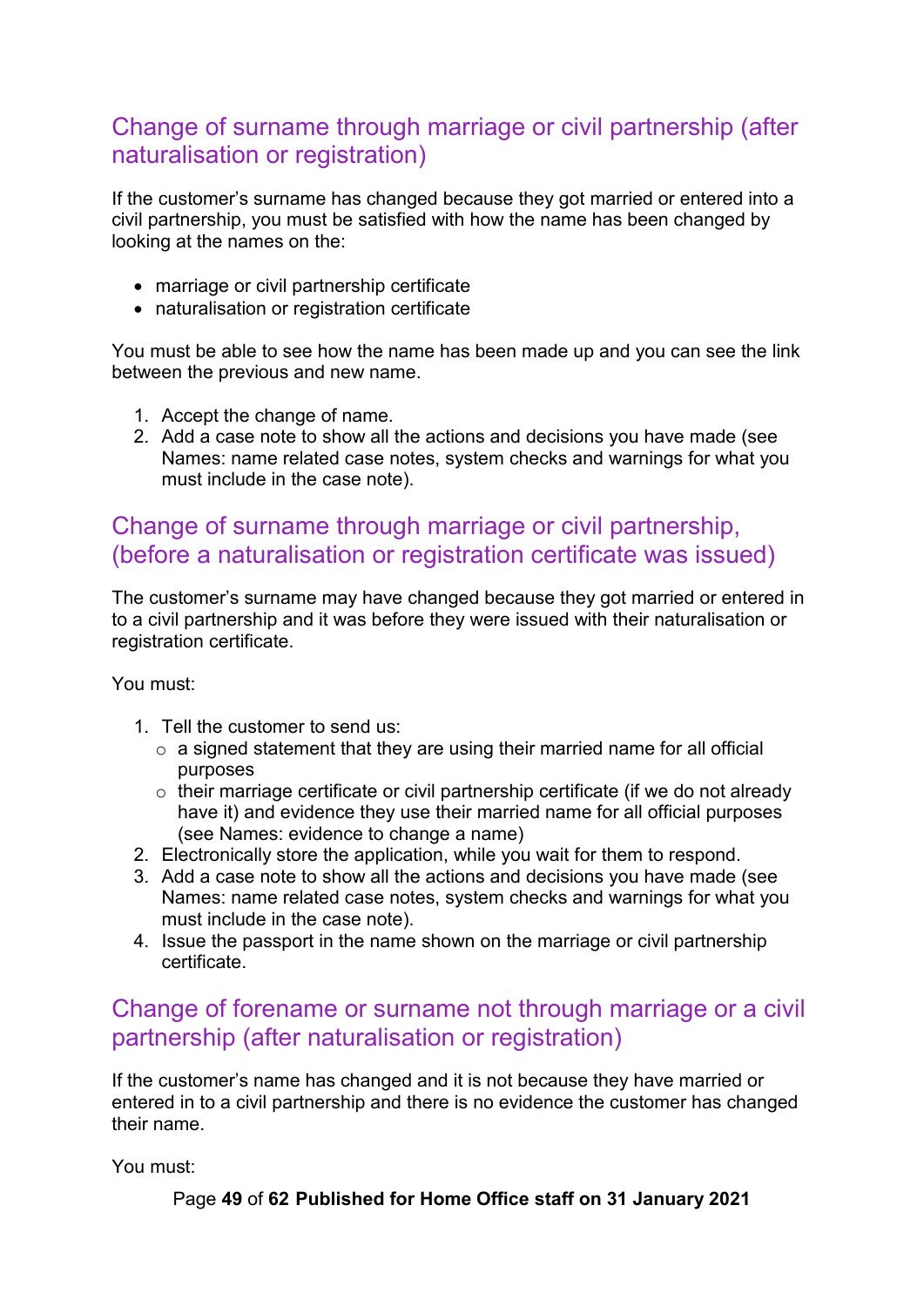- 1. Contact the customer by phone to tell them we will issue their passport in the name shown on the naturalisation or registration certificate.
- 2. Update the name on the system so it matches the name on the naturalisation or registration certificate.
- 3. Add a case note to show all of the actions and decision you made (see Names: name related case notes, system checks and warnings for what you must include in the case note).
- 4. Issue the passport using the name shown on the naturalisation or registration certificate.

If the customer does not want us to use the name shown on the naturalisation or registration certificate, you must:

- 1. Ask them to provide evidence of the change of name and that they use it for all purposes (see Names: evidence to change a name).
- 2. Carry out system checks on all combinations of the name (see Names: name related case notes, system checks and warnings).
- 3. Add a case note to show all actions and decisions you have made (see Names: name related case notes, system checks and warnings for what you must include in the case note).

### <span id="page-49-0"></span>When the full name on the application form is in a different order to that of the naturalisation or registration certificate

The names on the application form may be in a different order (including the surname) to the name on the naturalisation or registration certificate and the customer has not provided evidence to show they have changed their name.

- 1. Tell the customer we will issue their passport in the name on the naturalisation or registration certificate.
- 2. Update the name on the system so it matches the name on the naturalisation or registration certificate.
- 3. Add a case note to show all the actions and decisions you have made (see Names: name related case notes, system checks and warnings for what you must include in the case note).
- 4. Issue the passport using the name shown on the naturalisation or registration certificate.

The customer may tell us they do not want us to use the name shown on the naturalisation or registration certificate.

- 1. Ask them to provide evidence of the change of name and that they use it for all purposes (see Names: evidence to change a name).
- 2. Add a case note to show all the actions and decisions you have made (see Names: name related case notes, system checks and warnings for what you must include in the case note).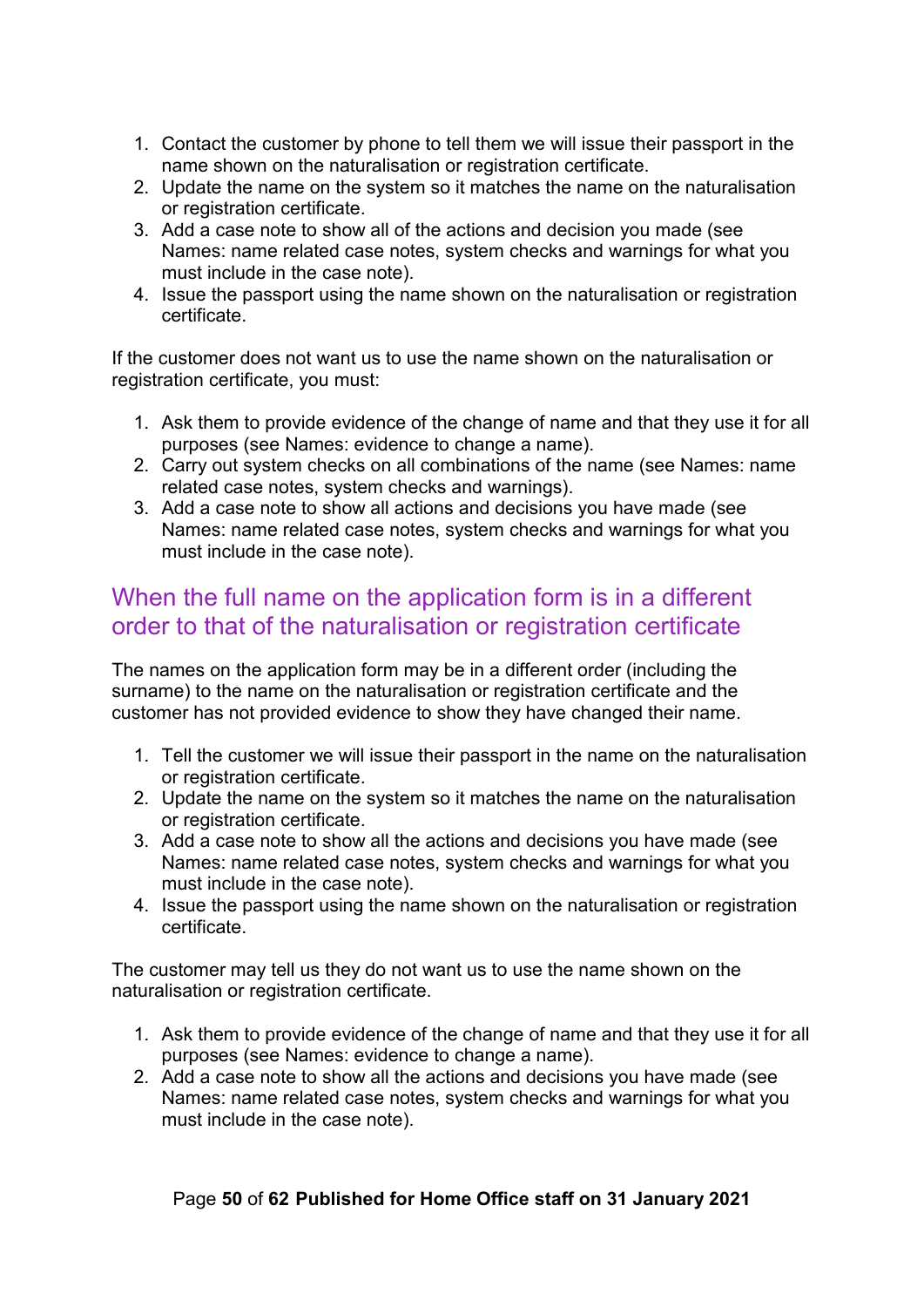# <span id="page-50-0"></span>When the forenames on the application form are in a different order to that of the naturalisation or registration certificate

The forenames on the application form may be in a different order to those on the naturalisation or registration certificate and the customer has not provided evidence they have changed their name.

You must:

- 1. Tell the customer we will issue their passport in the name on the naturalisation or registration certificate.
- 2. Update the name on the system so it matches the name on the naturalisation or registration certificate.
- 3. Add a case note to show all the actions and decisions you have made (see Names: name related case notes, system checks and warnings for what you must include in the case note).
- 4. Issue the passport using the name shown on the naturalisation or registration certificate.

The customer may not want the name on the naturalisation or registration certificate to show in the passport.

You must:

- 1. Ask them to provide evidence of the change of name and that they use it for all purposes (see Names: evidence to change a name).
- 2. Add a case note to show all the actions and decisions you have made (see Names: name related case notes, system checks and warnings for what you must include in the case note).

## <span id="page-50-1"></span>When the naturalisation or registration certificate has additional forenames

The naturalisation or registration certificate may have additional forenames to the name on the passport application form, but the order of the names has not changed.

You must:

- 1. Tell the customer we will issue their passport in the name on the naturalisation or registration certificate.
- 2. Update the name on the system so it matches the name on the naturalisation or registration certificate.
- 3. Add a case note to explain why you added the observation (see Names: name related case notes, system checks and warnings for what you must include in the case note).
- 4. Issue the passport using the name shown on the naturalisation or registration certificate.

#### Page **51** of **62 Published for Home Office staff on 31 January 2021**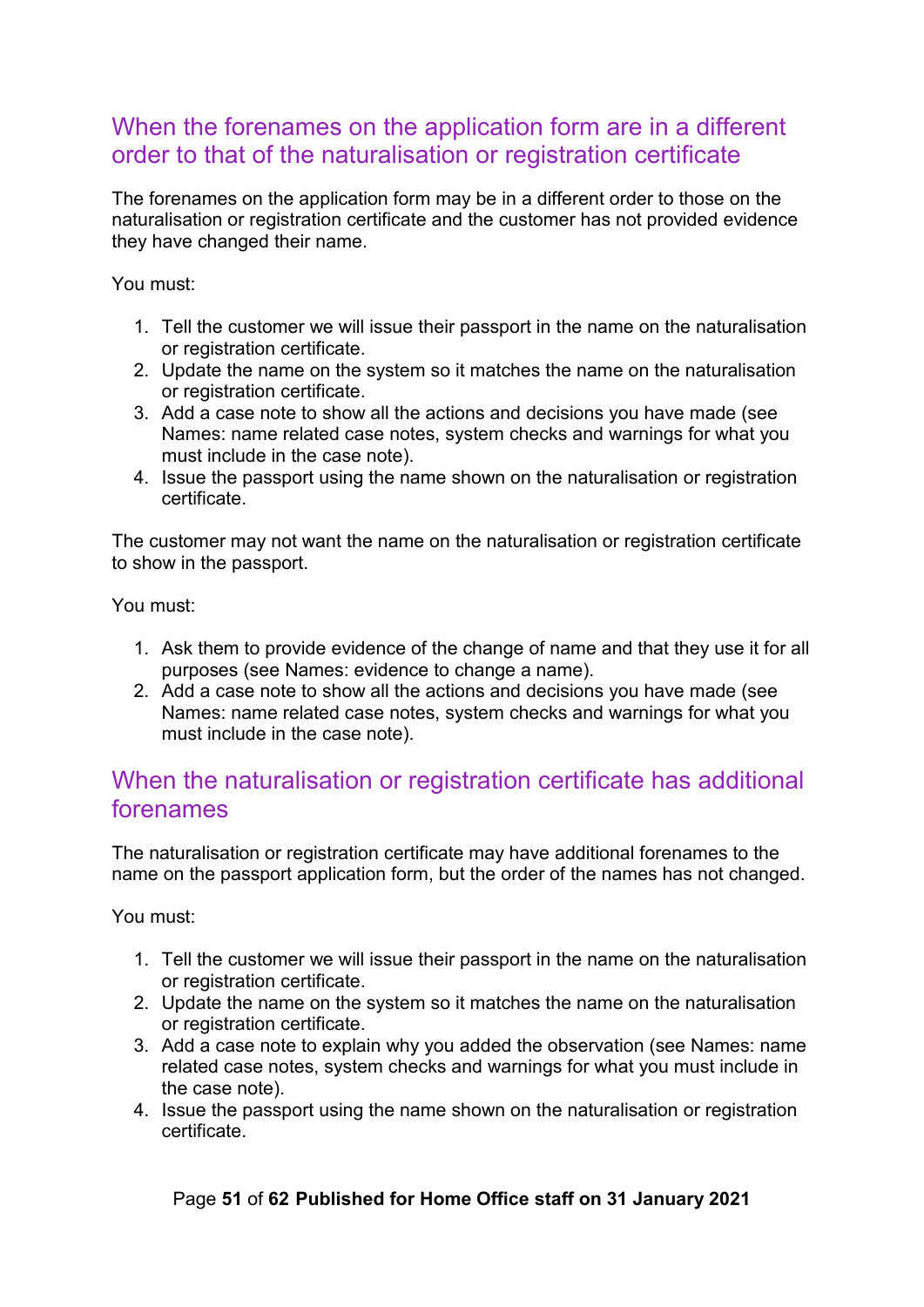The customer may not want the name on the naturalisation or registration certificate to show in the passport.

You must:

- 1. Ask them to provide evidence of the change of name and that they use it for all purposes (see Names: evidence to change a name).
- 2. Add a case note to show all the actions and decisions you have made (see Names: name related case notes, system checks and warnings for what you must include in the case note).

#### <span id="page-51-0"></span>**When a correct name on a naturalisation or registration certificate does not match the name on a foreign passport**

You must not tell the customer to return their naturalisation or registration certificate to UKVI when they issued it in a correct name but it does not match the name on their foreign passport. Instead, you must deal with the application, in line with the Names: aligning names on foreign documents guidance.

## <span id="page-51-1"></span>**Checking names on the United Kingdom Visas and Immigration (UKVI) system**

We use information held by UKVI on the UKVI system, to help us determine a customer's immigration history, identity and nationality (if they have previously naturalised or registered).

In line with the interview requirements for naturalised or registered first time applicants guidance, you must check the UKVI system (using a UKVI system enabled examiner) to confirm the customer's details. If you can, the customer may not need to attend an interview.

<span id="page-51-2"></span>**Related content [Contents](#page-1-0)**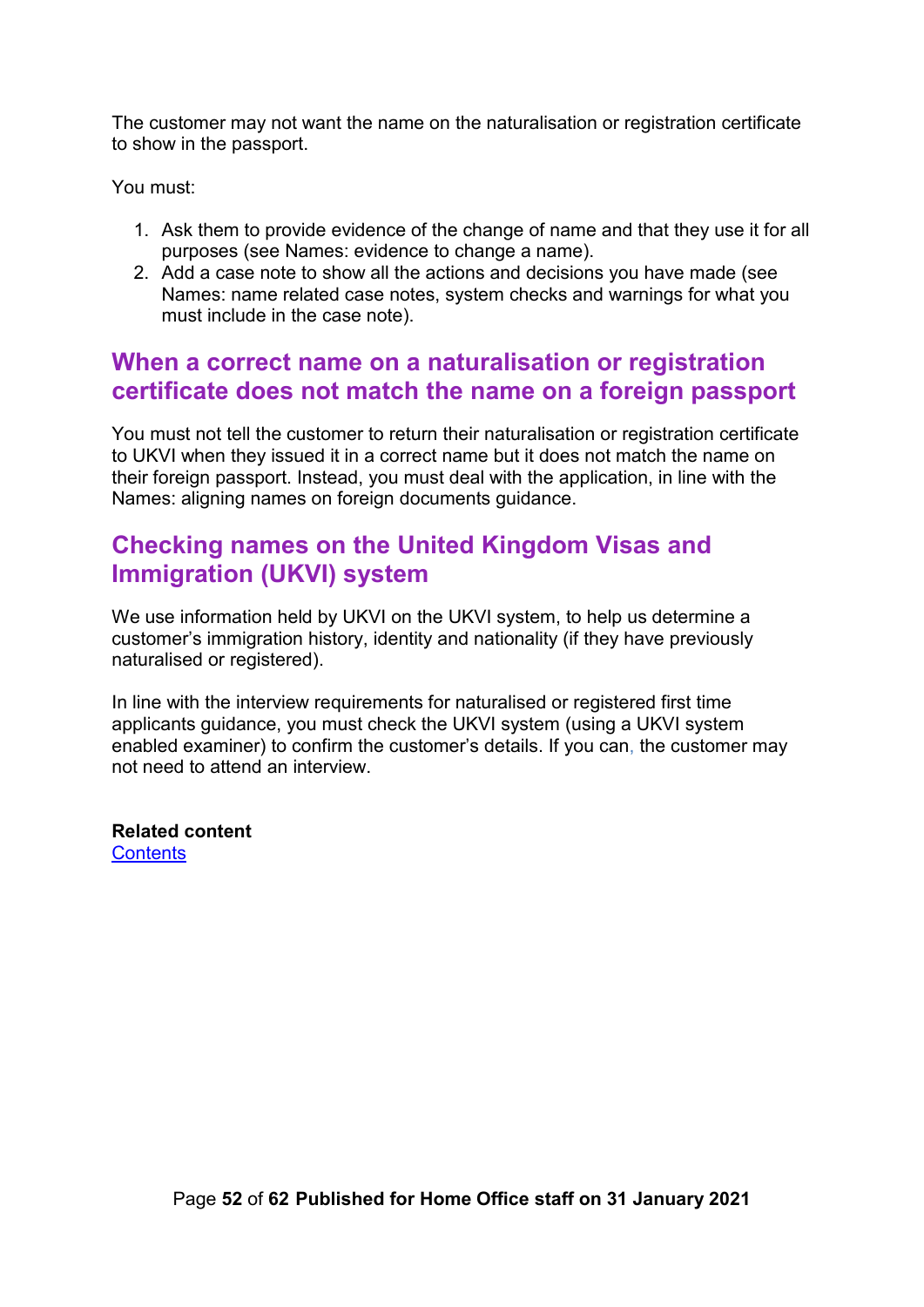# <span id="page-52-0"></span>Customer change of name because they have changed gender

This section tells Her Majesty's Passport Office operational staff how to deal with passport applications when the customer (adult or child), has changed their name as they have changed gender. When dealing with change of gender applications, you must also refer to the gender recognition guidance.

### <span id="page-52-1"></span>**Case noting when the customer has changed their name because they have changed gender**

When using this guidance to change a child's name, you the examiner must refer to Names: name related case notes, system checks and warnings to make sure the case notes include all correct information.

In line with the gender recognition guidance, you must not use the case notes to record any:

- unnecessary references to a customer's gender reassignment
- references to surgery or treatment
- any personal opinions or assumptions

### <span id="page-52-2"></span>**When the customer has changed their name because they have changed gender**

### <span id="page-52-3"></span>If the customer does not have a full or interim Gender Recognition Certificate

Customers may change their name because they have changed gender but do not have a full or interim Gender Recognition Certificate (GRC), for example, because they:

- are under the age of 18 and cannot get one
- have not applied for their change of gender to be legally recognised with the Gender Recognition Panel

If the customer does not have a GRC, they must provide us with:

- evidence the gender change is likely to be permanent (for example, a signed letter from a medical professional, for example, consultant or GP on headed paper)
- evidence that their name has changed and that they use it for all purposes (see Names: evidence to change a name)
- the written consent of everyone with parental responsibility to change the:

#### Page **53** of **62 Published for Home Office staff on 31 January 2021**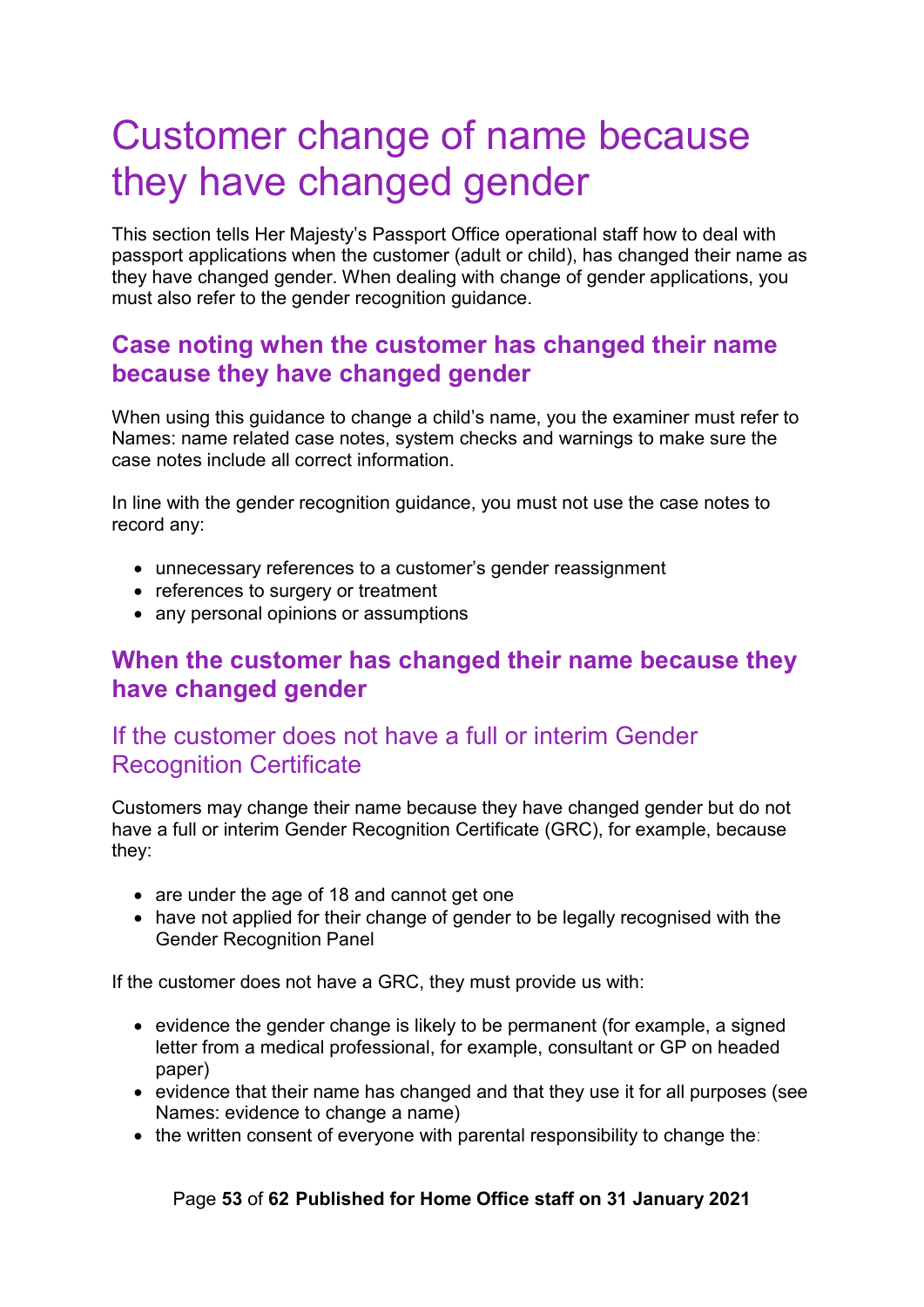- $\circ$  gender, if the person changing gender is under the age of 18 (in line with the authorisation and consent guidance and the gender recognition guidance)
- $\circ$  the name, if the person changing gender is also changing their name and is under the age of 16

If the customer cannot give us evidence they use the new name for all purposes:

- 1. You must refer their application and all supporting documents to Guidance & Quality, Operating Standards using the Quality and Examination Support team (QuESt) [query referral process.](file://sdcp3cfi075.poise.homeoffice.local/cfp/_WCFP/OA%20Operations%20Mgt/9906%20New%20Guidance/12%20READY%20FOR%20PUBLICATION/09%20Useful%20Docs/02%20Forms/15%20Query%20referral%20process/BLANK%20ONG%20Referral%20Proforma%20v1.0.docx)
- 2. Add a case note to show all of the actions and decisions you made.
- 3. Electronically store the application, while you wait for them to respond.

#### <span id="page-53-0"></span>If the customer has a full or interim GRC

If the customer has a full or interim GRC, we will accept it as evidence of the change of name. We:

- do not need any other evidence that they have changed their name
- only need evidence that they use the name for all purpose if you have doubts that the customer is not using the name (see Names: evidence to change a name)

### <span id="page-53-1"></span>**When the customer has changed their name because they reverted to their old gender**

If the customer has changed their name because they have reverted to their old gender, we need evidence:

- of the change of name
- that they use the name for all official purposes, including if it is their previous name or a new name (see Names: evidence to change a name)
- that the gender they are reverting to is likely to be permanent (for example, a letter from a medical professional, for example a consultant or GP)

### <span id="page-53-2"></span>**When a person who adopts the dress and manner of the opposite sex, changes their name**

If a customer has changed their name because they have adopted the dress and manner of the opposite sex, they must provide evidence of:

- their preferred identity, in line with the Gender Recognition guidance
- the change of name and that they use it for all official purposes (see Names: evidence to change a name)

We will not issue a passport in the customer's new name, if it's being used for some but not all official purposes.

Page **54** of **62 Published for Home Office staff on 31 January 2021**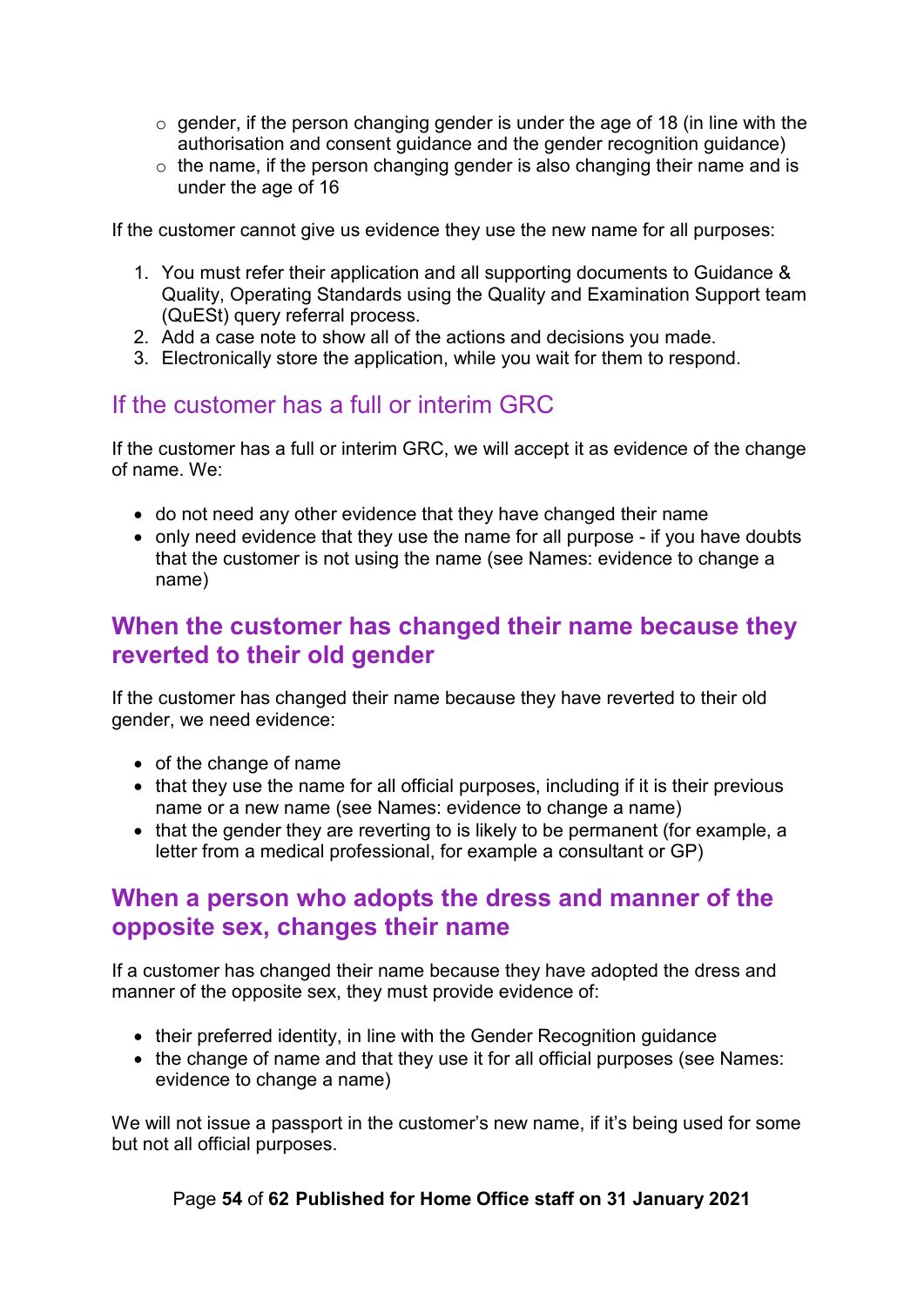## <span id="page-54-0"></span>**When a customer changes their name because they have changed gender and they hold a foreign passport**

When a customer changes their name because they have changed gender and hold a foreign passport, they must change the name on it to meet our Names: aligning names on foreign documents guidance.

<span id="page-54-1"></span>**Related content [Contents](#page-1-0)**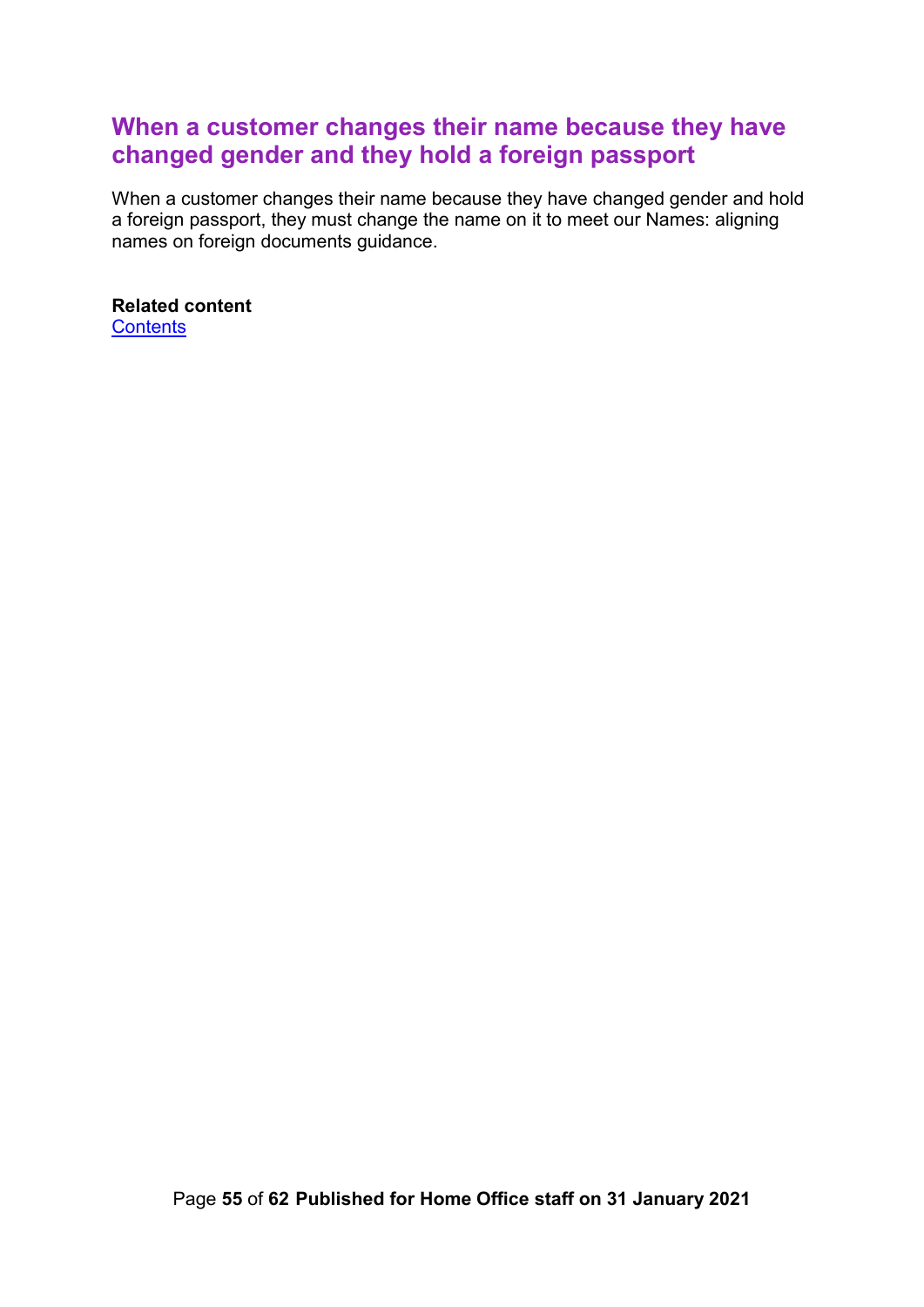# <span id="page-55-0"></span>Name changes: BOC, BOTC and BN(O) applications

This section tells Her Majesty's Passport Office operational staff about the extra requirements when British overseas citizens (BOCS) and British overseas territory citizens (BOTCs) have a change of name. It also tells them how to deal with minor changes we accept for British national (overseas) (BN(O)) applications.

You must also refer to changing an [adults](#page-10-0) name or [child's name,](#page-25-1) which provides detailed guidance on dealing with applications that have a change of name.

# <span id="page-55-1"></span>**Dealing with BOC, BOTC and BN(O) applications**

You must deal with:

- BOC applications, in line with the British overseas citizen's guidance
- BOTC applications, in line with the British overseas territory citizen's guidance
- BN(O) applications, in line with the British national (overseas) guidance

### <span id="page-55-2"></span>Who deals with full name changes on BOCs, BOTCs and BN(O) applications

Only examiners who have had full nationality or complex nationality training, will deal with BOC, BOTC and BN(O) applications when there is a full change of name.

# <span id="page-55-3"></span>When a BOC, BOTC, or BN(O) has a change of name

All BOC, BOTC, BN(O) and British citizen passports must be in the same name (see Multiple British passports and nationality statuses).

Before we issue a British citizen or variant passport, you must tell the customer to give us evidence that shows they have changed the name in their other passport and dual national passports, first.

### <span id="page-55-4"></span>Confirming identity and nationality when there's a change of name

You must reconfirm the nationality and identity of BOCs, when:

- they have a change of name or change in spelling, from the name on their source documents
- a previous BOC passport has the observation 'the holder is also known as [name]', and it was not added to show we applied an exception to when the customer must align their name (see Names: aligning names on foreign documents)

Page **56** of **62 Published for Home Office staff on 31 January 2021**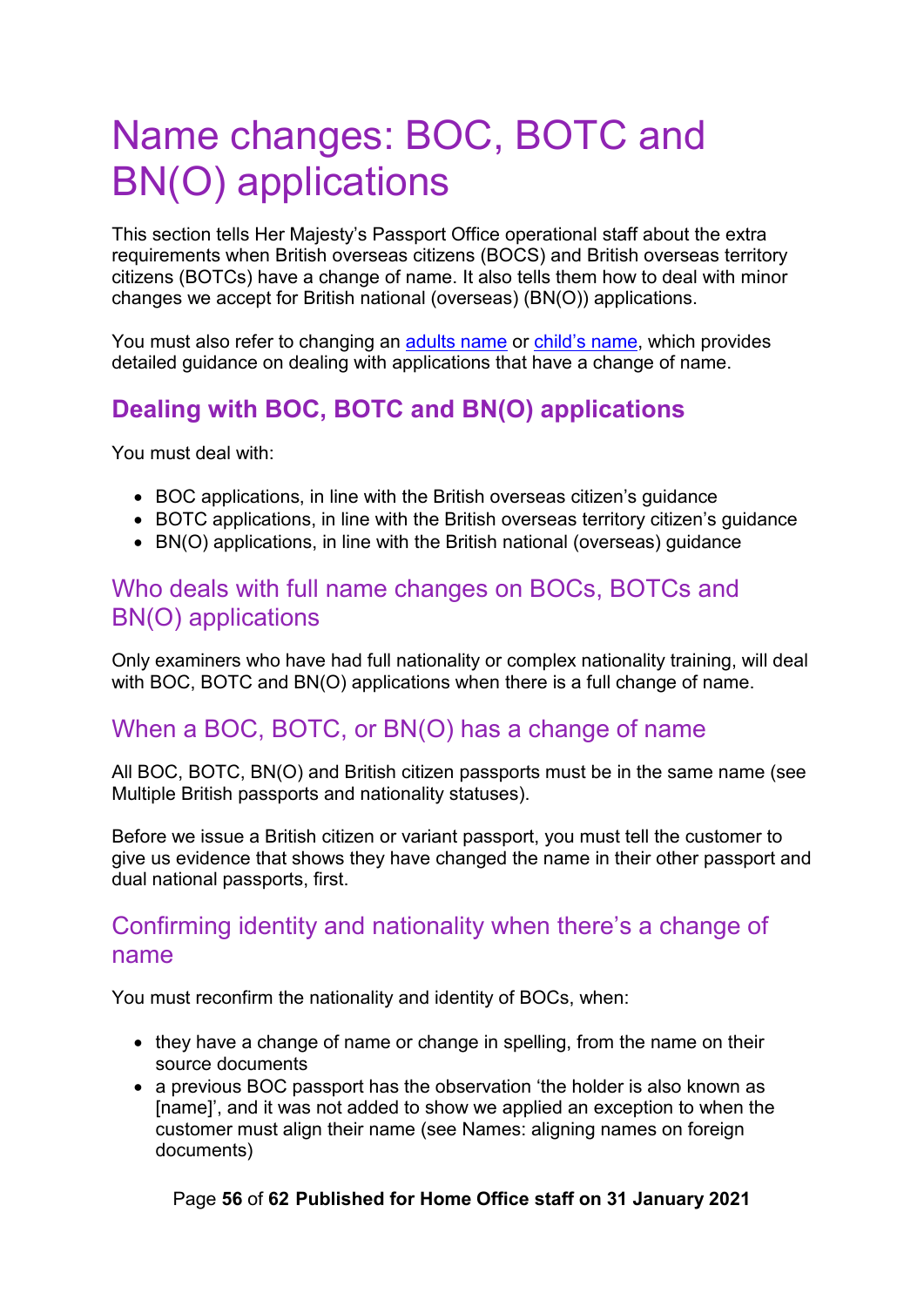You must not automatically keep the observation 'the holder is also known as [name]' on the new passport. You must only keep the observation after careful consideration and in line with this guidance.

# <span id="page-56-0"></span>**Minor name change on BN(O) applications**

Customers applying for a BN(O) passport do not need to provide evidence of a [minor](#page-20-0)  [change of name,](#page-20-0) including if they added new forenames, as long as they have aligned their Permanent Identity Card (PIC) and Special Administrative Region (SAR) passport to the new name.

# <span id="page-56-1"></span>**BN(O) customer has double barrelled name following marriage**

Some customer's previous BN(O) passport may be in doubled barrelled surname following marriage (made of up their maiden and husbands name), even though they may have:

- took their married name and only use that name
- kept their maiden name and only use that name

This is because at the time the customer made their application for their previous BN(O) passport, they may have been told they had to apply using the double barrelled name. Their PIC and SAR will be in the correct name (for example, their married or maiden name).

### <span id="page-56-2"></span>Customer tells you they only use their married (or maiden) name

If the customer tells you, they do not use the double barrelled name and only use their married (or maiden) you must:

- ask them for:
	- $\circ$  their marriage certificate (to show how the double barrelled name was made up)
	- o evidence they use the name for all official purposes (you may accept the PIC, SAR and address evidence)
- accept the name on the application when all of the following apply:
	- $\circ$  you can see how the name was made up from the marriage certificate
	- o the name on the application matches the name on the PIC, SAR and address evidence

If the customer cannot provide their marriage certificate (or does not want to), you must ask them for evidence:

• of a change of name (to show a change of name from the double barrelled name to the name they use)

Page **57** of **62 Published for Home Office staff on 31 January 2021**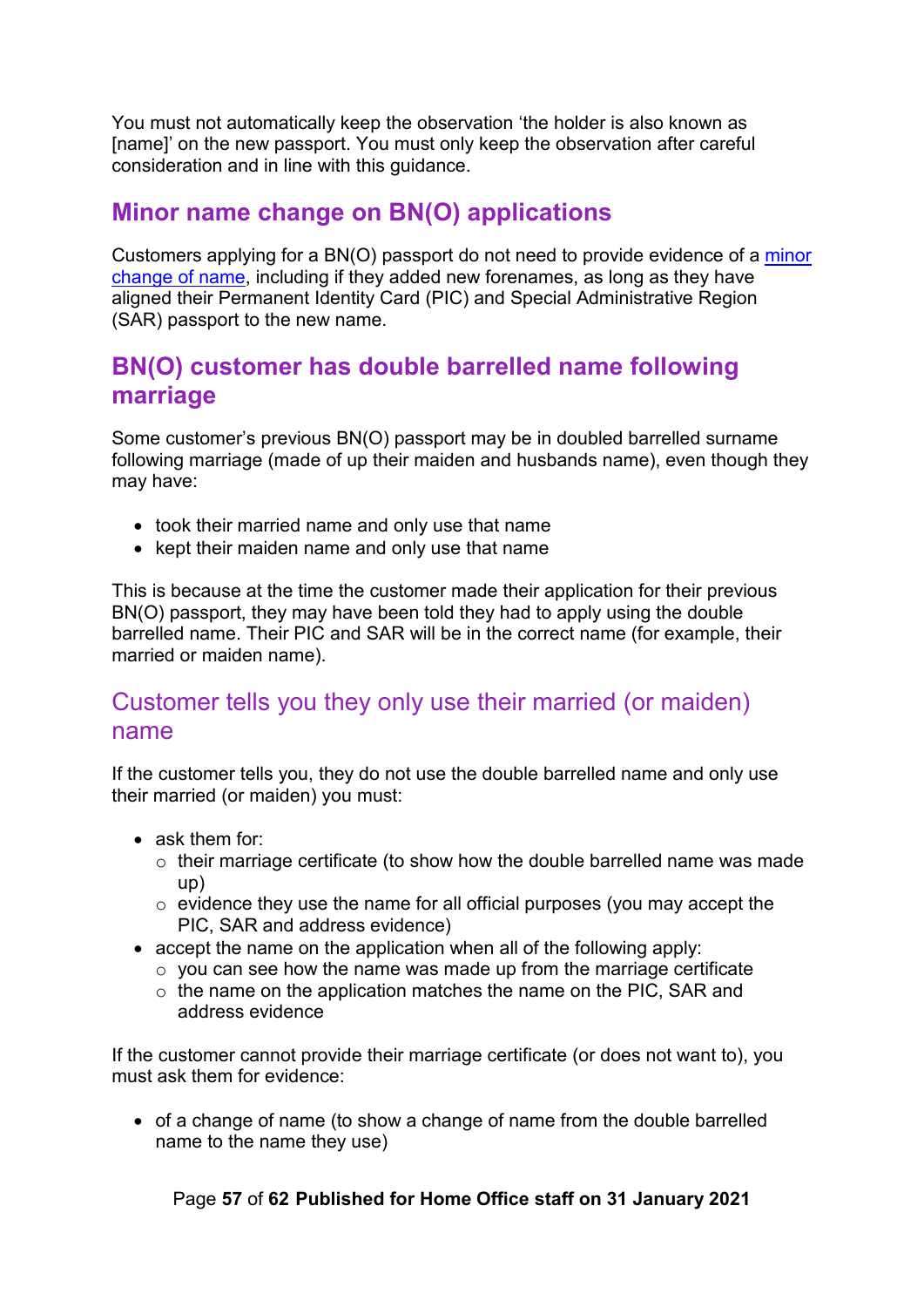• evidence they use the name for all official purposes (you may accept the PIC, SAR and address evidence)

<span id="page-57-1"></span><span id="page-57-0"></span>**Related content [Contents](#page-1-0)**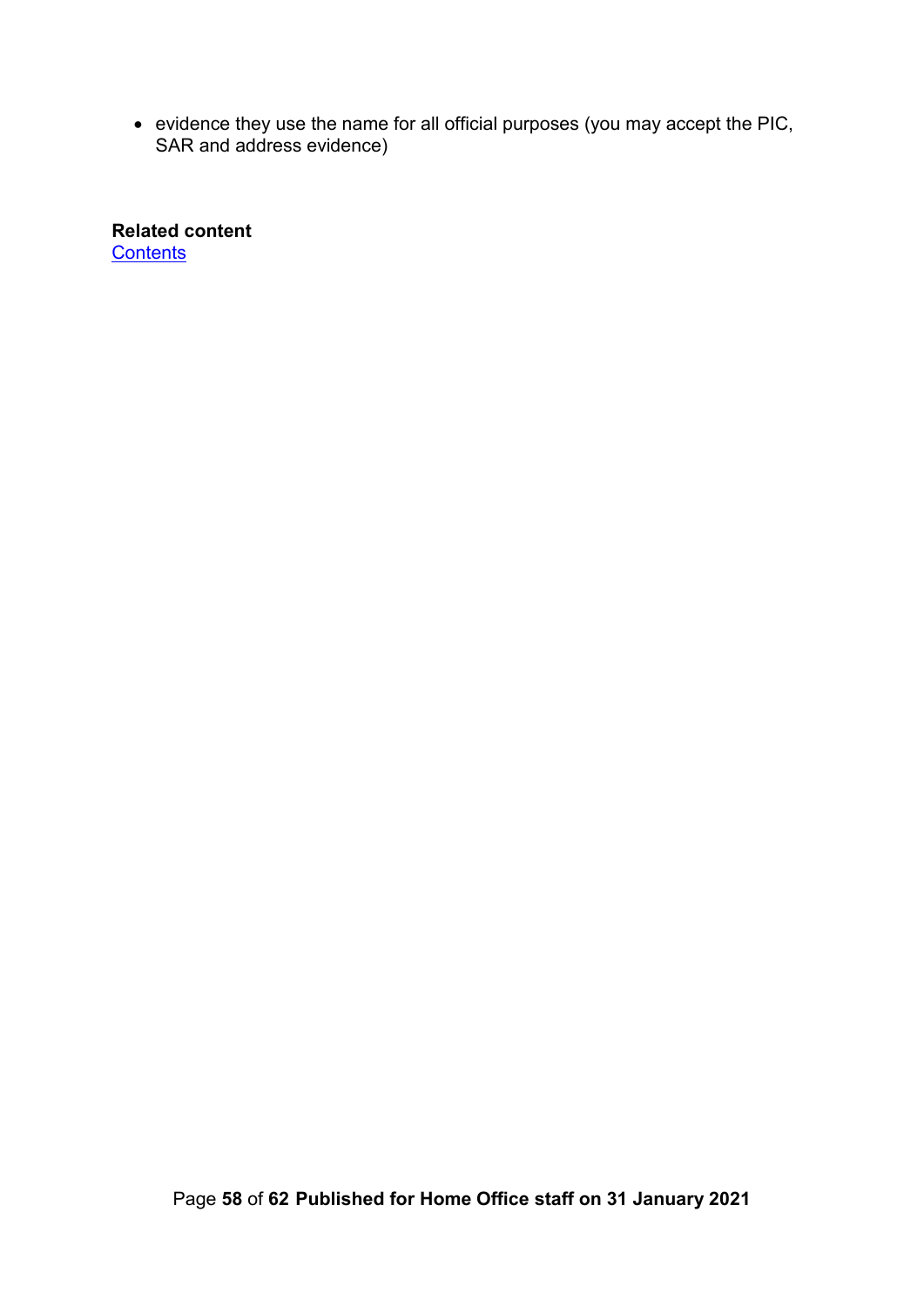# <span id="page-58-0"></span>Names and change of names for diplomats and officials

This section tells Her Majesty's Passport Office operational staff about the extra requirements for Diplomats and officials who have a change of name. You must also refer to changing an [adults name](#page-10-0) or [child's name,](#page-25-1) which provides detailed guidance on dealing with applications that have a change of name.

Passports for diplomats, British officials or Queens Messenger Services must be in the same name as their standard British passport (see Multiple British passports and nationality statuses). If they do not have one, they must apply for one using the same name and wait for it to be issued.

If there is a change of name, we will not issue a passport in the new name until all valid passports have been sent to us to change.

# **Related content**

**[Contents](#page-1-0)**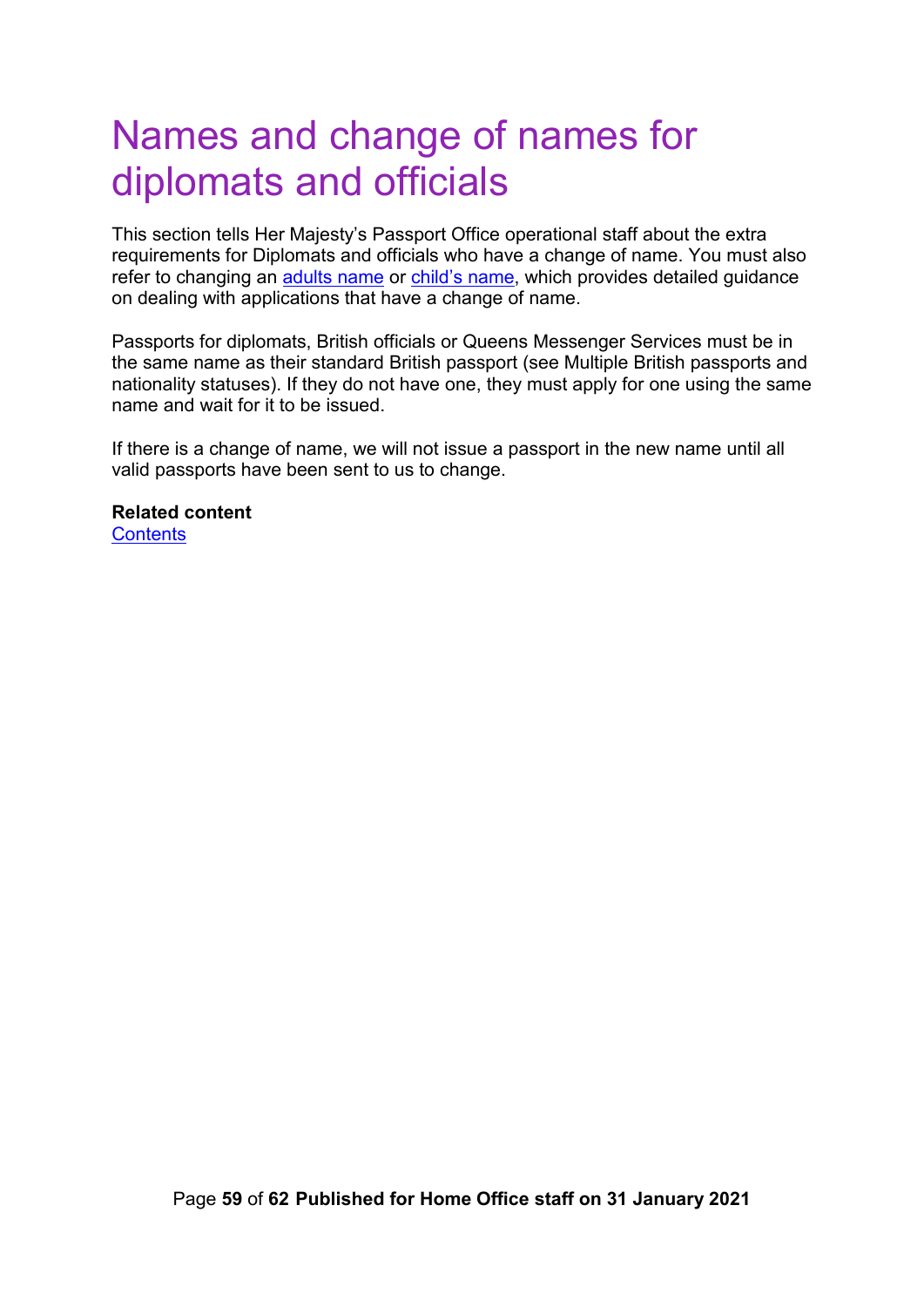# <span id="page-59-0"></span>Name changes and name differences when a customer needs an interview

This section tells Her Majesty's Passport Office Customer Service Office (CSO) staff how to deal with name changes and name differences when the customer needs to attend an interview. It also tells operational staff about applications that have been passed with eligibility issues that relate to the customer's name.

## <span id="page-59-1"></span>**When the customer has a UK interview**

#### <span id="page-59-2"></span>If the customer arrives for the interview appointment and gives a different name

If the customer arrives for their interview appointment and gives a different name to the name shown on the appointment schedule or the name on the system, we must check why.

To identify the customer and pass them to the interview stage, you, the interview receptionist, must ask the customer for the name they applied in (for example, they may have applied for a post-dated passport).

## <span id="page-59-3"></span>When CSOs prepare for the interview

CSOs must check the case notes to see why the customer has been asked to attend an interview so they can ask relevant questions during the interview.

#### <span id="page-59-4"></span>What CSOs must consider during an interview

When CSOs carry out the interview, they must take into account:

- that a post-dated passport application will be in the customer's married name instead of the name they currently use (the customer's current name will be shown in the previous names field on the personal details screen)
- the differences in the name may be explained by checking the case notes
- the differences in the spelling and the order of the forenames or abbreviations because, while the name on the application should match the name on the supporting documents, the customer may be known by another name socially
- the customer's name will match the details they used when they got their British nationality (by registration or naturalisation), unless the customer has provided evidence of a change of name and evidence they use the new name for all purposes (see Names: evidence to change a name)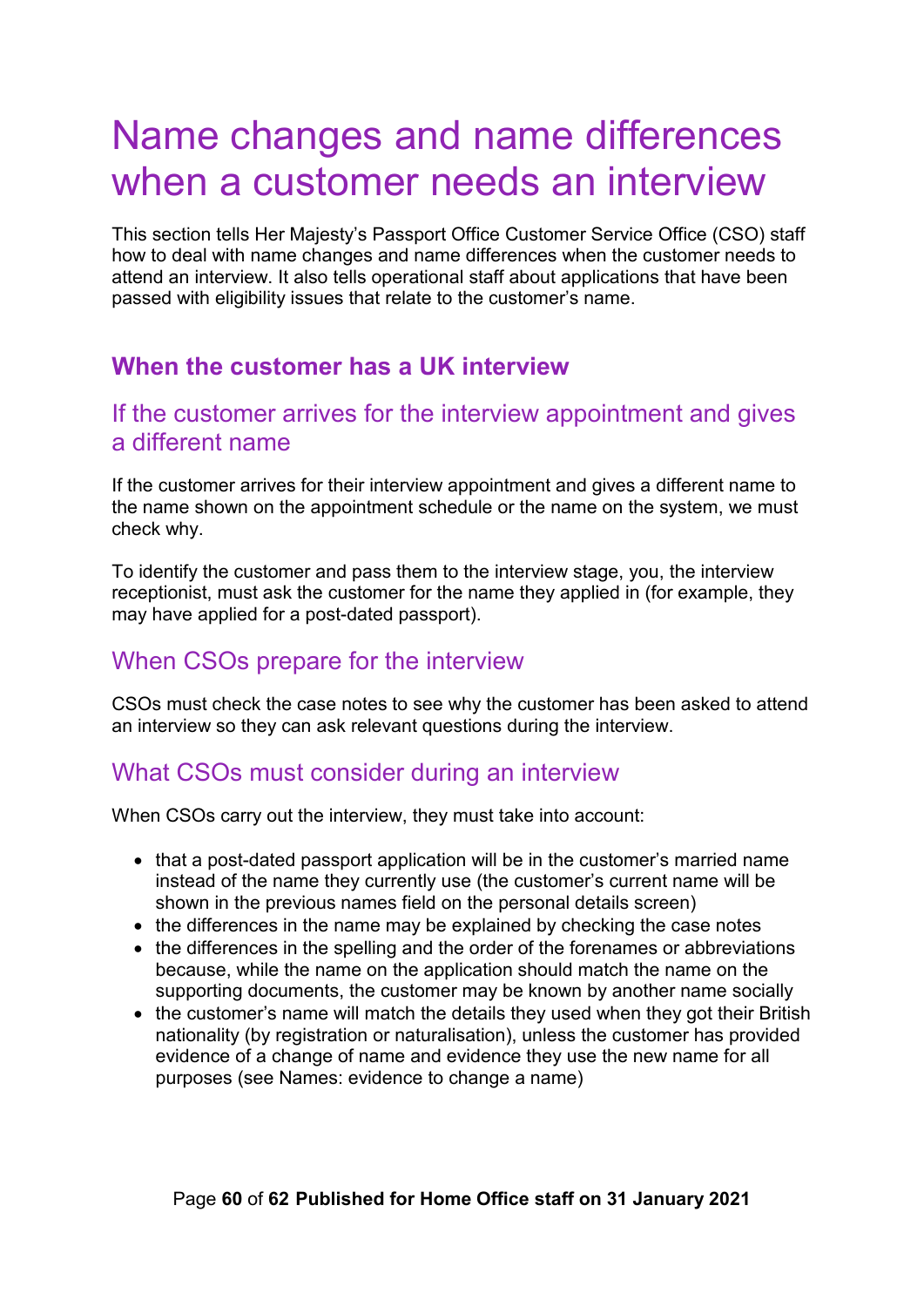### <span id="page-60-0"></span>When the customer signs the signature form after the interview

Unless it is a Digital Customer Services application, the customer will be asked to sign their signature on the signature form so we can compare it against the signature on the screen. You the CSO must check that the signature matches the name.

#### <span id="page-60-1"></span>When CSOs pass the interview but return the application to examination

The purpose of the interview is to check that the customer is the rightful owner of the identity and not if they are eligible for a passport based on their nationality.

If a CSO is satisfied with a customer's identity but has other concerns that an examiner in the Application Processing Centre (APC) needs to deal with, the CSO may pass the interview and return it to examination. This may include concerns with the customer's name.

When dealing with applications that have been passed with eligibility issues and the reason is because of concerns with the customer's name, you, the examiner, must refer to the Interviews - UK applications.

#### <span id="page-60-2"></span>When CSOs must leave a name related case note

You, the CSO, must leave a case note when:

- the names on the customer profile do not match the name on the application (for example, the application form shows Jackie but the passport is to be issued in the name Jacqui)
- the customer mentioned they have other names that they use for all purposes
- there are multiple changes of name and it's not obvious what the name changes are

#### <span id="page-60-3"></span>**When Belfast interview office (taking video interviews without audio) must leave a name related case note**

Officers conducting video interviews without audio must leave a full case note, when:

- they find the customer has a name they did not previously tell us about
- the customer cannot align their name because it meets one of our exceptions (see Names: aligning names on foreign documents)

**Related content [Contents](#page-1-0)**